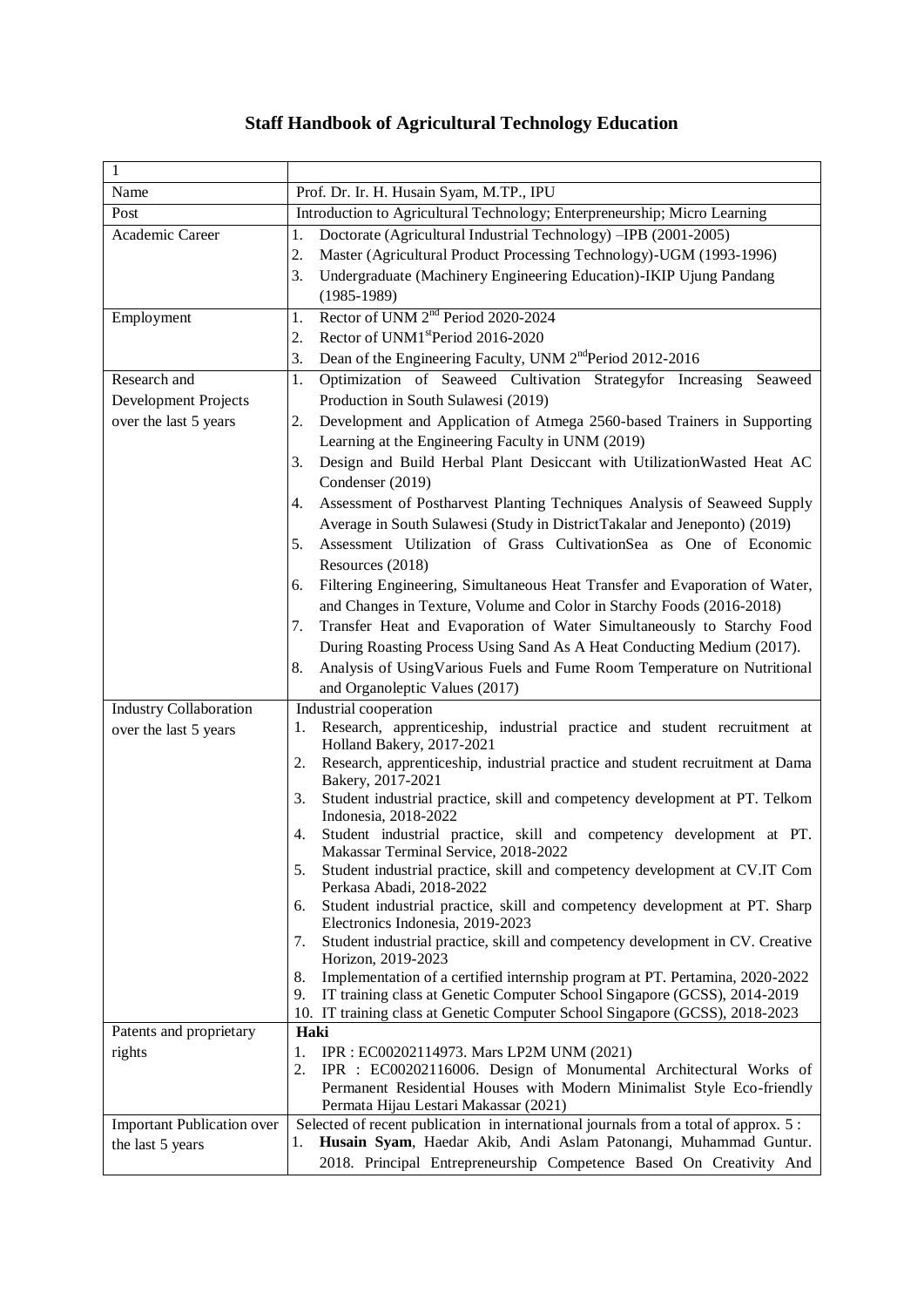|                          |    | Innovation In The Context Of Learning Organizations In Indonesia. Journal  |
|--------------------------|----|----------------------------------------------------------------------------|
|                          |    | Of Entrepreneurship Education. 21(3):1-13                                  |
|                          | 2. | M Aras, H Syam, J Jasruddin, H Akib, H Haris . 2017. The effect of service |
|                          |    | marketing mix on consumer decision making. International Conference on     |
|                          |    | Education, Science, Art and Technology, 108-112   vol:   issue :   2017    |
|                          | 3. | Husain Syam, Muhammad Basri, Amirullah Abduh, Andi Anto Patak,             |
|                          |    | Rosmaladewi.<br>2019. Hybrid e-learning in Industrial Revolution 4.0 for   |
|                          |    | Indonesia higher education. International Journal on Advanced Science,     |
|                          |    | Engineering and Information Technology   vol: 9   issue: 4   2019          |
|                          | 4. | Jamaluddin, Syam H., Mustarin A., Rivai A.A., 2019 Spatial multi-criteria  |
|                          |    | approach for determining the cultivation location of seaweed Eucheuma      |
|                          |    | cottonii in Takalar Regency, South Sulawesi, Indonesia. AACL Bioflux       |
|                          |    |                                                                            |
|                          |    | 12(4):1413-1430.                                                           |
|                          | 5. | Jamaluddin, H Syam and K Rahman. 2019 Development and Application of       |
|                          |    | ATMega 2560 Based Trainer in Supporting the Learning Process. Journal of   |
|                          |    | Physics: Conference Series   vol: 1387   issue : 1                         |
| Activities in specialist | 1. | Kalam Synergy Council Expert Council - Indonesian Muslim Intellectuals     |
| bodies over the last 5   |    | Association (MASIKA ICMI) (2019-2024)                                      |
|                          |    |                                                                            |
| years                    | 2. | Chairman of the South Sulawesi Nahdatul Ulama Scholars Association (ISNU)  |
|                          |    | $(2018-2023)$                                                              |
|                          | 3. | Board of Trustees of Goju Ryu Karate-Do Shinbukan Indonesia (GOKASI)       |
|                          |    | South Sulawesi (2018-2022)                                                 |
|                          | 4. | Chairman the Regional Board of the Indonesian Republic Expert Lecturer     |
|                          |    | Association (ADRI South Sulawesi) (2017-2021)                              |
|                          | 5. | Chairman of the West Sulawesi Mandar Family Harmony (KKMSB), South         |
|                          |    | Sulawesi (2017-2021)                                                       |
|                          | 6. | Chairman of the Makassar City Front Cluster Advisory Council 08.095 /      |
|                          |    | 08.096 Universitas Negeri Makassar (2017)                                  |
|                          | 7. | Coordinator for the Organizational and Institutional Development in the    |
|                          |    | Association Teacher Education Organizers of Indonesia (IPPGI) (2017)       |
|                          | 8. | Trustee Board of PBSI in South Sulawesi (2017-2021)                        |
|                          | 9. | Secretary of the ICMI Regional Organization Advisory Board, South Sulawesi |
|                          |    | $(2016 - 2021)$                                                            |
|                          |    | 10. Chairman of GPAN South Sulawesi (2017-now)                             |
|                          |    | 11. Association Coordinating Board Advisory BoardIndonesian Campus Mosque  |
|                          |    | (AMKI) UNM (2016)                                                          |
|                          |    | 12. Board Trustees of the Technology Education AssociationIndonesian       |
|                          |    | Vocational (APTEKINDO) (2014-now)                                          |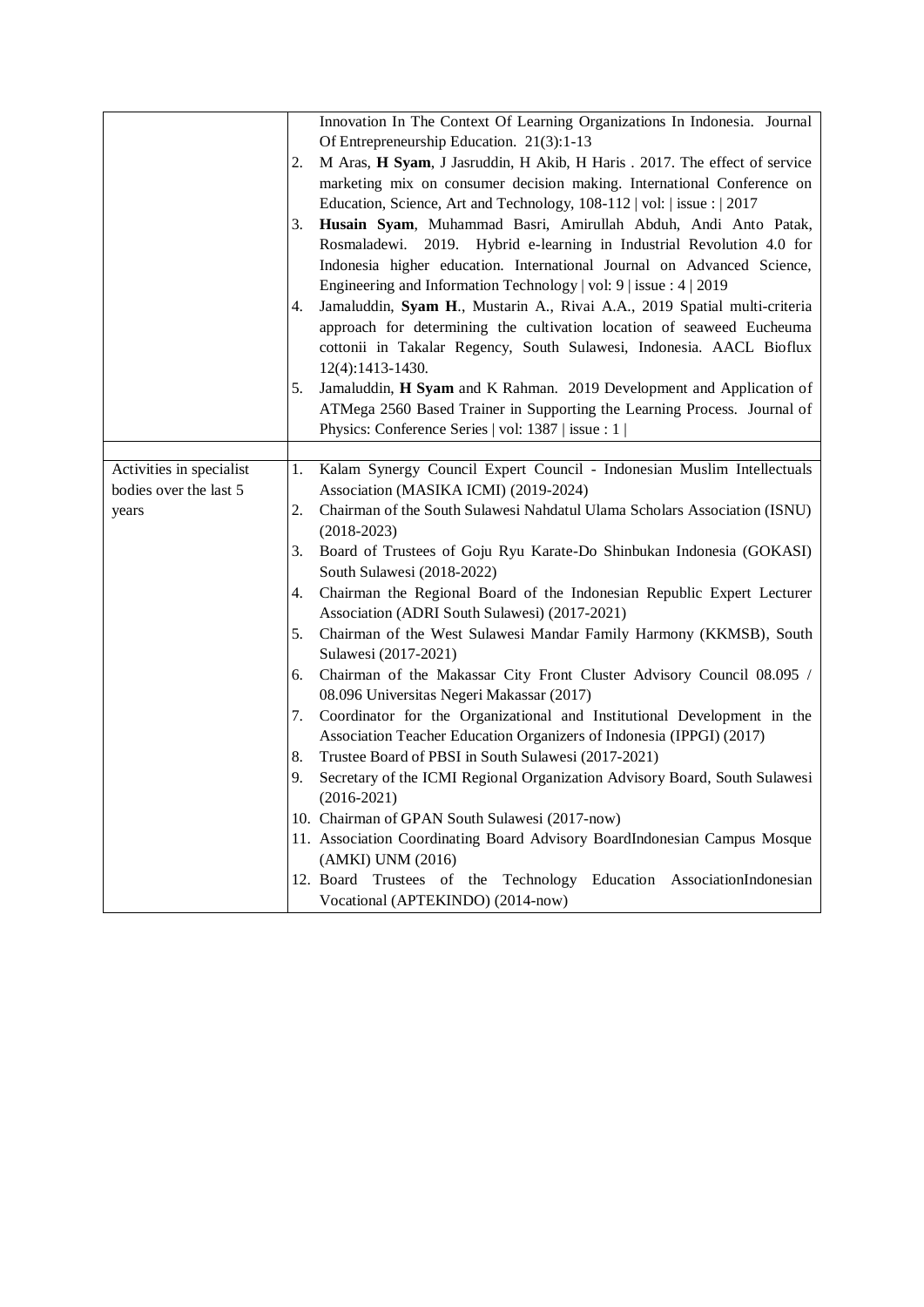| $\overline{2}$                    |                                                                                     |  |  |
|-----------------------------------|-------------------------------------------------------------------------------------|--|--|
| Name                              | Prof. Dr. Lahming, MS                                                               |  |  |
| Post                              | Science phylosophy; Research Methodology and Writing Scientific Papers;             |  |  |
|                                   | Ergonomics; Renewable energy; Agricultural Industrial System; Economics and         |  |  |
|                                   | Engineering Management; Daya in Agriculture                                         |  |  |
| Academic Career                   | Doctorate (Population and Environmental Education) -UNJ-tahun<br>1.                 |  |  |
|                                   | 2.<br>Master (Agricultural Engineering/Mechanization)-UGM-tahun                     |  |  |
|                                   | Undergraduate (Construction Machinery Education)-IKIP Ujung Pandang-<br>3.          |  |  |
|                                   | tahun                                                                               |  |  |
| Employment                        | <b>Lecture at Agricultural Technology Education</b>                                 |  |  |
| Research and                      | Skills Training Methods to Increase Knowledge and Skills of Sago<br>1.              |  |  |
| Development Projects              | Commodity Agribusiness Entrepreneurs with an Environmentally Friendly               |  |  |
| over the last 5 years             | Sago Commodity for Sago Farmers in Luwu Regency (2018)                              |  |  |
|                                   | Optimization of the Hybrid-Powered Refrigerator System (Solar Powered +<br>2.       |  |  |
|                                   | Motor Drive) Against Traditional Fishing Boats in Makassar (2018)                   |  |  |
|                                   | Application of the Kelase Website-Based E-Learning Model in Improving<br>3.         |  |  |
|                                   | Learning Outcomes Learning Media in the Agricultural Technology Education           |  |  |
|                                   | Study Program, Faculty of Engineering, Makassar State University (2018)             |  |  |
|                                   | The Design of Drying Equipment for Agricultural Products Continuous Type<br>4.      |  |  |
|                                   | of Environmentally Friendly Agricultural Waste Fuels (2019)                         |  |  |
|                                   | Internalization of the Raodatul Mujaddid Da'wah Institute on Spiritual<br>5.        |  |  |
|                                   | Intelligence for Students of the Faculty of Engineering, Makassar State             |  |  |
|                                   | University (2019)                                                                   |  |  |
| <b>Industry Collaboration</b>     |                                                                                     |  |  |
| over the last 5 years             |                                                                                     |  |  |
| Patents and proprietary           |                                                                                     |  |  |
| rights                            |                                                                                     |  |  |
| <b>Important Publication over</b> | Ilham, Lahming, M. Rais. 2018. Improvement of Learning Outcomes of Soil<br>1.       |  |  |
| the last 5 years                  | and Fertilizer through Cooperative Learning Model Learning Together in Class        |  |  |
|                                   | X Agronomy Students of SMK Negeri 1 Marioriwawo Soppeng. Journal of                 |  |  |
|                                   | Agricultural Technology Education 1 (1), 30-37                                      |  |  |
|                                   | Dendang N, Lahming, M. Rais. 2021. Effect of Drying Time and Temperature<br>2.      |  |  |
|                                   | on Quality of Red Chili Powder (Capsicum annuum L.) Using a Cabinet                 |  |  |
|                                   | Dryer. Journal of Agricultural Technology Education 2, 30-39                        |  |  |
|                                   | Andrasari E, Lahming, R. Fadilah. 2019. Effect of the Addition of Bamboo<br>3.      |  |  |
|                                   | Shoot Flour (Gigantochloa apus) on the Quality of Wet Noodles. Journal of           |  |  |
|                                   | Agricultural Technology Education 5 (1), 24-29.                                     |  |  |
|                                   | Haruna, Lahming, F. Amir, AR. Asrib. 2019. Air Pollution Due To Motor<br>4.         |  |  |
|                                   | Vehicle Exhaust And Its Impact On Health. UNM Environmental Journals 2              |  |  |
|                                   | $(2), 57-61.$                                                                       |  |  |
|                                   | Kasmira, Lahming, R. Fadilah. 2020. Analysis of Changes in Chemical<br>5.           |  |  |
|                                   | Components of Green Spinach Chips (Amaranthus tricolor. L) Due to the               |  |  |
|                                   | Frying Process. Journal of Agricultural Technology Education 4, 49-55               |  |  |
|                                   | Indrawati S, Lahming, A.Sukainah. 2020. Analysis of the physico-chemical<br>6.      |  |  |
|                                   | properties of fortified chayote and pumpkin sauce. Journal of Agricultural          |  |  |
|                                   | Technology Education 4,113-123                                                      |  |  |
|                                   | Gaffar R, Lahming, M.Rais. 2021. Effect of sugar concentration on the quality<br>7. |  |  |
|                                   | of grapefruit peel jam (Citrus maxima). Journal of Agricultural Technology          |  |  |
|                                   | Education 3, 2021, 117-125                                                          |  |  |
|                                   | Muflih A, S. Yanto, Lahming. 2021. The Effect of Frying Media Variations<br>8.      |  |  |
|                                   | on the Processing of Shredded Betok Fish (Anabes testidineus). Journal of           |  |  |
|                                   | Agricultural Technology Education 3, 52-59                                          |  |  |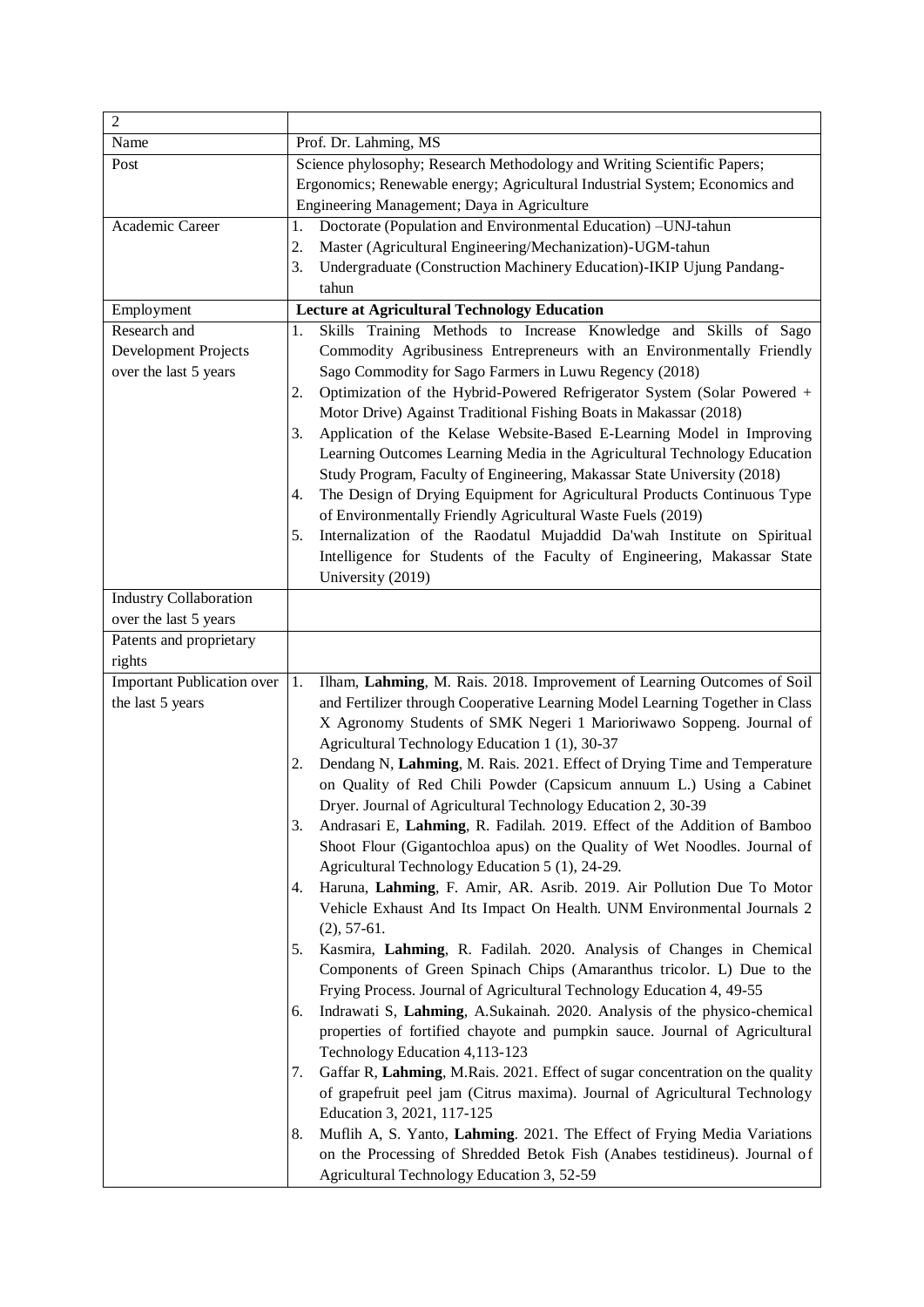| Activities in specialist | Member of the Regional Board of the Indonesian Republic Expert Lecturer  |
|--------------------------|--------------------------------------------------------------------------|
| bodies over the last 5   | Association (ADRI South Sulawesi)                                        |
| years                    | Member Board Trustees of the Technology Education Association Indonesian |
|                          | Vocational (APTEKINDO)                                                   |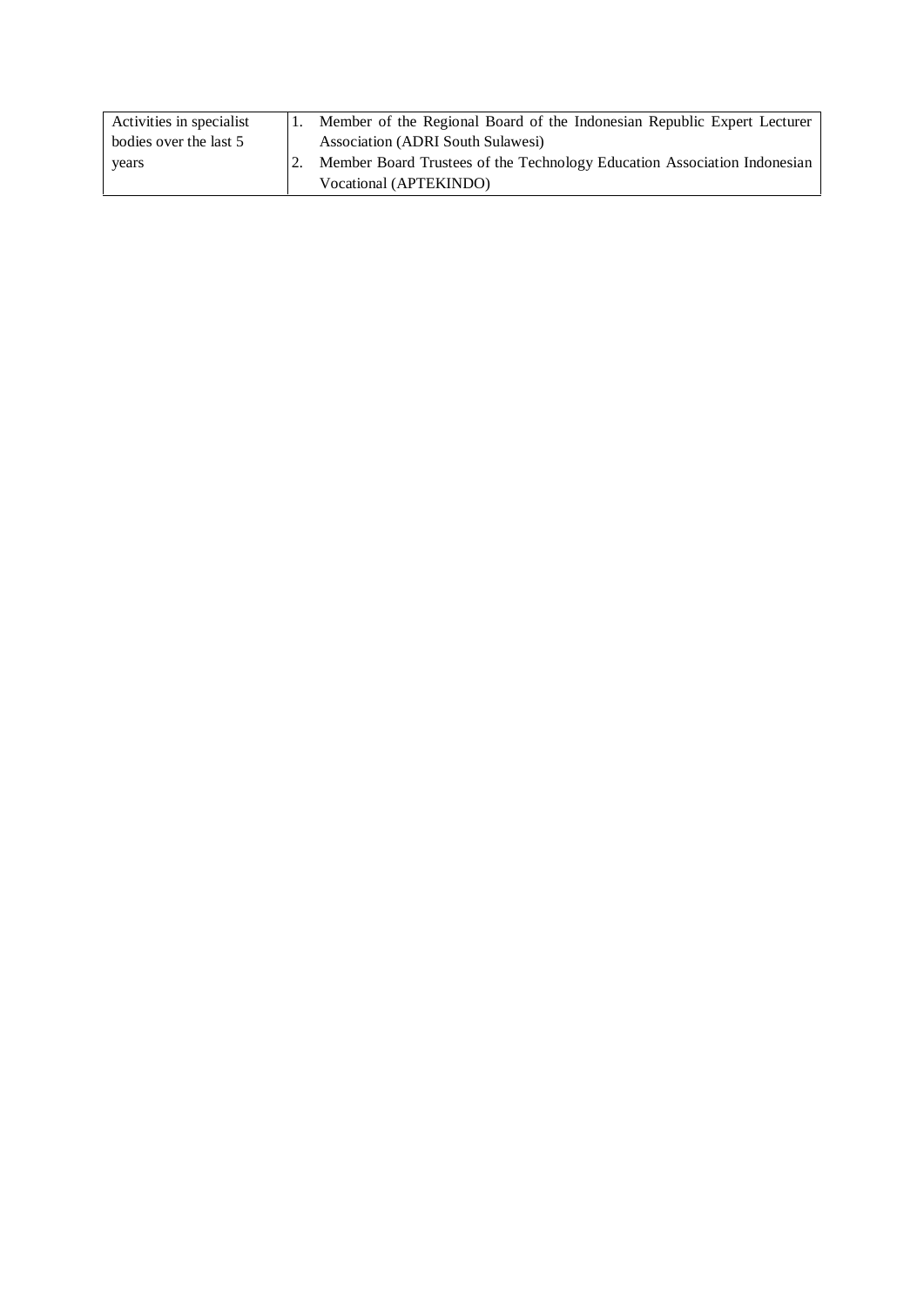| 3                                 |                                                                                   |  |  |
|-----------------------------------|-----------------------------------------------------------------------------------|--|--|
| Name                              | Prof. Dr. Patang, S.Pi., M.Si                                                     |  |  |
| Post                              | Water Quality, Planktonology, Aquaculture Technology, Fish Feed, Fish Disease,    |  |  |
|                                   | <b>Fish Hatchery Technology</b>                                                   |  |  |
| Academic Career                   | Doctorate (Agriculture) - UNHAS-tahun 2007<br>1.                                  |  |  |
|                                   | 2.<br>Master (Agribusiness)-UNHAS-tahun 1999                                      |  |  |
|                                   | Undergraduate (Fisheries Science)-UNCOK-tahun 1996<br>3.                          |  |  |
| Employment                        |                                                                                   |  |  |
| Research and                      | Harifuddin and Patang. 2018. Analysis of the Distribution Pattern of Lead<br>1.   |  |  |
| Development Projects              | Heavy Metal and Its Effect on Water Quality and Organisms along the               |  |  |
| over the last 5 years             | Jeneberang River. PNBP of the Council of Professors.                              |  |  |
|                                   | Patang, Andi Alamsyah Rivai, Nur Rahmah and Andi Muhammad Akram<br>2.             |  |  |
|                                   | Mukhlis. 2020. Prospect Analysis of Fish Farming development in the Coastal       |  |  |
|                                   | of Mallusetasi Barru Regency. PNBP Faculty of Engineering                         |  |  |
| <b>Industry Collaboration</b>     | $\qquad \qquad \blacksquare$                                                      |  |  |
| over the last 5 years             |                                                                                   |  |  |
| Patents and proprietary           | $\overline{\phantom{0}}$                                                          |  |  |
| rights                            |                                                                                   |  |  |
| <b>Important Publication over</b> | Patang. 2018. Analysis of Lead Heavy Metal has to do with water quality<br>1.     |  |  |
| the last 5 years                  | Around the Tallo River Estuary in Makassar Indonesia. International Journal       |  |  |
|                                   | of ChemTech Research. Vol.11 No.11, pp 146-153                                    |  |  |
|                                   | Husain Syam and Patang. 2018. Analysis of the Use of Various Types of Fuel<br>2.  |  |  |
|                                   | and Smoking Room Temperature value of Nutrition and Organoleptic Smoke            |  |  |
|                                   | Carp (Cyprinuscarpio sp.). International Journal of ChemTech Research.            |  |  |
|                                   | Vol.11 No.05, pp 414-420                                                          |  |  |
|                                   | Patang, Harifuddin, Andi Haryanti Rukka. 2018. Analysis of cadmium (CD)<br>3.     |  |  |
|                                   | and Lead (PB) Content in Losari Beach Waters and Its Relationship to Water        |  |  |
|                                   | Quality. The International Journal Of Science & Technoledge. Vol 6 Issue 9.       |  |  |
|                                   | 37-40                                                                             |  |  |
|                                   | Patang and Husain Syam. 2018. Analysis of Making<br>Shredded Carp<br>4.           |  |  |
|                                   | (Caprinus Carpio Sp.) with Giving Heart of Banana as Additional Material.         |  |  |
|                                   | The International Journal Of Science & Technoledge. Vol 6 Issue 2. 168-175        |  |  |
|                                   | Patang and Andi Puspa Sari Idris. 2018. Analysis Quantities of Cadmium and<br>5.  |  |  |
|                                   | Lead Heavy Metal in Fish and Water along the Tello River Makassar,                |  |  |
|                                   | Indonesia. The International Journal Of Science & Technoledge. Vol 6 Issue        |  |  |
|                                   | 11.41-45                                                                          |  |  |
|                                   | Patang. 2019. Analysis of Fertility Rate and Water Quality in TheJeneberang<br>6. |  |  |
|                                   | River, Gowa Regency, Indonesia. International Journal of ChemTech                 |  |  |
|                                   | Research. 12(2): 95-103                                                           |  |  |
| Activities in specialist          | Chairman of the Regional Leadership Council of South Sulawesi: Association<br>1.  |  |  |
| bodies over the last 5            | of Indonesian Human Resource Development Institutions (Alpeksi): 2015 to          |  |  |
| years                             | present                                                                           |  |  |
|                                   | Chairman of the 2018 Makassar 14 Middle Middle School Alumni Association<br>2.    |  |  |
|                                   | until now                                                                         |  |  |
|                                   | Chairman of the 2018 Pangkep District High School 13 Public High School<br>3.     |  |  |
|                                   | Committee until now                                                               |  |  |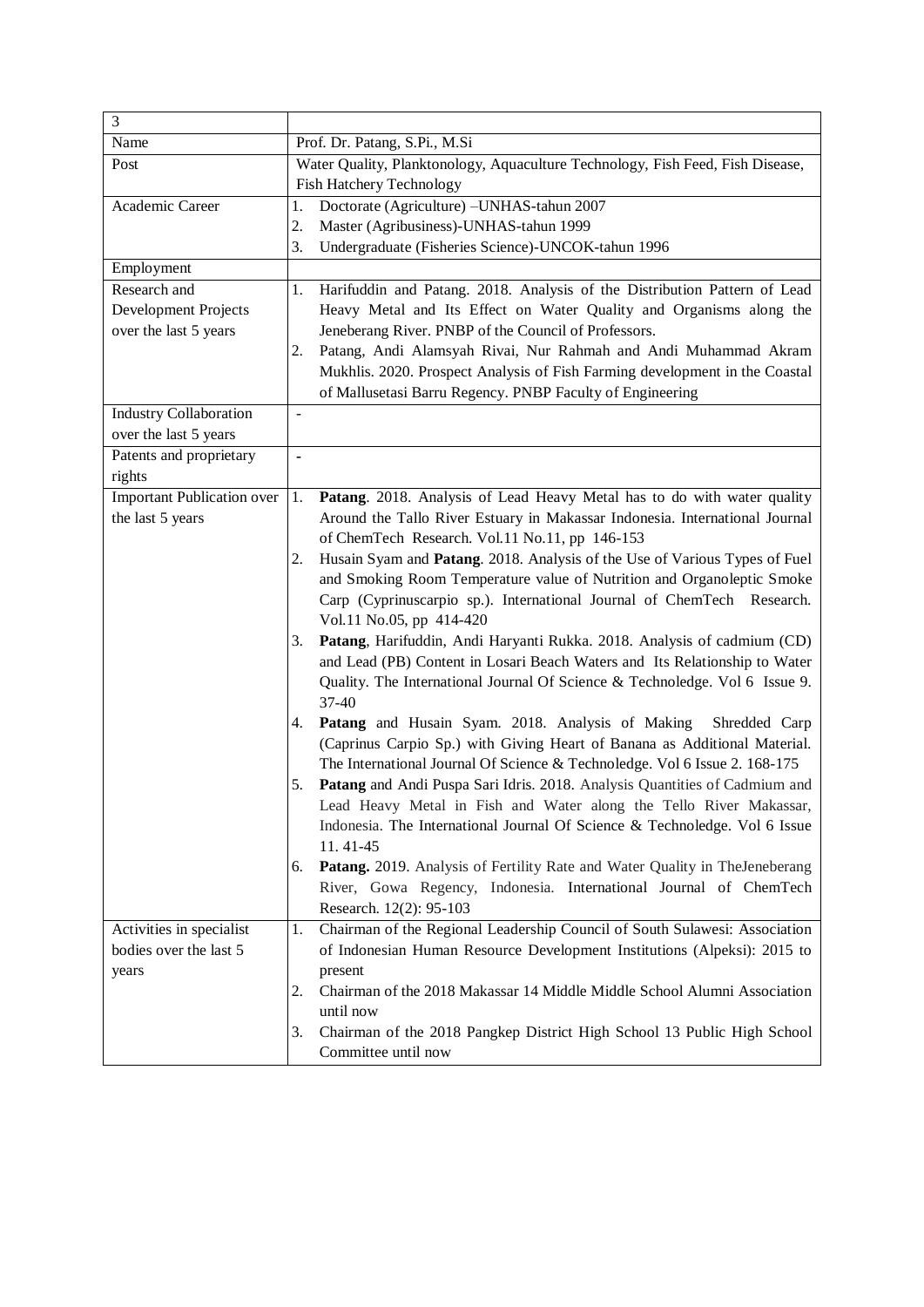| $\overline{4}$                                                |                                                                                                                                                                                                                                                                                                                                                                                                                                                          |
|---------------------------------------------------------------|----------------------------------------------------------------------------------------------------------------------------------------------------------------------------------------------------------------------------------------------------------------------------------------------------------------------------------------------------------------------------------------------------------------------------------------------------------|
| Name                                                          | Dr. Jamaluddin P, MP                                                                                                                                                                                                                                                                                                                                                                                                                                     |
| Post                                                          | Applied<br>Cooling<br>mathematics;<br>and<br>Freezing<br>Techniques;<br>Heat<br>Transfer/Thermodynamics; Programming and Computer Applications; Statistics;<br>Agricultural Equipment and Machinery; Agricultural Production Machinery;<br>Engineering Mechanics; Agricultural Workshop; Engineering Experiment Design;<br>Applied Technology; Drying Technique; New Product Processing Technology;                                                      |
| Academic Career                                               | Doctorate (Agricultural Product processing Technology) -UGM (2005-2011)<br>1.<br>Master (Agricultural Product Processing Technology)-UGM (199501998)<br>2.<br>Undergraduate (Machinery Engineering Education)-IKIP Ujung Pandang<br>3.<br>$(1987-1991)$                                                                                                                                                                                                  |
| Employment                                                    | Vice Dean of Engineering Faculty $2nd$ Period (2020-now)<br>1.<br>Vice Dean of Engineering Faculty $1st$ Period (2016-2020)<br>2.<br>Head of Agricultural Technology Education Programme $2nd$ Period (2015-<br>3.<br>2016)<br>Head of Agricultural Technology Education Programme 1 <sup>st</sup> Period (2011-<br>4.<br>2015)                                                                                                                          |
| Research and<br>Development Projects<br>over the last 5 years | Baglog Position manipulation and Combination of Sveral Planting Media On<br>1.<br>The Growth of White Oyster Mushroom (Pleurotus ostreatus)<br>The Use of Led Grow Light in the Development of Microcontroller-Based<br>2.<br>Mini Hydroponic Simulator Learning Media at Agricultural Vocational                                                                                                                                                        |
|                                                               | Schools<br>Effect of harvest time on eucheuma cottonii seaweed production in Takalar<br>3.<br>Regency during East Monsoon                                                                                                                                                                                                                                                                                                                                |
|                                                               | Design And Test Of Unmanned Aerial Vehicle (UAV) Spraying Capacity In<br>4.<br>Quadcopter Based Plant Spraying System                                                                                                                                                                                                                                                                                                                                    |
|                                                               | Development of Control System for Monitoring the Function of Drip Irrigation<br>5.<br><b>Equipment in Plant Nurseries</b>                                                                                                                                                                                                                                                                                                                                |
|                                                               | Development and Application of ATMega 2560 Based Trainer in Supporting<br>6.<br>the Learning Process                                                                                                                                                                                                                                                                                                                                                     |
|                                                               | Spatial multi-criteria approach for determining the cultivation location of<br>7.<br>seaweed Eucheuma cottonii in Takalar Regency, South Sulawesi, Indonesia<br>Dangke Printer Tool Modification in Improving Dangke Product Quality and<br>8.<br>Productivity                                                                                                                                                                                           |
| <b>Industry Collaboration</b>                                 |                                                                                                                                                                                                                                                                                                                                                                                                                                                          |
| over the last 5 years                                         |                                                                                                                                                                                                                                                                                                                                                                                                                                                          |
| Patents and proprie<br>tary rights                            | Copyrights Number: 000241963 Development of Drip Irrigation Control<br>1.<br>System for Precision Farming in Cocoa Plantation<br>Copyright Number: 000163469 A book on the processing of various crackers<br>2.<br>and chips for foodstuffs<br>Copyright Number: 000163205 Book of heat and mass transfer on roasting<br>3.                                                                                                                              |
|                                                               | and frying foodstuffs                                                                                                                                                                                                                                                                                                                                                                                                                                    |
| <b>Important Publication over</b><br>the last 5 years         | Selected of recent publication in reputable international/nasional journals<br>Rivai, A.A., H. Syam, R.F. Rauf, Jamaluddin. 2021. Effect of harvest time on<br>1.<br>eucheuma cottonii seaweed production in Takalar Regency during East<br>Monsoon. Jurnal Pendidikan Teknologi Pertanian, 6(2), 361-371.<br>Husain Syam, Jamaluddin, Khaidir Rahman. 2020. Design And Test Of<br>2.                                                                    |
|                                                               | Unmanned Aerial Vehicle (UAV) Spraying Capacity In Quadcopter Based<br>Plant Spraying System. Proceeding of The International Conference on<br>Science and Advanced Technology (ICSAT) ISBN: 978-623-7496-62-5<br>Jamaluddin, J., H. Syam, R.F. Rauf, A.A. Rivai. 2020. Development of<br>3.<br>Control System for Monitoring the Function of Drip Irrigation Equipment in<br>Plant Nurseries. Proceeding of The International Conference on Science and |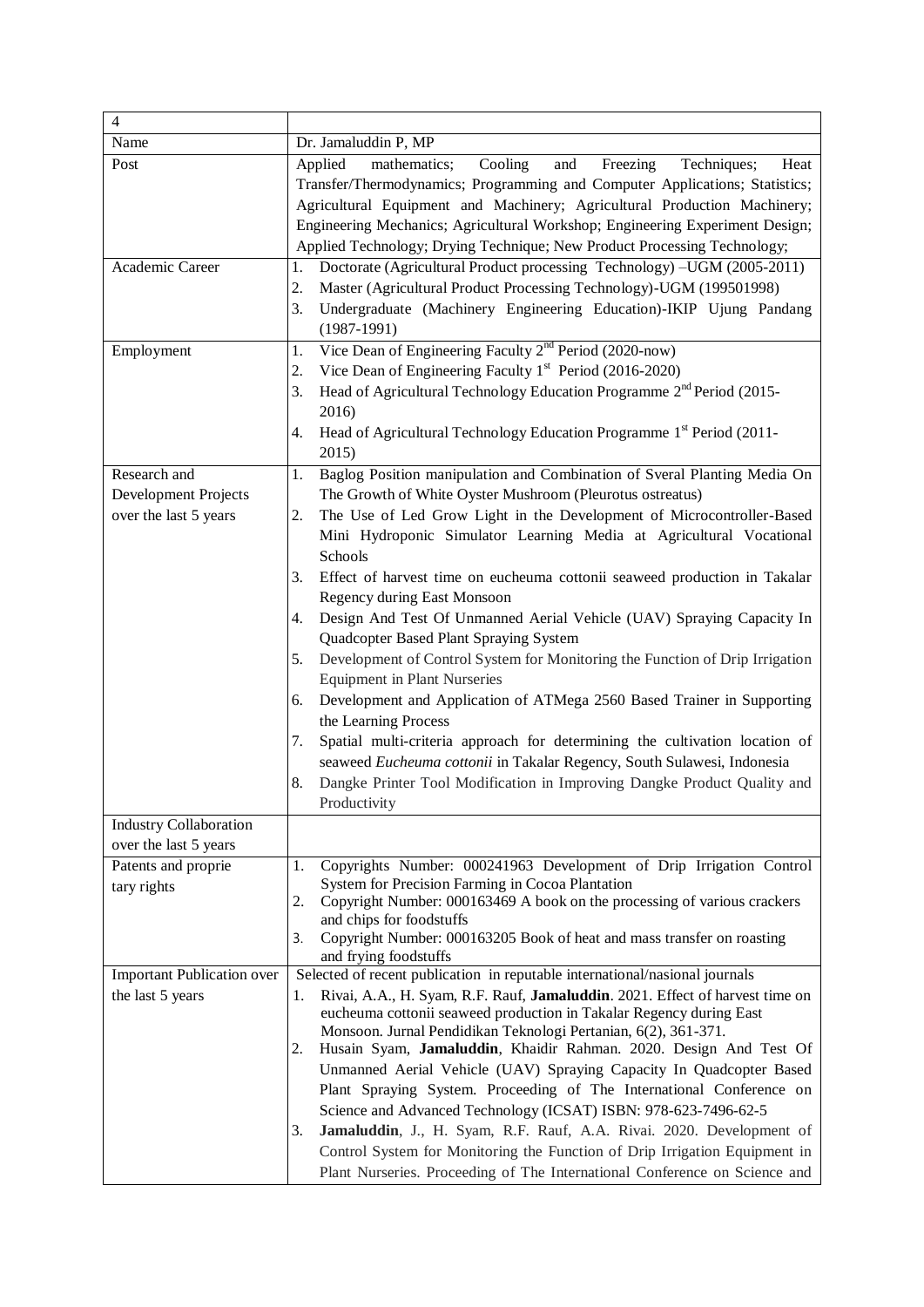|                          |    | Advanced Technology (ICSAT), 1168-1173.                                             |
|--------------------------|----|-------------------------------------------------------------------------------------|
|                          | 4. | <b>Jamaluddin, H</b> Syam and K Rahman. 2019 Development and Application of         |
|                          |    | ATMega 2560 Based Trainer in Supporting the Learning Process. Journal of            |
|                          |    | Physics: Conference Series   vol: 1387   issue : 1                                  |
|                          | 5. | Jamaluddin, A Mustarin, AA Rivai. 2019. Spatial multi-criteria approach for         |
|                          |    | determining the cultivation location of seaweed <i>Eucheuma cottonii</i> in Takalar |
|                          |    | Regency, South Sulawesi, Indonesia. AACL Bioflux 12 (4), 1413-1430                  |
| Activities in specialist |    | Member of The Indonesian Association of Food Technology                             |
| bodies over the last 5   | 2. | Reviewer of Agricultural Technology Education Journal.                              |
| years                    |    | https://ojs.unm.ac.id/ptp                                                           |
|                          | 3. | Member of the Regional Board of the Indonesian Republic Expert Lecturer             |
|                          |    | Association (ADRI South Sulawesi)                                                   |
|                          | 4. | Member Board Trustees of the Technology Education Association Indonesian            |
|                          |    | Vocational (APTEKINDO)                                                              |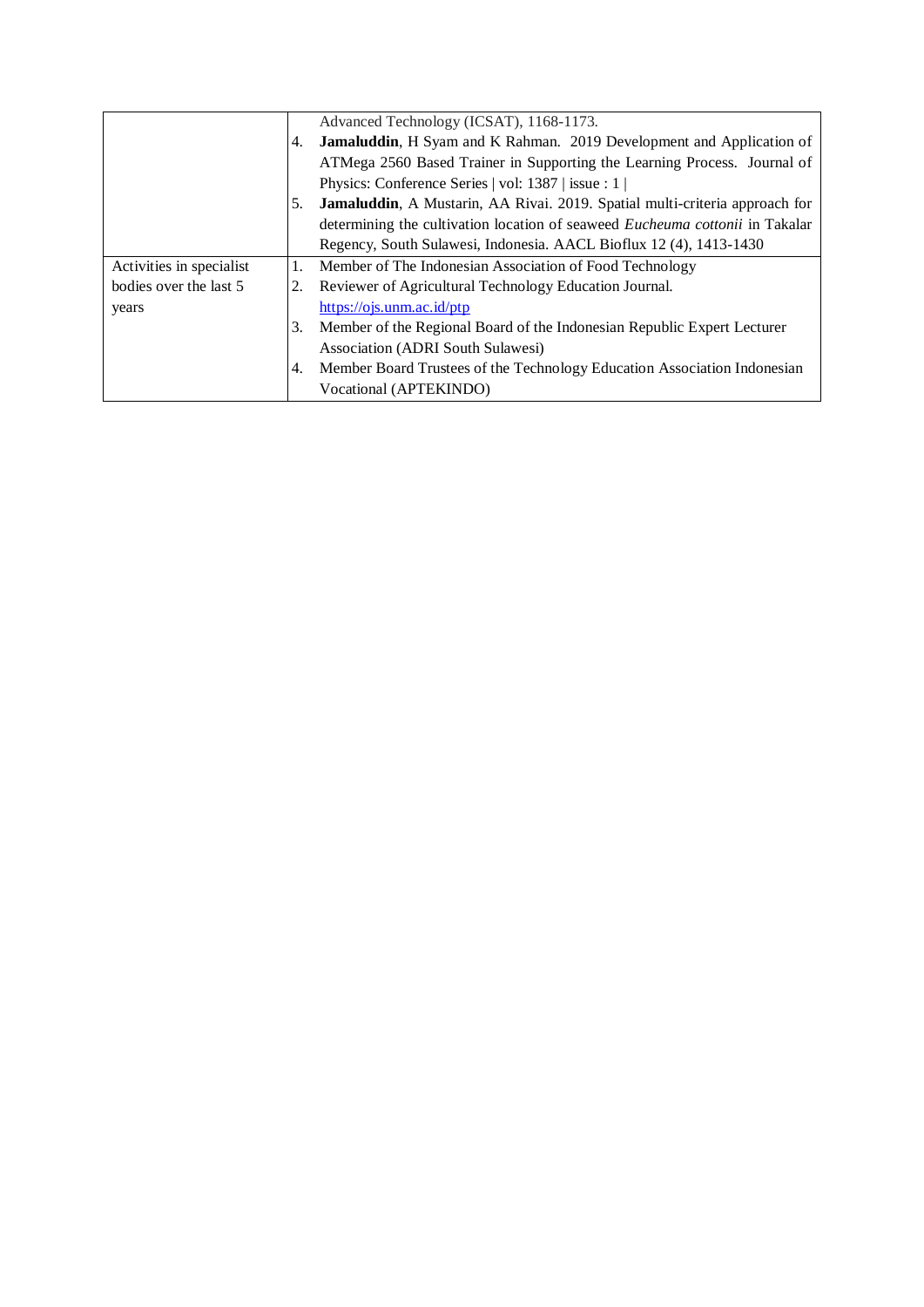| 5                                                             |                                                                                                                                                                                                                                                                                                                                                                                                                                                                                                                                                                                                                                                                                                                                                                                                                                                                                                                                                                                                                                                                                                                                                                                                             |
|---------------------------------------------------------------|-------------------------------------------------------------------------------------------------------------------------------------------------------------------------------------------------------------------------------------------------------------------------------------------------------------------------------------------------------------------------------------------------------------------------------------------------------------------------------------------------------------------------------------------------------------------------------------------------------------------------------------------------------------------------------------------------------------------------------------------------------------------------------------------------------------------------------------------------------------------------------------------------------------------------------------------------------------------------------------------------------------------------------------------------------------------------------------------------------------------------------------------------------------------------------------------------------------|
| Name                                                          | Dr. Andi Sukainah, S.TP., M.Si                                                                                                                                                                                                                                                                                                                                                                                                                                                                                                                                                                                                                                                                                                                                                                                                                                                                                                                                                                                                                                                                                                                                                                              |
| Post                                                          | Biochemistry of Agricultural Products, Agricultural Microbiology, Postharvest<br>Physiology, Processing and Preservation Agricultural Products Technology, Food<br>Analysis, Nutritional Evaluation of Agricultural Products, Fermentation<br>Technology, Herbal Food Processing Technology, Food Fortification Technology,<br>Functional Food Development, Enzyme Technology, Sensory Evaluation                                                                                                                                                                                                                                                                                                                                                                                                                                                                                                                                                                                                                                                                                                                                                                                                           |
| Academic Career                                               | Doctorate (Agricultural Technology) -UNHAS (2009-2014)<br>1.<br>Master (Agricultural Industrial Technology)-IPB (2000-2003)<br>2.<br>3.<br>Undergraduate (Agricultural Product Technology)-UNHAS (1990-1995)                                                                                                                                                                                                                                                                                                                                                                                                                                                                                                                                                                                                                                                                                                                                                                                                                                                                                                                                                                                                |
| Employment                                                    | Lecturer at Makassar State University (August 1998 – present)<br>1.<br>Head of Agricultural Technology Education Programme $2^{nd}$ ( to now)<br>2.<br>Head of Agricultural Technology Education Programme 1 <sup>st</sup> (222-222)<br>3.                                                                                                                                                                                                                                                                                                                                                                                                                                                                                                                                                                                                                                                                                                                                                                                                                                                                                                                                                                  |
| Research and<br>Development Projects<br>over the last 5 years | Analysis of the Digestibility of Modified Corn Starch and Its Application in<br>1.<br>several Low Digestibility Products (2020-2022)<br>2.<br>Application of Modified Corn Flour in the Development of Food Products<br>with a Low Glycemic Index as an Effort to Reduce Diabetes Mellitus (2019-<br>2020)<br>3.<br>Analysis of Bioactive Components of Mangrove Leaf Extract in South<br>Sulawesi as a Source of Antioxidants and Antimicrobials in Functional Food<br>Development (2019-2020)<br>Development and Implementation of Multiple Choice Questions as Evaluation<br>4.<br>Instruments E-Learning at Agricultural Technology Education Department<br>during the Covid-19 Pandemic (2020)<br>Development Quality of Evaluation Instruments E-Learning at Agricultural<br>5.<br>Technology Education Department (2019)<br>Application and Analysis College Student Acceptance Rate at Agricultural<br>6.<br>Technology Education Department in Universitas Negeri Makassar against the<br>Kelase using the Technology Acceptance Model (2018)<br>Development of E-learning Media as an Effort to Improve the Quality<br>7.<br>Learning of Microbiology Course at Agricultural Technology Education |
| <b>Industry Collaboration</b><br>over the last 5 years        | Department in Universitas Negeri Makassar (2017)<br>$\blacksquare$                                                                                                                                                                                                                                                                                                                                                                                                                                                                                                                                                                                                                                                                                                                                                                                                                                                                                                                                                                                                                                                                                                                                          |
| Patents and proprietary<br>rights                             | Patent : IDP000067084. Method of making modified Sosoh Corn Flour<br>1.<br>IPR : EC00202114979. Application and Method of Making Herbal Sanitizer<br>2.<br>from Mangrove Leaf to Prevent the Spread of the Covid-19 Virus                                                                                                                                                                                                                                                                                                                                                                                                                                                                                                                                                                                                                                                                                                                                                                                                                                                                                                                                                                                   |
| <b>Important Publication over</b><br>the last 5 years         | Selected of recent publication in international/national journals :<br>A Sukainah, R Fadilah, RP Putra. 2021. Analysis Quality of Soft Cheese<br>l.<br>Cottage with Additional of Pineapple Juice (Ananas Comusus (L.) Merr) and<br>Lactobacillus<br>fabifermentans.<br>IOP<br>Conference<br>Series:<br>Earth<br>and<br>Environmental Science 709 (1), 012021<br>A Sukainah, R Fadilah, A Mustarin, RP Putra, NAS Taufieq. 2019. Changes<br>2.<br>in Lactobacillus fabifermentans Population and Biochemical Changes during<br>The Process of Controlled Corn Flour Fermentation and The Rheological<br>Properties of Corn Flour. Journal of Physics: Conference Series 1244 (1),<br>012025<br>A Sukainah, E Johannes, R Fadilah, A Mustarin, RP Putra. 2019. Isolation<br>3.<br>and identification of indigenous lactic acid bacteria on corn flour BISI-16<br>during spontaneous fermentation process. IOP Conference Series: Earth and<br>Environmental Science 347 (1), 012068<br>A Sukainah, RP Putra. 2019. Analysis of College Student Acceptance Rate at<br>4.                                                                                                                                      |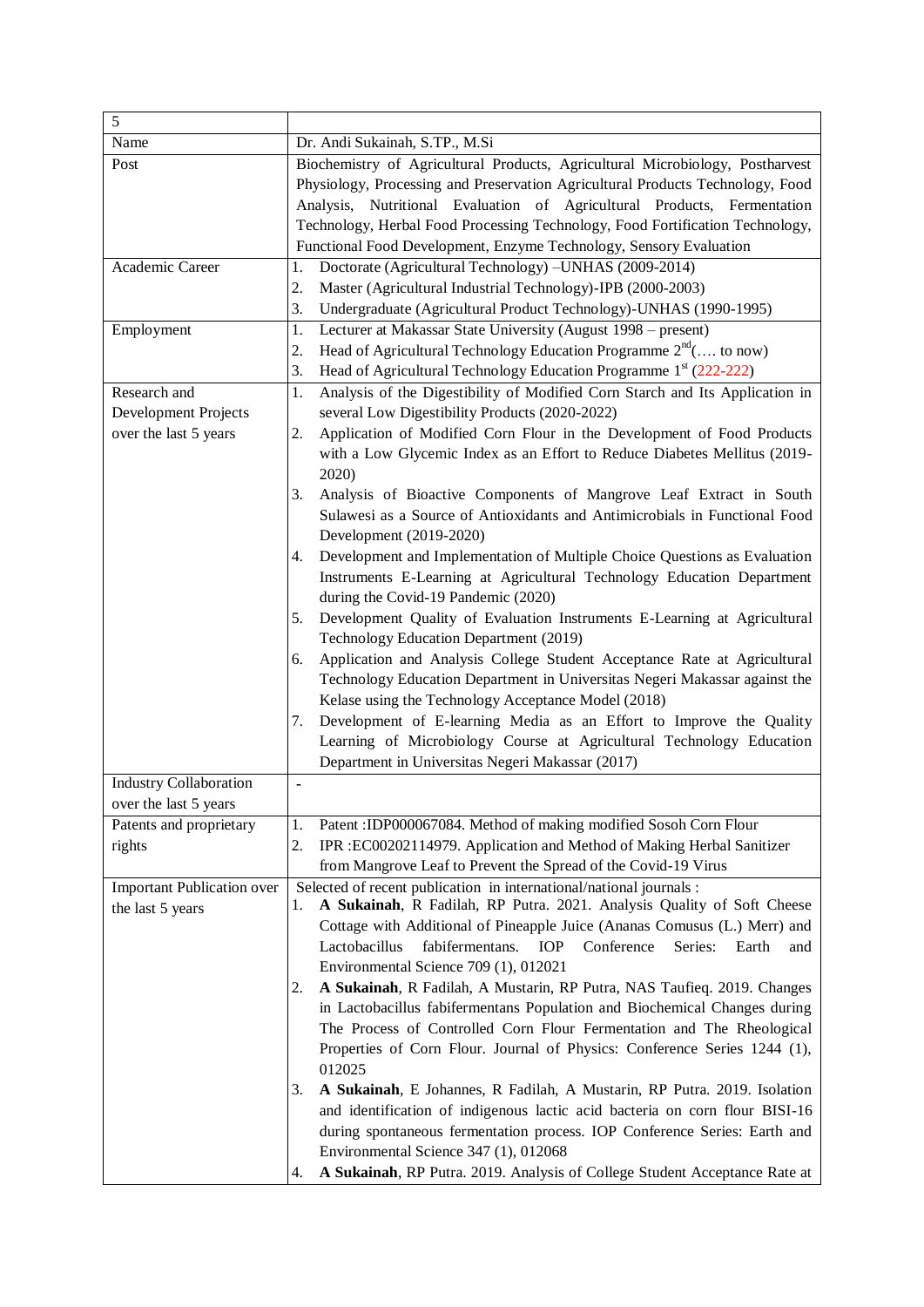|                          |    | Agricultural Technology Education Department Againts Kelase Using the         |
|--------------------------|----|-------------------------------------------------------------------------------|
|                          |    | Technology Acceptance Model. Indonesian. Journal of Educational Studies 22    |
|                          |    | (1) (Indonesian Version)                                                      |
|                          | 5. | A Sukainah, RP Putra, R Fadilah, A Mustarin. 2019. Validation of Learning     |
|                          |    | Evaluation Instruments at Biochemistry of Agricultural Products Course in     |
|                          |    | Agricultural Technology Education Department, Universitas Negeri Makassar.    |
|                          |    | Indonesian Journal of Educational Studies 22 (2), 94-101 (Indonesian Version) |
| Activities in specialist | 1. | Member of The Indonesian Association of Food Technology                       |
| bodies over the last 5   |    | Reviewer Journal of Pendidikan Teknologi Pertanianhttps://ojs.unm.ac.id/ptp   |
| years                    | 3. | Member of the Regional Board of the Indonesian Republic Expert Lecturer       |
|                          |    | Association (ADRI South Sulawesi)                                             |
|                          | 4. | Member Board Trustees of the Technology Education Association Indonesian      |
|                          |    | Vocational (APTEKINDO)                                                        |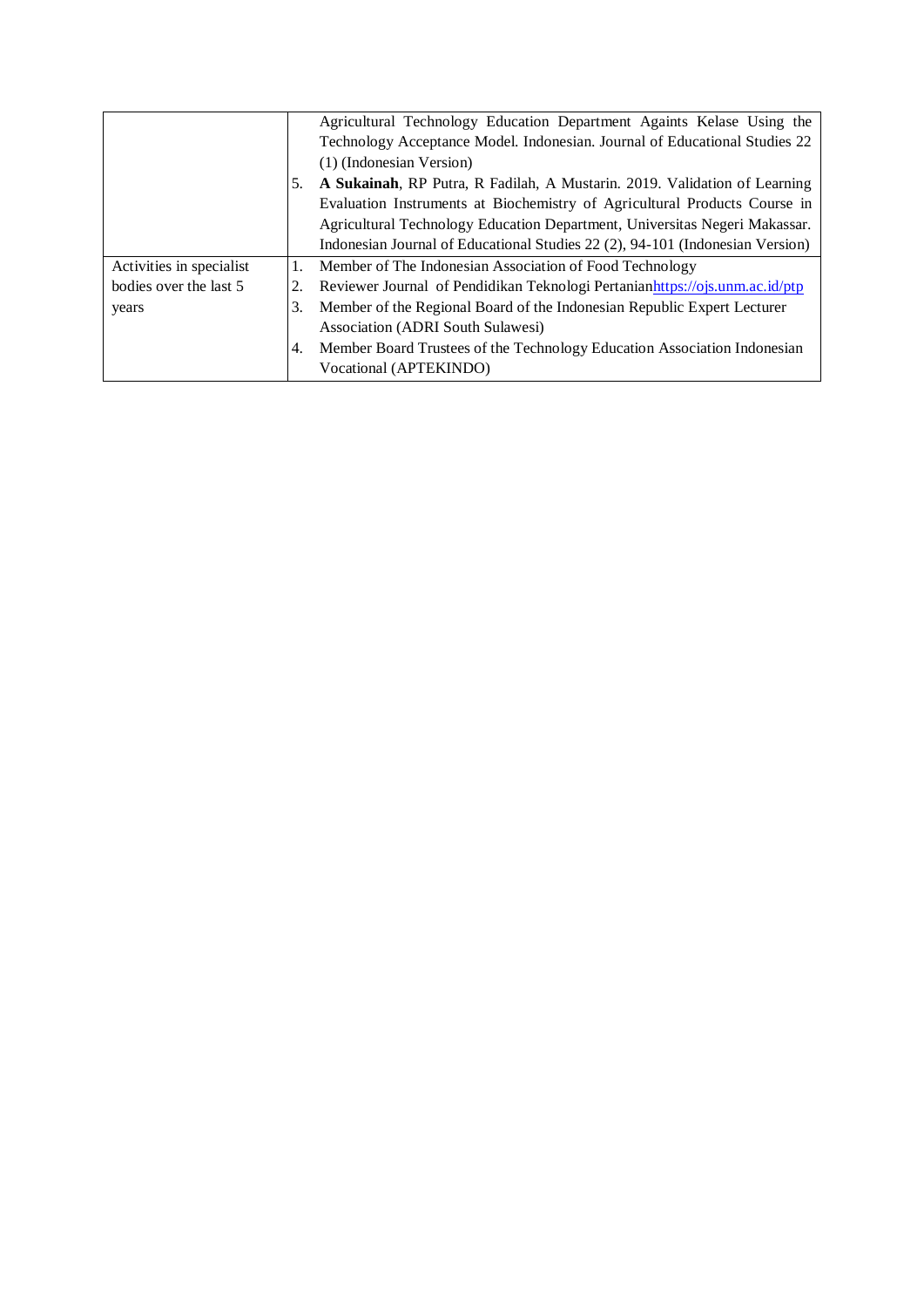| 6                                                                    |                                                                                                                                                                                                                                                                                                                                                                                                                                                                                                                                                                                                                                                                                                                                                                                                                                                                                                                                                                                                                                                                                                                                                                                                  |  |  |
|----------------------------------------------------------------------|--------------------------------------------------------------------------------------------------------------------------------------------------------------------------------------------------------------------------------------------------------------------------------------------------------------------------------------------------------------------------------------------------------------------------------------------------------------------------------------------------------------------------------------------------------------------------------------------------------------------------------------------------------------------------------------------------------------------------------------------------------------------------------------------------------------------------------------------------------------------------------------------------------------------------------------------------------------------------------------------------------------------------------------------------------------------------------------------------------------------------------------------------------------------------------------------------|--|--|
| Name                                                                 | Dr. Muhammad Rais, MP., MT                                                                                                                                                                                                                                                                                                                                                                                                                                                                                                                                                                                                                                                                                                                                                                                                                                                                                                                                                                                                                                                                                                                                                                       |  |  |
| Post                                                                 | Learning Strategy, Learning Design, Blended Learning, Technical and Vocational<br><b>Education, Educational Technology</b>                                                                                                                                                                                                                                                                                                                                                                                                                                                                                                                                                                                                                                                                                                                                                                                                                                                                                                                                                                                                                                                                       |  |  |
| Academic Career                                                      | Doctorate (Learning Technology) at Universitas Negeri Malang (2007-2011)<br>1.<br>Master (Mechanical Engineering) at Universitas Brawijaya (2006-2008<br>2.<br>Master (Agricultural Mechanization) at Universitas Gadjah Mada (2001-<br>3.<br>2004)<br>Undergraduate (Mechanical Engineering Education)-IKIP Ujung Pandang<br>4.<br>$(1994-1999)$                                                                                                                                                                                                                                                                                                                                                                                                                                                                                                                                                                                                                                                                                                                                                                                                                                                |  |  |
| Employment                                                           | Lecturer at Universitas Negeri Makassar (January 2005 - present)<br>1.<br>Head of Mechanical Engineering Education Study Program (2011-2015)<br>2.<br>Head of the Laboratory of Multimedia Studio FT UNM (2019-2022)<br>3.<br>Secretariat of the Online Learning Team and SYAM OK UNM Application<br>4.<br>$(2020$ -present)                                                                                                                                                                                                                                                                                                                                                                                                                                                                                                                                                                                                                                                                                                                                                                                                                                                                     |  |  |
| <b>Research and Development</b><br>Projects over the last 5<br>years | 1. Strengthening of New Student Character Values Based on Reflective Learning<br>: A Model of Inculcating Anti-Violence and Preventing Brawl (2016)<br>2. Development of Application Model (Edu-Games) "My Profession": A Media<br>of Introducing Early Career Interests and Future Early Childhood Education<br>Students (2017)                                                                                                                                                                                                                                                                                                                                                                                                                                                                                                                                                                                                                                                                                                                                                                                                                                                                 |  |  |
|                                                                      | 3. Future E-Kompas: A Service Model Development of Specialization for High<br>School Students to Improve Knowledge of Higher Education Elections (2018)                                                                                                                                                                                                                                                                                                                                                                                                                                                                                                                                                                                                                                                                                                                                                                                                                                                                                                                                                                                                                                          |  |  |
|                                                                      | 4. Survey on the Availability of Productive Teachers, Teaching Factory, DU-Di<br>Partnership, Infrastructure and Waiting Period for Vocational School<br>Graduates as Efforts to Prepare SMK Towards the Industrial Revolution 4.0 in<br>South Sulawesi (2019)<br>5. The Effect of Project-Based Learning Blended Learning on Students' Digital<br>Literacy Ability in Different Cognitive Styles (2020)                                                                                                                                                                                                                                                                                                                                                                                                                                                                                                                                                                                                                                                                                                                                                                                         |  |  |
| <b>Industry Collaboration</b><br>over the last 5 years               | $\overline{\phantom{0}}$                                                                                                                                                                                                                                                                                                                                                                                                                                                                                                                                                                                                                                                                                                                                                                                                                                                                                                                                                                                                                                                                                                                                                                         |  |  |
| Patents and proprietary<br>rights                                    | 1. EDU-GAME PROFESSION (Getting to Know Early Childhood Career and<br>Future Interests) Computer Program EC00201820365, 9 July 2018<br>The Future of E-Kompas Application: A Service Model Development of<br>2.<br>Specialization for High School Students to Increase Knowledge of College<br>Selection for Computer Programs. EC00201944199, 28 Juny 2019                                                                                                                                                                                                                                                                                                                                                                                                                                                                                                                                                                                                                                                                                                                                                                                                                                      |  |  |
| <b>Important Publication over</b><br>the last 5 years                | Application of Career Assessment Model to Assist Students in Choosing<br>1.<br>Department in Senior High School. International Journal of Sciences: Basic<br>and Applied Research (IJSBAR). Vol. 30 Issue 5, 2016. 403-415<br>Reflective learning model in improving student critical thinking skills. Global<br>2.<br>Journal of Engineering Education, World Institute for Engineering and<br>Technology Education (WIETE). Vol. 19 Issue 1, Maret, 2017. 19-23<br>The Influence of the Inquiry Learning Model and Learning Style on the<br>3.<br>Drawing Technique of Students. Global Journal of Engineering Education,<br>World Institute for Engineering and Technology Education (WIETE). Volume<br>20, Number 1, 2018, page:64-68.<br>Skill Competency Test Model (UKK) Graduates of Partnership-Based<br>4.<br>Vocational High School: Preparing Graduates Facing the Fourth Industrial<br>Revolution. Advances in Social Science, Education and Humanities Research<br>(ASSEHR), Atlantis Press. Volume 201. 2018, Pages: 339-343.<br>The Development of Edu-games as a Learning Media. 1st International<br>5.<br>Conference on Advanced Multidisciplinary Research (ICAMR). Atlantis |  |  |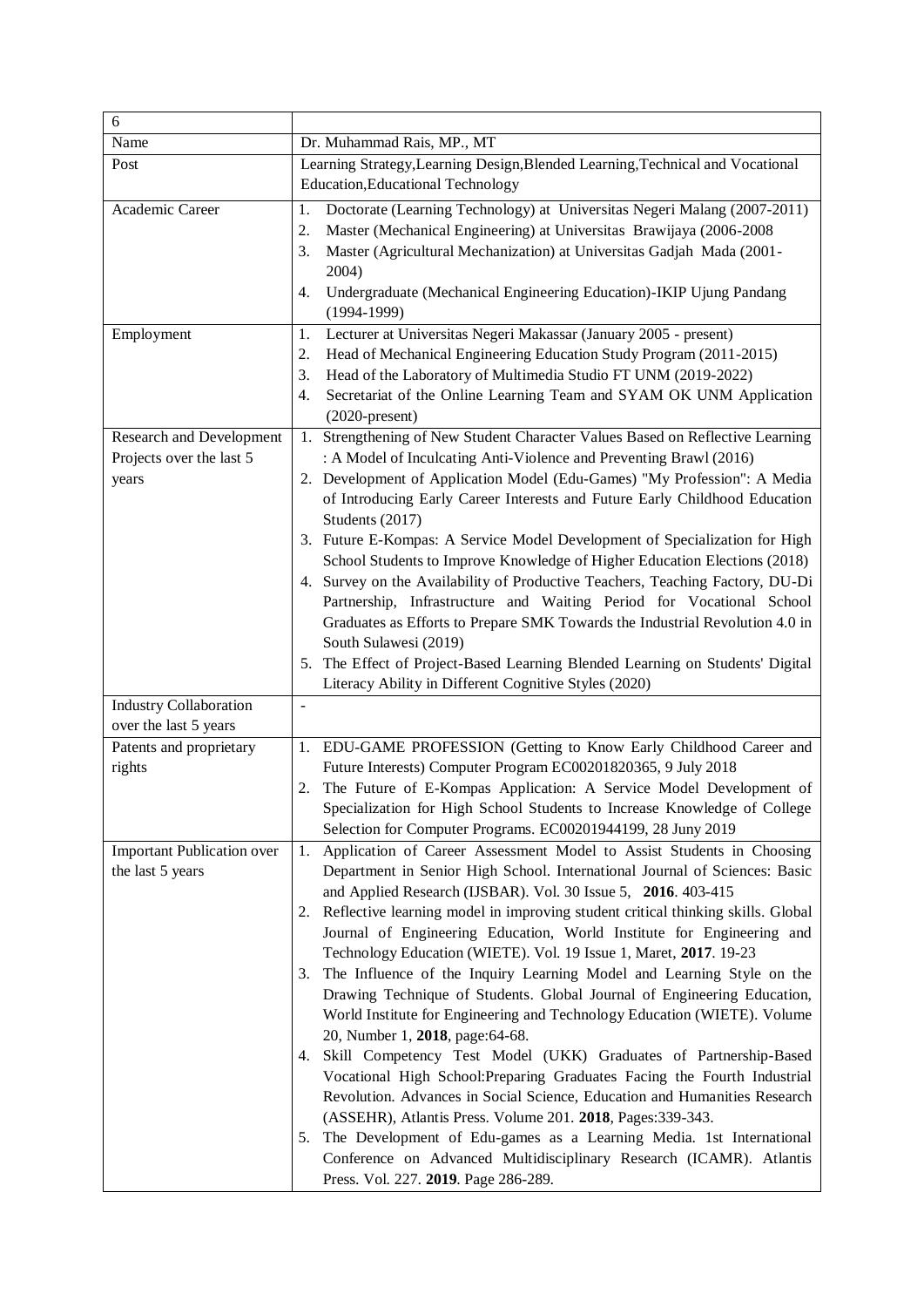|                              |    | 6. The Effectiveness of Blended Learning in Improving Media Literacy on     |
|------------------------------|----|-----------------------------------------------------------------------------|
|                              |    | Different Self-Regulated Learning. Journal of Educational Science and       |
|                              |    | Technology (EST) 5 (3). 2019. 277-285                                       |
|                              | 7. | Blended Learning on the Development of Instructional Videos to Improve      |
|                              |    | Abilities in Learning About Concepts and Procedures. Proceedings of the     |
|                              |    | International Conference on Online and Blended Learning (ICOBL). 2020.      |
|                              |    | Vol. 440. Page 114-117                                                      |
|                              | 8. | The Effectiveness of Project-Based Blended Learning in Accommodating        |
|                              |    | Digital Literacy Skills. Proceeding of The International Conference on      |
|                              |    | Science and Advanced Technology (ICSAT). 2020. Page 1727-1736.              |
| Activities in specialist     |    | 1. As Invited Speaker at the International Conference on Online and Blended |
| bodies over the last 5 years |    | Learning 2019 (ICOBL 2019) Yogyakarta State University                      |
|                              |    | 2. Reviewer on the Journal of Energy and Manufacturing Technology Malang    |
|                              |    | State Polytechnic in 2020. http://jetm.polinema.ac.id/index.php/JETM        |
|                              |    | 3. As the PEKERTI/AA Training Team for Makassar State University 2020       |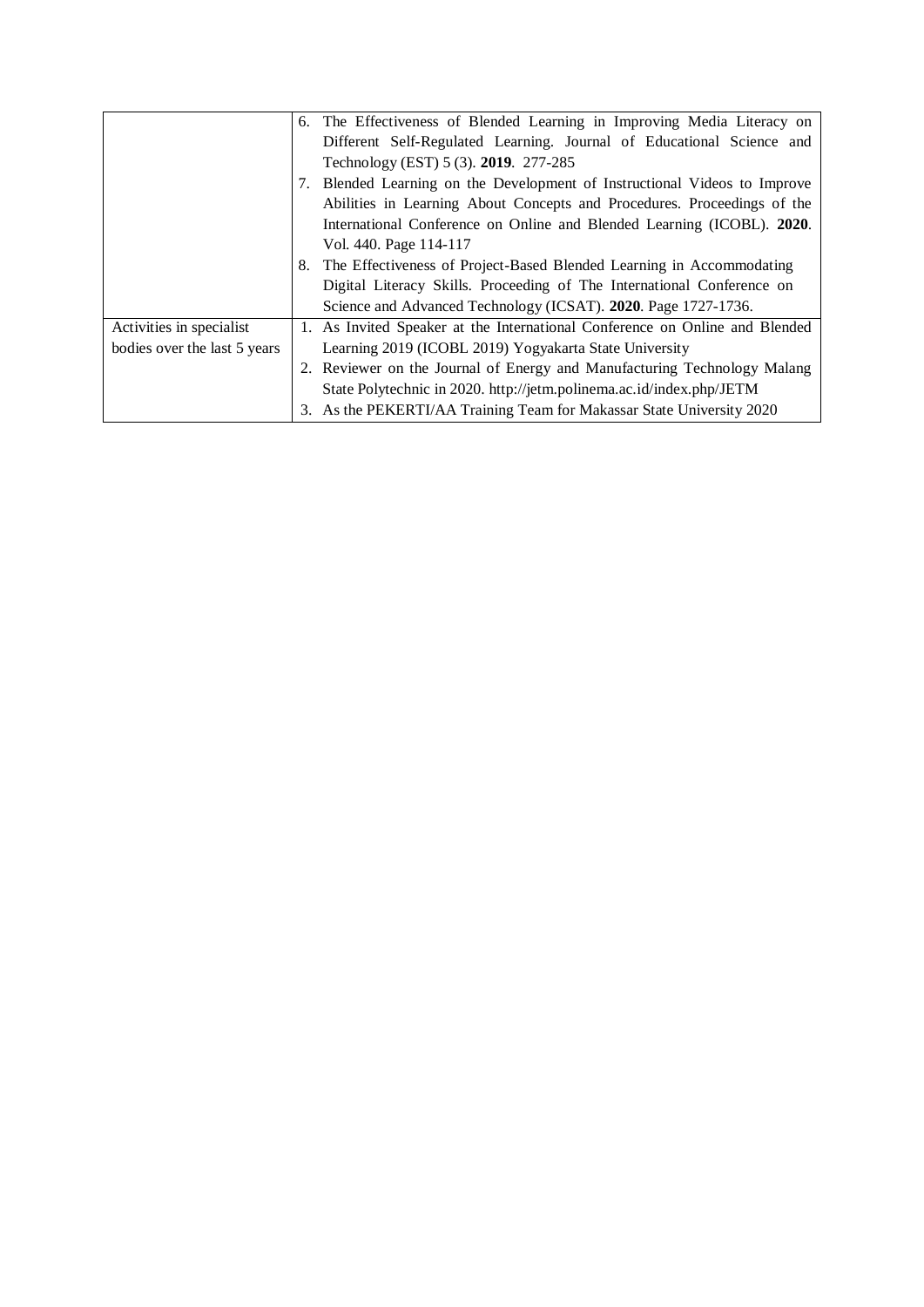| $\overline{7}$                    |                                                                                     |  |
|-----------------------------------|-------------------------------------------------------------------------------------|--|
| Name                              | Dr. Subari Yanto, M.Si                                                              |  |
| Post                              | Civic education; Pancasila education; Sanitation and Handling of Agricultural       |  |
|                                   | Waste; Sanitation and Handling of Agricultural Waste; Coastal and Marine            |  |
|                                   | Management; Ecotourism; Oceanography; Fish Processing Industry Management           |  |
| Academic Career                   | Doctorate (Coastal and Marine Environment) - Universitas Brawijaya (2006-<br>1.     |  |
|                                   | 2009)                                                                               |  |
|                                   | 2.<br>Master (National Defence) - Universitas Gadjah Mada (1996-1999)               |  |
|                                   | 3.<br>Undergraduate (Pancasila Moral Education)-IKIP Ujung Pandang (1984-1989)      |  |
| Employment                        | Lecture at Universitas Negeri Makassar                                              |  |
| Research and                      | The Influence of Population Behavior on the Conservation of the Crab Habitat<br>1.  |  |
| Development Projects              | (Portunus pelagicus) (2018)                                                         |  |
| over the last 5 years             | 2.<br>Bioavailability and the Impact of Eutropication on the Level of Lead and      |  |
|                                   | Cadmium Pollution in the Coast of Makassar City (2018)                              |  |
|                                   | 3.<br>Development and Study on the Implementation of Multiple Choice Questions      |  |
|                                   | as Quality Evaluation Instruments in E-Learning Learning in the Agricultural        |  |
|                                   | Technology Education Study Program during the Covid-19 Pandemic (2020)              |  |
| <b>Industry Collaboration</b>     | 1.<br>Empowerment of Village-Owned Enterprises (BUMDES) BLM Makassar                |  |
| over the last 5 years             | 2.<br>DUDI Development Expert (Balai PAUDNI) Makassar                               |  |
| Patents and proprietary           |                                                                                     |  |
| rights                            |                                                                                     |  |
| <b>Important Publication over</b> | Rammang-Rammang Ecotourism<br>1.                                                    |  |
| the last 5 years                  | 2.<br>Handling Critical Land with the Goddess Fortuna Approach                      |  |
|                                   | Utilization of Gold Snail (Pomacea canaliculata L) and Crab Shell Waste<br>3.       |  |
|                                   | (Portunus pelagicus) as Animal Feed to Increase Duck Egg Production.                |  |
|                                   | Journal of Agricultural Technology Education 3 (2), 2018, 137-147                   |  |
|                                   | Utilization of Bandotan Weeds as Vegetable Pesticides for Control of Kuya<br>4.     |  |
|                                   | Lice Pests on Cucumber Plants. Journal of Agricultural Technology Education         |  |
|                                   | 2 (1), 2018, 77-85                                                                  |  |
|                                   | Analysis of the physical and chemical properties of crab (Portunus pelagicus)<br>5. |  |
|                                   | nuggets with various types of flour as fillers. Journal of Agricultural             |  |
|                                   | Technology Education 3 (2), 2018, 148-155                                           |  |
|                                   | The Effect of Drying Using a Room Dryer on the Quality of Sago Flour.<br>6.         |  |
|                                   | Journal of Agricultural Technology Education 4, 2020, 104-112                       |  |
| Activities in specialist          |                                                                                     |  |
| bodies over the last 5            |                                                                                     |  |
| years                             |                                                                                     |  |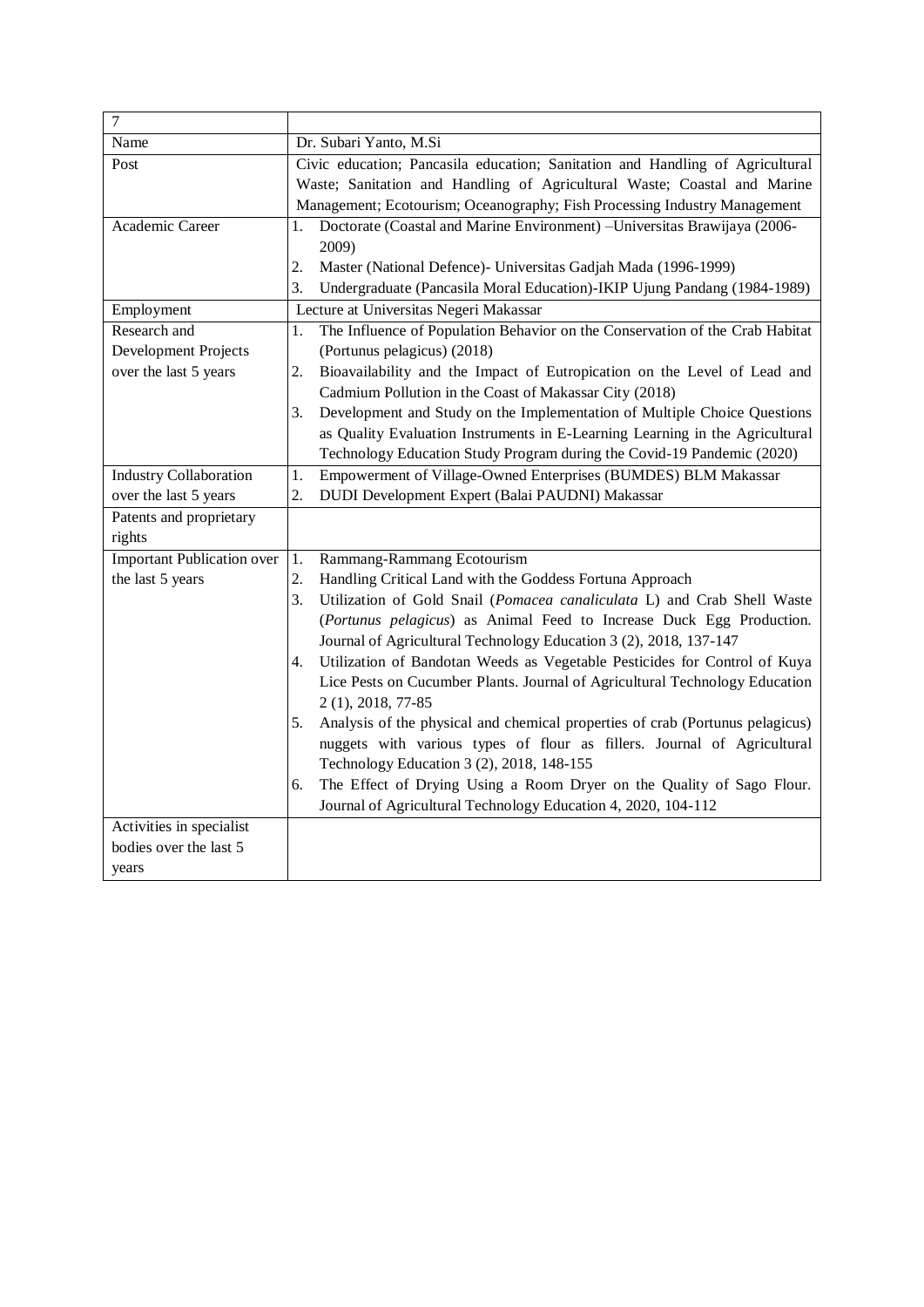| $\,8\,$                           |                                                                                                                                |
|-----------------------------------|--------------------------------------------------------------------------------------------------------------------------------|
| Name                              | Dr. Ernawati Syahruddin Kaseng, S.Pi., M.Si                                                                                    |
| Post                              | Hatchery Technology; Aquaculture<br>Technology; Planktonology; Aquatic<br>Fish<br>Ecology; Water Conservation; Ecotourism;     |
| Academic Career                   | Doctorate (Agricultural Sciences) -UNHAS-tahun<br>1.                                                                           |
|                                   | Master (Biological Conservation)-UI-tahun<br>2.                                                                                |
|                                   | 3.<br>Undergraduate (Fisheries)-UNHAS-tahun                                                                                    |
| Employment                        | Lecturer at Agricultural Technology Education Study Programme                                                                  |
| Research and                      | Changes in the Structure of the Macrozoobenthic CommunityMangrove<br>1.                                                        |
| Development Projects              | Ecosystem Succession Process Rehabilitation and Natural (2016)                                                                 |
| over the last 5 years             | Bacterial Activity and Glucose Level TrackingBlood from Black Raw Leaf<br>2.                                                   |
|                                   | Extract (Rhozophoramucronata) (2016)                                                                                           |
|                                   | The making of bamboo roasted pepes goldfish inBarru Regency (2016)<br>3.                                                       |
|                                   | Diversity of Molluscs and FactorsEnvironment on Mangrove Vegetation in<br>4.                                                   |
|                                   | Muara SungaiPancana, Barru Regency (2017)                                                                                      |
|                                   | Improving the Quality of Toddler Biscuits with Additions Anchovy Powder<br>5.<br>(2017)                                        |
|                                   | Mangrove Ecosystem Management Strategy and StudiesBioecology: Study<br>6.<br>case in Tanete Rilau DistrictBarru Regency (2017) |
|                                   | Seaweed Flour Substitution (Eucheuma Cottonii) In Making Ekadorula<br>7.                                                       |
|                                   | Dumplings As an Alternative Foods High in Iodine in Elementary School<br>Children UNM - Makassar (2017)                        |
|                                   | Innovation of basic traditional cakes yellow Gastain for improving the quality<br>8.                                           |
|                                   | of cakes (2018)                                                                                                                |
|                                   | Euchema cottoni Seaweed Development in the making of high fiber and<br>9.                                                      |
|                                   | iodium Meat Ball (2018)                                                                                                        |
|                                   | 10. Environmental factors in nursery and Giving Organic Feed to Catfish (Clarias                                               |
|                                   | batracus) Pancana village in Tanete Rilau DistrictBarru (2019)                                                                 |
|                                   | 11. Consumer Sensory on Seaweed Dodol (Eucheuma cottoni) with the addition of                                                  |
|                                   | starch and Glutinous Rice Flour (2019)                                                                                         |
| <b>Industry Collaboration</b>     |                                                                                                                                |
| over the last 5 years             |                                                                                                                                |
| Patents and proprietary           | IPR: EC00202112292. Training Model for Making Nira Preservative from<br>1.                                                     |
| rights                            | Guava Leaves (2021)                                                                                                            |
|                                   | 2.<br>IPR: EC00202112293. Diversification Model of Marine Fish Processed in                                                    |
|                                   | Pancana Village, Barru Regency (2021)                                                                                          |
|                                   | IPR: EC00202112294. Coastal Community Empowerment Model through<br>3.                                                          |
|                                   | Natural Resource-Based Development and Processing in TaneteRilau District,                                                     |
|                                   | Barru Regency (2021)                                                                                                           |
| <b>Important Publication over</b> | Gastropod Diversity in Natural Mangrove Forest Area in Kuri Beach Area,<br>1.                                                  |
| the last 5 years                  | Nisombalia Village, Marusu District, Maros Regency. Bionature 18 (1), 2018.                                                    |
|                                   | The Influence of the Discovery Learning Learning Model on the<br>2.                                                            |
|                                   | Understanding of Biological Concepts and the Scientific Attitude of Students                                                   |
|                                   | at SMA Negeri 3 Takalar. UNM Journal of Biological Education 1 (1), 2018,                                                      |
|                                   | 31-46                                                                                                                          |
|                                   | Analysis of water quality in nursery ponds for African catfish (Clarias<br>3.                                                  |
|                                   | gariepinus) with the addition of cassava leaf flour (Manihot utillisima) as                                                    |
|                                   | artificial feed. Journal of Agricultural Technology Education 5, 2019, 131-144                                                 |
| Activities in specialist          |                                                                                                                                |
| bodies over the last 5            |                                                                                                                                |
| years                             |                                                                                                                                |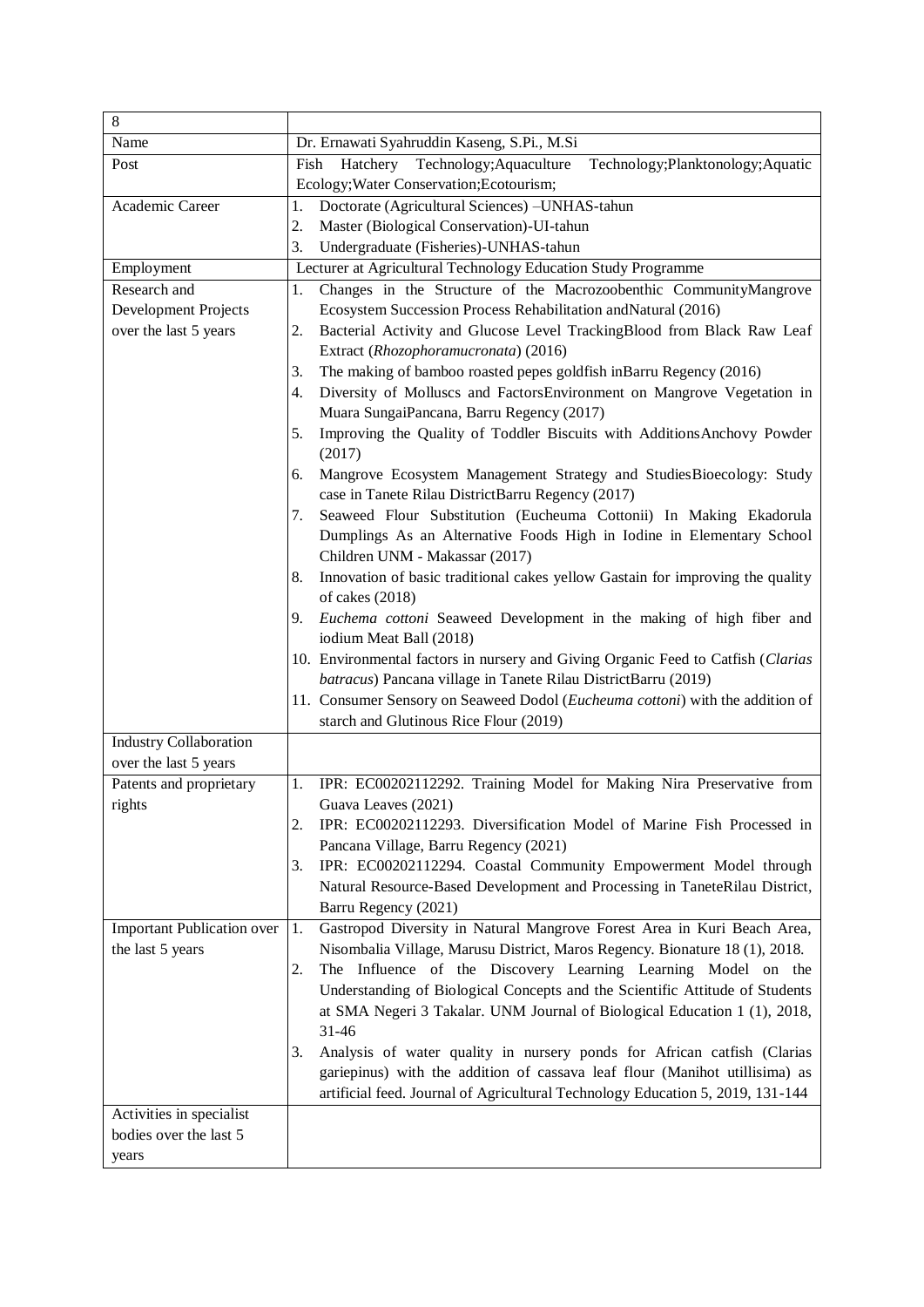| $\overline{9}$                    |                                                                                    |
|-----------------------------------|------------------------------------------------------------------------------------|
| Name                              | Dr. Ir. Nur Rahmah, M.Si                                                           |
| Post                              | Entrepreneurship, Quality Management & Food Regulation, Packaging and Storage      |
|                                   | Techniques, Food Security, Seaweed processing technology, Economics &              |
|                                   | Engineering Management, Agricultural Industrial System, Plantation Product         |
|                                   | Processing Technology.                                                             |
| Academic Career                   | Doctorate (Agricultural Sciences, Agricultural Socio-Econimics)- Hasanuddin<br>1.  |
|                                   | University from 2010-2015                                                          |
|                                   | Master (Agribussiness)- Hasanuddin University from 1995-1997<br>2.                 |
|                                   | Undergraduate (Agronomi)- Universitas Halu Oleo from 1989-1994<br>3.               |
| Employment                        | Lecturer at Halu Oleo University (December 2005- July 2019)<br>1.                  |
|                                   | Lecturer at Makassar State University (August 2019 – present)<br>2.                |
| Research and                      | Reallocation of Regional Government Expenditures for the Agricultural Sector<br>1. |
| Development Projects              | in Efforts to Increase Job Opportunities and Output and Reduce Poverty in          |
| over the last 5 years             | Southeast Sulawesi Province) (tahun??)                                             |
|                                   | (The Strategy of Bajo Women in the Sustainability of Household Livelihoods<br>2.   |
|                                   | in Ranooha Raya Village, South Konawe Regency) (Tahun???)                          |
|                                   | (Strengthening the Women Farming Entrepreneur Institution in the Maritime<br>3.    |
|                                   | Community in Moramo District, Konawe Selatan Regency) (tahun??)                    |
|                                   | (Application of E-Learning as a Learning Media in the Agricultural<br>4.           |
|                                   | Technology Education Study Program) (Tahun)                                        |
| <b>Industry Collaboration</b>     | $\qquad \qquad \blacksquare$                                                       |
| over the last 5 years             |                                                                                    |
| Patents and proprietary           | IPR: EC00202115529                                                                 |
| rights                            | (Zero Waste Agriculture Based Agribusiness System as an Effort for Household       |
|                                   | Food Security during the Covid-19 Pandemic)                                        |
| <b>Important Publication over</b> | Nur Rahmah, Hartina Batoa, 2017. Comparative Study of the Role of Bajo<br>1.       |
| the last 5 years                  | Women in Ranooha Raya Village, South Konawe Regency. Journal of                    |
|                                   | Agricultural Social and Political Sciences. Halu Oleo Faculty of Agriculture       |
|                                   | ISSN: 1410-4466                                                                    |
|                                   | Muhammad Aswar Limi, Putu Arimbawa, Budiyanto, Nur Rahmah, Edi Dwi<br>2.           |
|                                   | Cahyono, 2018. The Roles of Local Institution to Improve Farmer Access to          |
|                                   | Foods and Production Capacities. WSEAS Transactions on Business and                |
|                                   | Economics. Print ISSN: 1108-9526 E-ISSN: 2224-2899 Vol. 15                         |
|                                   | Hartina Batoa, La Rianda, Weka Widayati, Dasmin Sidu, Nur Rahmah, Putu<br>3.       |
|                                   | Arimbawa, 2018. The Effect of Human Capital, Social, and Competency on             |
|                                   | the Empowerment of Bajo Ethnic Community in the Regensy of Muna: A                 |
|                                   | Gender Perspective. Agriculture, Forestry and Fisheries 2018: 7 (1): 6-10          |
|                                   | http://www.sciencepublishinggroup.com/j/aff doi: 10.11648j: aff.20180701.12        |
|                                   | ISSN: 2328-563X (Print): ISSN2328-5648 (online)                                    |
|                                   | Nur Rahmah, 2018. Strengthening of Women Farming Entrepreneur<br>4.                |
|                                   | Institutions in the Maritime Community in Moramo District, Konawe Selatan          |
|                                   | Regency. Social and Social Journal V0l. 20 No.2 ISSN 1410-4466                     |
|                                   | Nur Rahmah, Andi Muhammad Akram Mukhlis, Andi Alamsyah Rivai,<br>5.                |
|                                   | 2020. Zero Waste Agriculture-Based Agribusiness System as an Effort for            |
|                                   | Household Food Security During the Covid-19 Pandemic. National Seminar             |
|                                   | Proceedings. ISBN: 978-623-7496-57-1                                               |
| Activities in specialist          | Reviewer Journal of Pendidikan Teknologi Pertanianhttps://ojs.unm.ac.id/ptp        |
| bodies over the last 5            |                                                                                    |
| years                             |                                                                                    |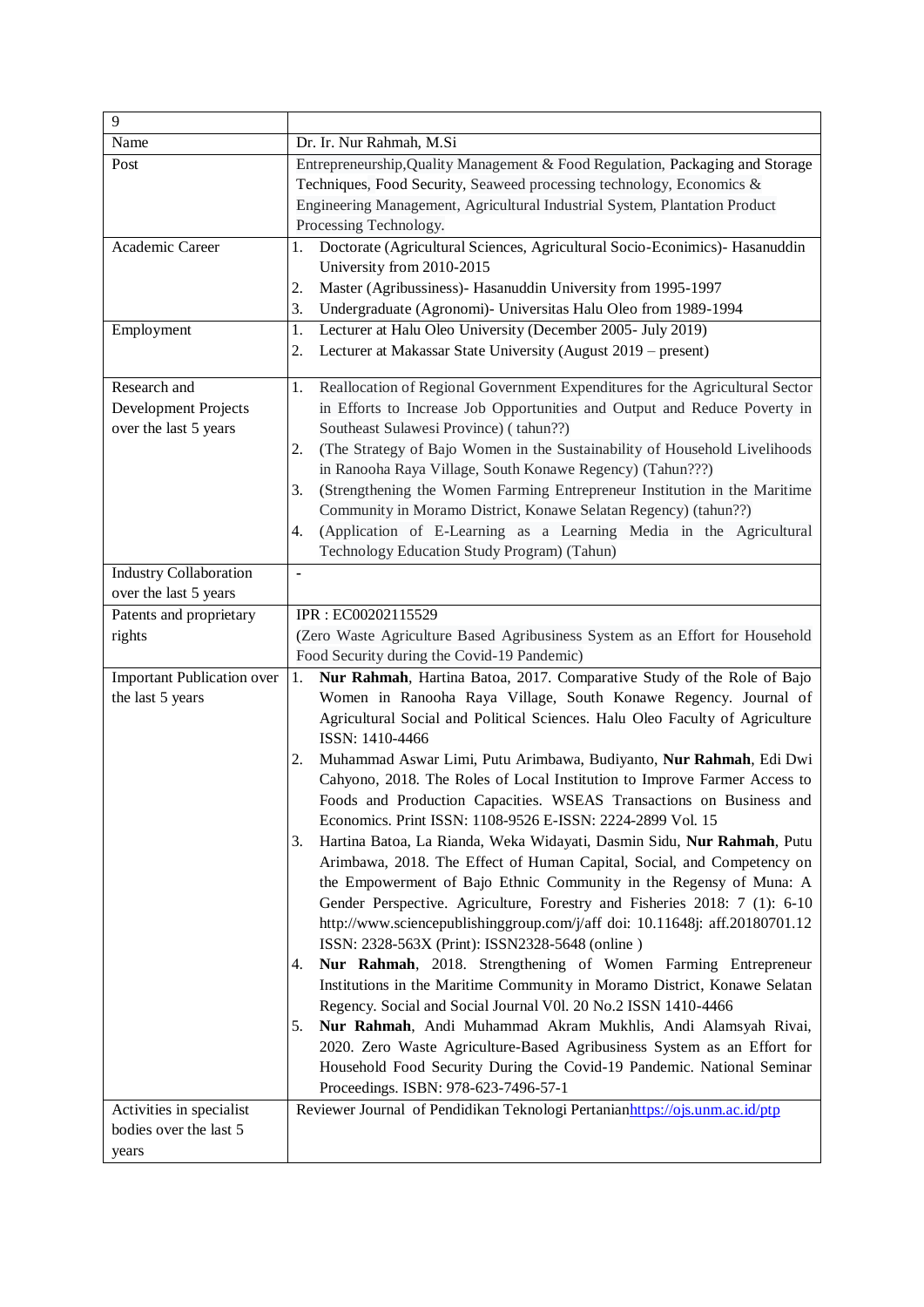| 10                                                            |                                                                                                                                                                                                                                                                                                                                                                                                                                                                                                                                                                                                                                                                                                                                                                                                                                                                                                                                                                                                                                                                                                                                                                                                                                                                                                                                                                                                                                          |
|---------------------------------------------------------------|------------------------------------------------------------------------------------------------------------------------------------------------------------------------------------------------------------------------------------------------------------------------------------------------------------------------------------------------------------------------------------------------------------------------------------------------------------------------------------------------------------------------------------------------------------------------------------------------------------------------------------------------------------------------------------------------------------------------------------------------------------------------------------------------------------------------------------------------------------------------------------------------------------------------------------------------------------------------------------------------------------------------------------------------------------------------------------------------------------------------------------------------------------------------------------------------------------------------------------------------------------------------------------------------------------------------------------------------------------------------------------------------------------------------------------------|
| Name                                                          | Indrayani, S.Pi, M.Biotech.Stu, Ph.D                                                                                                                                                                                                                                                                                                                                                                                                                                                                                                                                                                                                                                                                                                                                                                                                                                                                                                                                                                                                                                                                                                                                                                                                                                                                                                                                                                                                     |
| Post                                                          | Microbiology, Agricultural Biochemistry, Applied Biology, Functional Food,<br>Toxicology, Planktonology, Water Quality, Fish Feed, Enzyme Technology,<br>Seaweed Processing Technology, Fermentation Technology                                                                                                                                                                                                                                                                                                                                                                                                                                                                                                                                                                                                                                                                                                                                                                                                                                                                                                                                                                                                                                                                                                                                                                                                                          |
| Academic Career                                               | Doctorate (Biological Sciences/Microalgae Biotechnology) at Murdoch<br>1.<br>University, Australia (2011-2017)<br>Master (Biotechnology Studies) at Flinders University, Australia (2004-2007)<br>2.<br>3.<br>Undergraduate (Aquatic Resources Management) at Hasanuddin University,<br>Indonesia (1992-1997)                                                                                                                                                                                                                                                                                                                                                                                                                                                                                                                                                                                                                                                                                                                                                                                                                                                                                                                                                                                                                                                                                                                            |
| Employment                                                    | 1.<br>Lecturer at Halu Oleo University (December 2001- July 2020)<br>Lecturer at Makassar State University (August 2020 – present)<br>2.                                                                                                                                                                                                                                                                                                                                                                                                                                                                                                                                                                                                                                                                                                                                                                                                                                                                                                                                                                                                                                                                                                                                                                                                                                                                                                 |
| Research and<br>Development Projects<br>over the last 5 years | Isolation and Screening of Oleaginous Marine Microalgae Potential for<br>1.<br>Outdoor mass Cultivation in Saline-Hypersaline Media as Biodiesel feedstock<br>$(2017-2019)$<br>Integrated Multi Trophic Aquaculture (Vannamei shrimp, Milk Fish and<br>2.<br>Seaweed) in Marginal Shrimp Ponds in Southesat Sulawesi Indonesia (2017)<br>Development of Integrated System of Multicomodities Aquaculture (Lobster,<br>3.<br>Mabe Pearl, Grouper) for increase productivity by 300% in Floating Net Cages<br>$(2019-2020)$                                                                                                                                                                                                                                                                                                                                                                                                                                                                                                                                                                                                                                                                                                                                                                                                                                                                                                                |
| <b>Industry Collaboration</b><br>over the last 5 years        | $\bar{\phantom{a}}$                                                                                                                                                                                                                                                                                                                                                                                                                                                                                                                                                                                                                                                                                                                                                                                                                                                                                                                                                                                                                                                                                                                                                                                                                                                                                                                                                                                                                      |
| Patents and proprietary<br>rights                             | Halophilic Microalga Skeletonema sp.UHO29 as Biodiesel Feedstock<br>1.<br>(registered patent: SID201906912 / 8 Agustus 2019)<br>Integrated Aquaculture System (lobster, fish and mabe pearl) in Double<br>2.<br>Pocket Floating Cage and Hanging Rope (registered patent:<br>SIDS00201910111/7 November 2019)<br>Oleaginous Marine Microalga Nannochloropsis sp. UHO3 as Biodiesel<br>3.<br>Feedstock (registered Patent: SID202002279 / 23 Maret 2020)                                                                                                                                                                                                                                                                                                                                                                                                                                                                                                                                                                                                                                                                                                                                                                                                                                                                                                                                                                                  |
| <b>Important Publication over</b><br>the last 5 years         | Selected of recent publication in reputable international journals from a total of<br>approx. 9 :<br>Indrayani I., Moheimani N. R., Borowitzka M. A., 2019 Long-term reliable<br>1.<br>culture of a halophilic diatom, Amphora sp. MUR258, in outdoor raceway<br>ponds. Journal of Applied Phycology 31:2771-2778<br>Indrayani I., Moheimani N. R., de Boer K., Bahri P. A., Borowitzka M. A.,<br>2.<br>2020 Temperature and salinity effects on growth and fatty acid composition of<br>a halophilic diatom, Amphora sp. MUR258 (Bacillariophyceae). Journal of<br>Applied Phycology 32:977-987.<br>Indrayani, Haslianti, Asriyana, 2018 Isolation and screening of marine<br>3.<br>microalgae from Kendari waters, Southeast Sulawesi, Indonesia suitable for<br>outdoor mass cultivation in hypersaline media. AACL Bioflux 11(5):1445-<br>1455.<br>Indrayani Indrayani, Haslianti Haslianti, Asmariani Asmariani, Wellem H.<br>4.<br>Muskita, Muis Balubi., 2020 Growth, biomass and lipid productivity of a<br>newly isolated tropical marine diatom, Skeletonema sp. UHO29, under<br>different light intensities.<br>Biodiversitas 21 (4): 1498-1503 DOI:<br>10.13057/biodiv/d210430<br>Indrayani Indrayani, Haslianti Haslianti, Asmariani Asmariani, Wellem H.<br>5.<br>Muskita, Ardiansyah, Herlan Hidayat., 2021 Growth and lipid production of a<br>newly isolated microalga Nannochloropsis sp. UHO3 at increasing salinity. |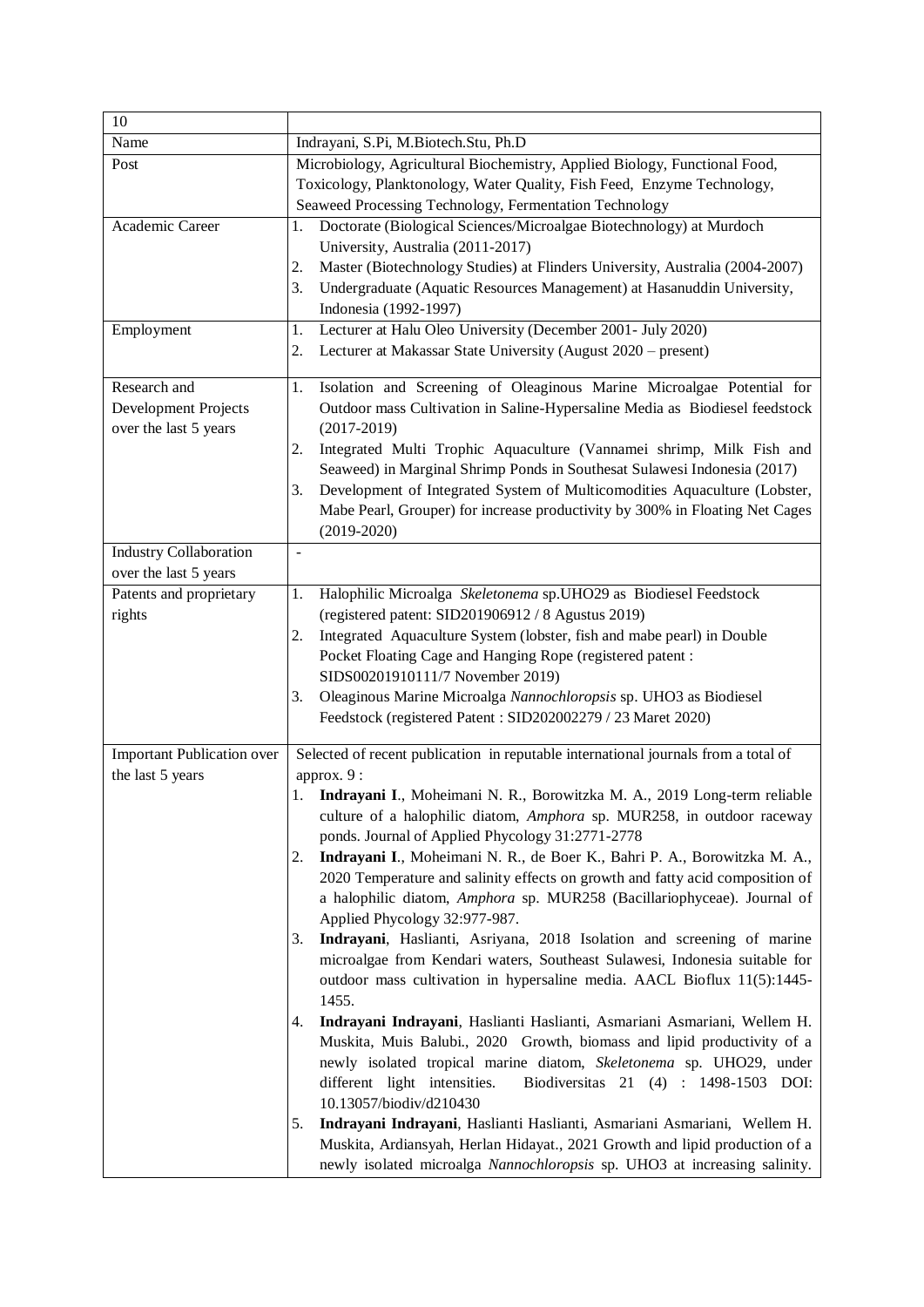|                          |           | AACL Bioflux 14(3): 1126-1137.                                        |
|--------------------------|-----------|-----------------------------------------------------------------------|
| Activities in specialist |           | Member of Phycologycal Society of Indoensia / Expert Board/2019-2024  |
| bodies over the last 5   | <u>2.</u> | Reviewer of the Phycological Research in 2017                         |
| years                    | 3.        | Reviewer of the Journal of Applied Phycology in 2020                  |
|                          | 4.        | Editor of Journal of Fishery Science and Innovation from 2018-present |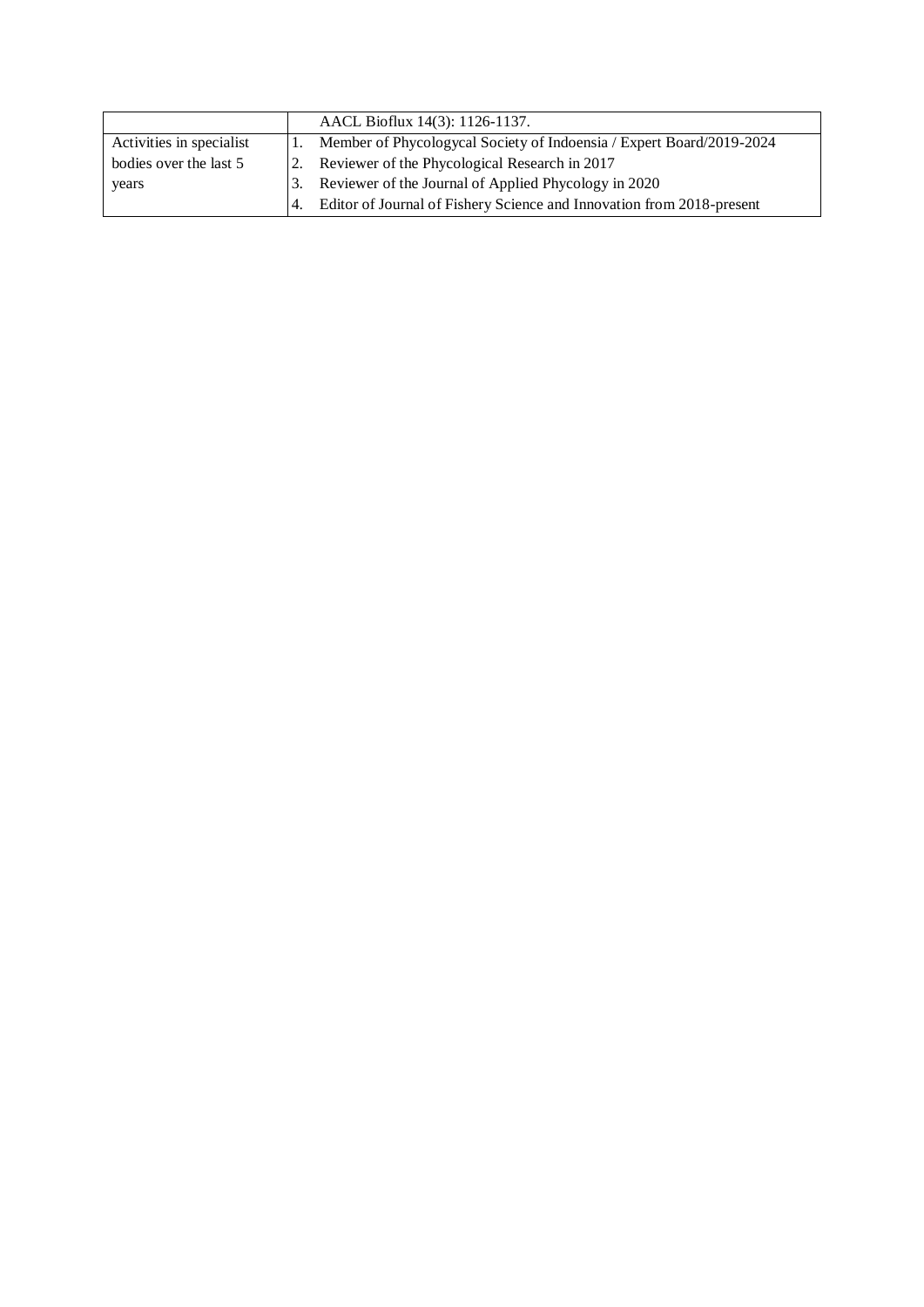| 11                                                    |                                                                                                                                                |
|-------------------------------------------------------|------------------------------------------------------------------------------------------------------------------------------------------------|
| Name                                                  | Dr. Ir. Muhammad Wiharto, M.Si                                                                                                                 |
| Post                                                  | Biology, Ecology vegetation, Biotechnology, Plant Ecology, English Language,                                                                   |
|                                                       | applied Biology,, Statistic, AMDAL Animal Ecology.                                                                                             |
| Academic Career                                       | Doctorate: Institut Pertanian Bogor 2003-2009 (Kehutanan /Teknologi<br>1.                                                                      |
|                                                       | Hasil Hutan)                                                                                                                                   |
|                                                       | Master: Universitas Gadjah Mada 1994-1998 (Biologi/ Ekologi Vegetasi)<br>2.                                                                    |
|                                                       | Undergraduate: Universitas Hasanuddin 1986-1991 (Kehutanan /Teknologi<br>3.                                                                    |
|                                                       | Hasil Hutan)                                                                                                                                   |
| Employment                                            | Lecturer at Universitas Negeri Makassar                                                                                                        |
| <b>Research and Development</b>                       | 1. Identification of Chemical Compound From Cocoa Waste and Cocoa Vinegar                                                                      |
| Projects over the last 5 years                        | Resulting from the Pyrolysis Process (2020)                                                                                                    |
|                                                       | 2. The Understory Herbaceous Vegetation at Tropical Mountain Forest of                                                                         |
|                                                       | Mount Bawakaraeng, South Sulawesi (2020)                                                                                                       |
|                                                       | 3. Determination of the Q Statistical Diversification Index Using the R                                                                        |
|                                                       | Programming Language (2020)<br>4. Effect of application of algae sargassum sp. extract to corn plants (Zea mays                                |
|                                                       | L.) and microbial response (2020)                                                                                                              |
|                                                       | 5. The Relationship between Socio-Economic Status and Clean and Healthy                                                                        |
|                                                       | Behavior (PHBS) of the Community in Pajukukang Village, Maros Regency                                                                          |
|                                                       | (2020)                                                                                                                                         |
| <b>Industry Collaboration over</b>                    |                                                                                                                                                |
| the last 5 years                                      |                                                                                                                                                |
| Patents and proprietary                               | 1. PATENT: IDP000066432. The Process of Making Phenol from Liquid                                                                              |
| rights                                                | Smoked Cocoa Fruit Peel (Theobroma cacao) As Antiseptic15 January 2020<br>2. PATENT: IDP000057663. Phenol Production Process from Kemiri Shell |
|                                                       |                                                                                                                                                |
|                                                       | Liquid Smoke02 April 2019<br>1.                                                                                                                |
| <b>Important Publication over</b><br>the last 5 years | Determination of the Q Statistics Diversification Index Using the R                                                                            |
|                                                       | Programming Language (Prodiding of the PKLH National Seminar-<br>Makassar State University, 2020)                                              |
|                                                       | Effect of application of algae sargassum sp. extract to corn plants (Zea mays<br>2.                                                            |
|                                                       | L.) and microbial response (IOP Conf. Series: Earth and Environmental                                                                          |
|                                                       | Science 484 (2020) 012058)                                                                                                                     |
|                                                       | Characteristics of Wild Orchids in Mallawa Resort at Bantimurung<br>3.                                                                         |
|                                                       | Bulusaraung National Park, South Sulawesi, Indonesia (Materials Science                                                                        |
|                                                       | and Engineering 551 (2019) 012132)                                                                                                             |
|                                                       | Structure of The Treelets and Shrub Vegetation in Tropical Sub-Mountain<br>4.                                                                  |
|                                                       | Forest of Mount Salak Bogor, West Jawa, Indonesia (IOP Conf. Series:                                                                           |
|                                                       | Journal of Physics: Conf. Series 1244 (2019) 012018)                                                                                           |
|                                                       | Tree Vegetation Structure at the Realolo Village Bantimurung Bulusaraung<br>5.                                                                 |
|                                                       | National Park Maros District (International Journal on Advenced Science                                                                        |
|                                                       | Engineering Information Technology, Vol.8 (2018) No. 3                                                                                         |
| Activities in specialist                              | Reviewer Journal of Pendidikan Teknologi Pertanianhttps://ojs.unm.ac.id/ptp                                                                    |
| bodies over the last 5 years                          |                                                                                                                                                |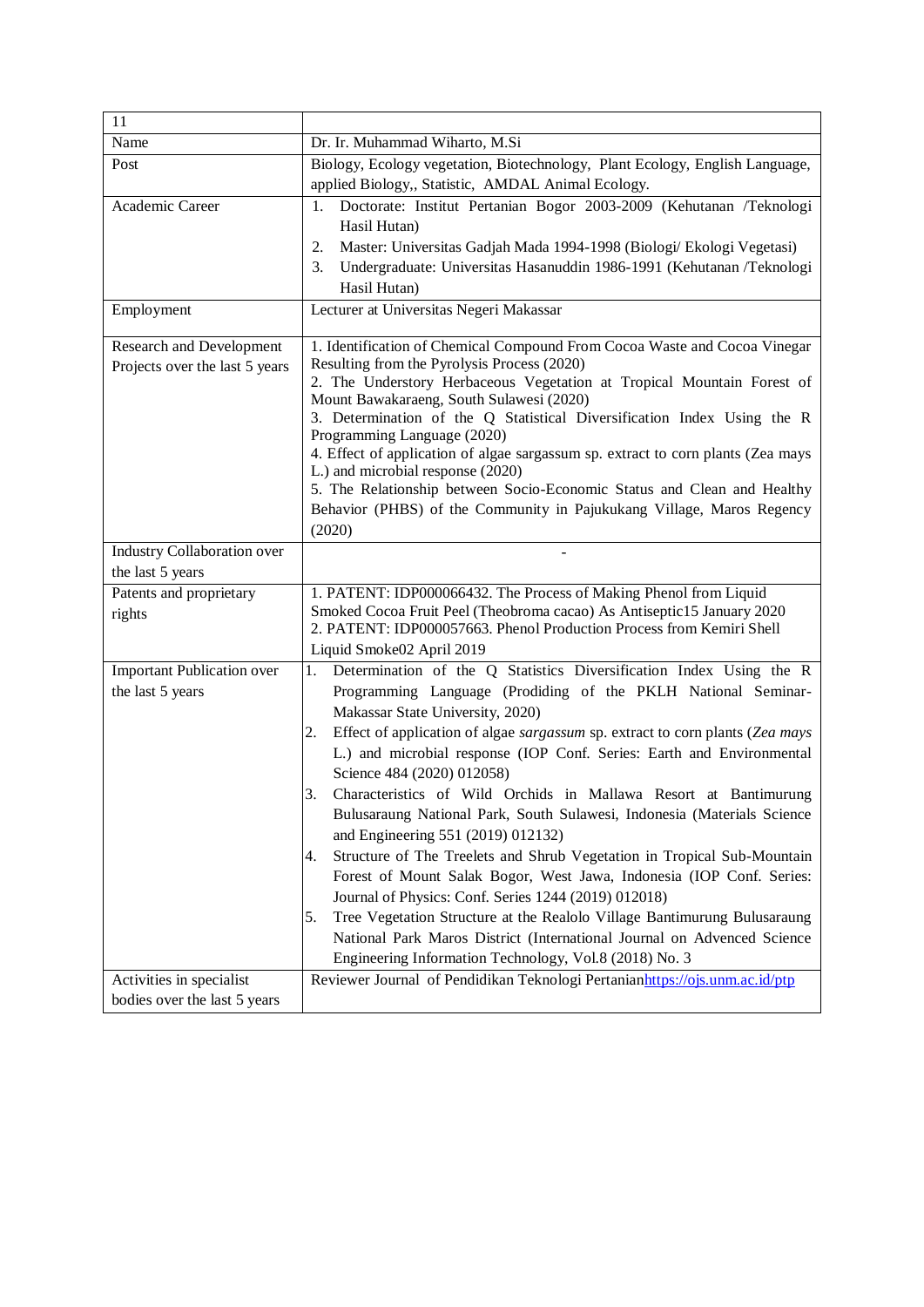| 12                                |                                                                                                                                                         |
|-----------------------------------|---------------------------------------------------------------------------------------------------------------------------------------------------------|
| Name                              | Dr. Muhammad Wijaya M, S.Si, M.Si                                                                                                                       |
| Post                              | Applied Chemistry; Sanitation and Agricultural Waste Management; Waste<br>treatment; Chemical environment                                               |
| Academic Career                   | Doctorate (PSL) at IPB University (2005-2011)<br>1.                                                                                                     |
|                                   | Master (Physical Chemistry) at InstitutTeknologi Bandung (2001-2003)<br>2.                                                                              |
|                                   | 3.<br>Undergraduate (Chemistry) at Universitas Gadjah Mada (1992-1997)                                                                                  |
| Employment                        | Lecture at Universitas Negeri Makassar                                                                                                                  |
| Research and                      | Cellulose Compound of Cacao Waste and Chemical Composition of Cacao<br>1.                                                                               |
| Development Projects              | Vinegar with GC-MS Method (2019)                                                                                                                        |
| over the last 5 years             | Pyrolysis Thermal Decomposition Yield and Composition of Chemical<br>2.                                                                                 |
|                                   | Compounds in Liquid Smoke of Cocoa Pods (2019)                                                                                                          |
|                                   | The Effect of Pyrolysis Temperature on the Yield of Cocoa Waste Liquid<br>3.                                                                            |
|                                   | Smoke in Determining the Reaction Rate (2020)                                                                                                           |
|                                   | Development of Processed Cocoa Products for Polyphenol Production based<br>4.                                                                           |
|                                   | on Clean Production and Utilization of Cocoa Waste as Bio Composites, Anti                                                                              |
|                                   | Termites and Natural Disinfectants (2016)                                                                                                               |
|                                   | Production of Bio Batteries and Bio Ethanol from Biomass Waste (Pine Wood,<br>5.                                                                        |
|                                   | Cashew Skin, and Melon Fruit Skins) with Nano Carbon Technology as                                                                                      |
|                                   | Biofuels for Electric Cars, Irons and Handpones (2016).                                                                                                 |
| <b>Industry Collaboration</b>     |                                                                                                                                                         |
| over the last 5 years             |                                                                                                                                                         |
| Patents and proprietary           | PATENT: IDP000066432<br>1.                                                                                                                              |
| rights                            | The Process of Making Phenol from Liquid Smoke of Cocoa Pods                                                                                            |
|                                   | (Theobroma cacao) as an antiseptic. January 15, 2020                                                                                                    |
|                                   | PATENT: IDP000057663<br>2.                                                                                                                              |
|                                   | Production Process of Phenol from Tempurung Kemiri Liquid Smoke. April                                                                                  |
|                                   | 02, 2019                                                                                                                                                |
| <b>Important Publication over</b> | 1. N Sya'bania, M Anwar, M Wijaya .2020. Development of Animated Video-<br>Based Learning Media with Guided Inquiry Learning Model to Improve Students' |
| the last 5 years                  | Motivation and Learning Outcomes. Chemistry Education Review (CER) 4 (2),                                                                               |
|                                   | 34-44                                                                                                                                                   |
|                                   | 2. BS Rahayu, N Herawati, M Wijaya. 2020. Synthesis of Manganese Oxide                                                                                  |
|                                   | Nanoparticles with Sol Gel Method and Test of Catalytic Activity on the                                                                                 |
|                                   | Degradation of Rhodamine Chemica Dyes. Scientific Journal of Chemistry and                                                                              |
|                                   | Chemistry Education 21 (2), 190-199                                                                                                                     |
|                                   | 3. N Nurnaningsih, R Fadilah, M Wijaya .2021. Analogue Sausage Formulation<br>Based on Rice Bran and Oyster Mushrooms as Functional Food. Journal of    |
|                                   | Agricultural Technology Education 7 (1), 43-52                                                                                                          |
|                                   | 4. A Fitria, M Wijaya, M Danial.2020. Development of Student Worksheets                                                                                 |
|                                   | (LKPD) Based on High Order Thinking Skills (HOTS). Chemistry Education                                                                                  |
|                                   | Review (CER) 3 (2), 163-171                                                                                                                             |
|                                   | 5. Characteristics of Physico-chemical Properties of Breadfruit Flour (Artocarpus                                                                       |
|                                   | altilis) with Toddo'puli Variety. Journal of agricultural technology education 3,<br>2020, 234-241                                                      |
|                                   | 6. Using Pine and Cocoa Waste with Pyrolysis Technology by Liquid Smoke,                                                                                |
|                                   | Charcoal And Bio Char. Journal of Physics: Conference Series 1321 (2), 2019,                                                                            |
|                                   | 022031                                                                                                                                                  |
|                                   | 7. Cellulose Compound of Cacao Waste and Chemical Composition of Cacao                                                                                  |
|                                   | Vinegar with GC-MS Method. JKPK (Jurnal Kimia dan Pendidikan Kimia) 2 (3),                                                                              |
|                                   | 2018, 191-197                                                                                                                                           |
| Activities in specialist          | Internal Research Reviewer for Kemristek/BRIN Decentralization Grants<br>1.                                                                             |
| bodies over the last 5            | Starting 2019-Present                                                                                                                                   |
| years                             | PPG Lecturer Facilitator for Science Studies. Starting Year 2020-Present<br>2.                                                                          |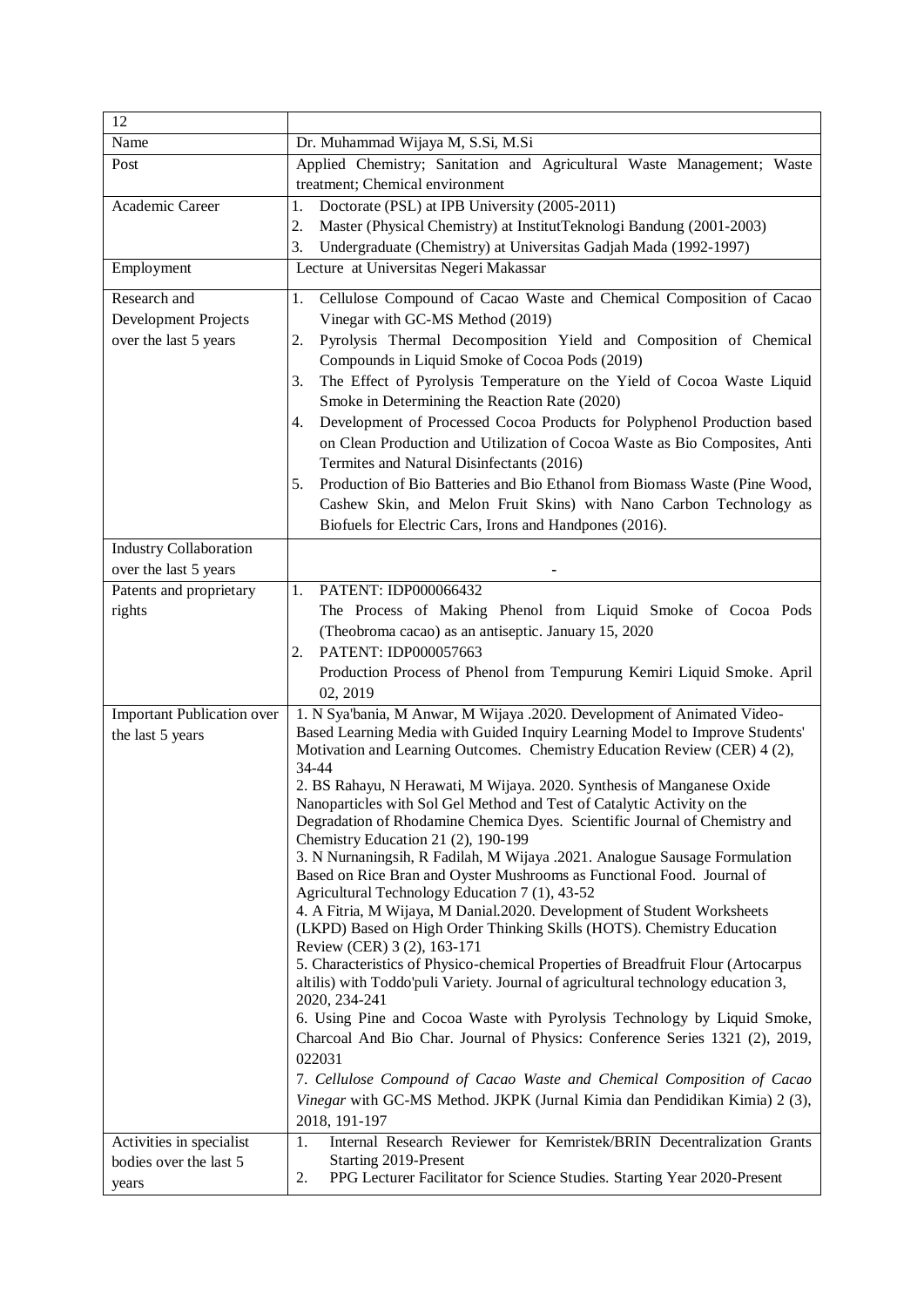| 13                                |                                                                                               |  |
|-----------------------------------|-----------------------------------------------------------------------------------------------|--|
| Name                              | Dr. Yasdin Yasir, S.Pd, M.Pd                                                                  |  |
| Post                              | Vocational Education, Health and Safety, Power Train, Ergonomic, Teaching and                 |  |
|                                   | Learning, Automotive Industrial Management                                                    |  |
| Academic Career                   | IPM Engineering Profession. Persatuan Insinyur Indonesia (2021)<br>1.                         |  |
|                                   | 2.<br>Engineering Profession at Universitas Brawijaya (2021)                                  |  |
|                                   | Doctorate (Technology and Vocational Eductaion) at Universitas negeri<br>3.                   |  |
|                                   | Yogyakarta (2017)                                                                             |  |
|                                   | Master (Industrial Engineering) at Universitas Gadjah Mada (2019)<br>4.                       |  |
|                                   | Master (Technology and Vocational Education) at Universitas Negeri<br>5.                      |  |
|                                   | Makassar (2013)                                                                               |  |
|                                   | Undergraduate (Automotive Engineering) at Universitas Negeri Makassar<br>6.                   |  |
|                                   | (2010)                                                                                        |  |
| Employment                        | Lecturer at Universitas Negeri Makassar<br>1.                                                 |  |
|                                   | Head of the Center for Research and Strengthening Innovation<br>2.                            |  |
| Research and                      | The effectiveness of the corn sheller machine (2016)<br>1.                                    |  |
| Development Projects              | 2.<br>The effectiveness of gas fired corn sheller machines (2017)                             |  |
| over the last 5 years             | 3.<br>Comparison of the effectiveness of a diesel-fueled corn sheller machine with a          |  |
|                                   | gas-fired corn sheller machine (2018)<br>Application of gas fired corn sheller machine (2019) |  |
|                                   | 4.<br>Application of diesel-fueled corn sheller machine (2020)<br>5.                          |  |
|                                   |                                                                                               |  |
| <b>Industry Collaboration</b>     | Design and manufacture of diesel fueled corn shelling machines (Patners: PT.<br>1.            |  |
| over the last 5 years             | Karya Teknik Gowa)                                                                            |  |
|                                   | Design and manufacture of gas fired corn shelling machines (Patners: PT.<br>2.                |  |
|                                   | Karya Teknik Gowa)                                                                            |  |
| Patents and proprietary           | 1.<br>Book: Application of Family Construction Model to Weak Economic                         |  |
| rights                            | Communities in Coastal Areas (2020)                                                           |  |
|                                   | Paper: The Application of Pucu Rebbung Motif Design Technology to Silk<br>2.                  |  |
|                                   | Woven Fabrics as an Effort to Preserve the Local Culture of the Bugis Tribe                   |  |
|                                   | (2020)                                                                                        |  |
|                                   | 3.<br>Peper: Application of the Development of Caca Wali Motif Silk Woven Fabric              |  |
|                                   | in Wajo Regency (2020)                                                                        |  |
|                                   | Paper: PKM of the Blacksmith Group in Tonronge, Marioriawa District,                          |  |
|                                   | Soppeng Regency (2020)                                                                        |  |
|                                   | Paper: Application of Design Technology for Balo Silk Weaving with Caca<br>5.                 |  |
|                                   | Wali Combination in the Silk Craft Industry in Wajo Regency (2020)                            |  |
|                                   | Design of Innovative Work of Double Hand Washing Tools from Wooden<br>6.                      |  |
|                                   | Frames using a Practical and Efficient 300 Liter Tandom Water (2021)                          |  |
|                                   | Design of Innovative Work of Double Hand Washing Tools from Wooden<br>7.                      |  |
|                                   | Frames using a 150 Liter Bucket Easy to Move (2021)                                           |  |
| <b>Important Publication over</b> | 1.<br>International Journal of Architecture, Arts and Applications Volume 6, Issue 4,         |  |
| the last 5 years                  | December 2020, Pages: 71-74                                                                   |  |
|                                   | International Journal of Environmental Protection and Policy Volume 8, Issue<br>2.            |  |
|                                   | 6, November 2020, Pages: 117-122                                                              |  |
|                                   | Universal Journal of Educational Research 8(12): 6676-6683, 2020. Sys Rev<br>3.               |  |
|                                   | Pharm 2020;11(12):325-329                                                                     |  |
|                                   | International Journal of Innovation, Creativity and Change Volume 11, Issue 2,<br>4.          |  |
|                                   | 2020                                                                                          |  |
|                                   | Journal of Physics: Conference Series 1387 (2019) 012094<br>5.                                |  |
|                                   |                                                                                               |  |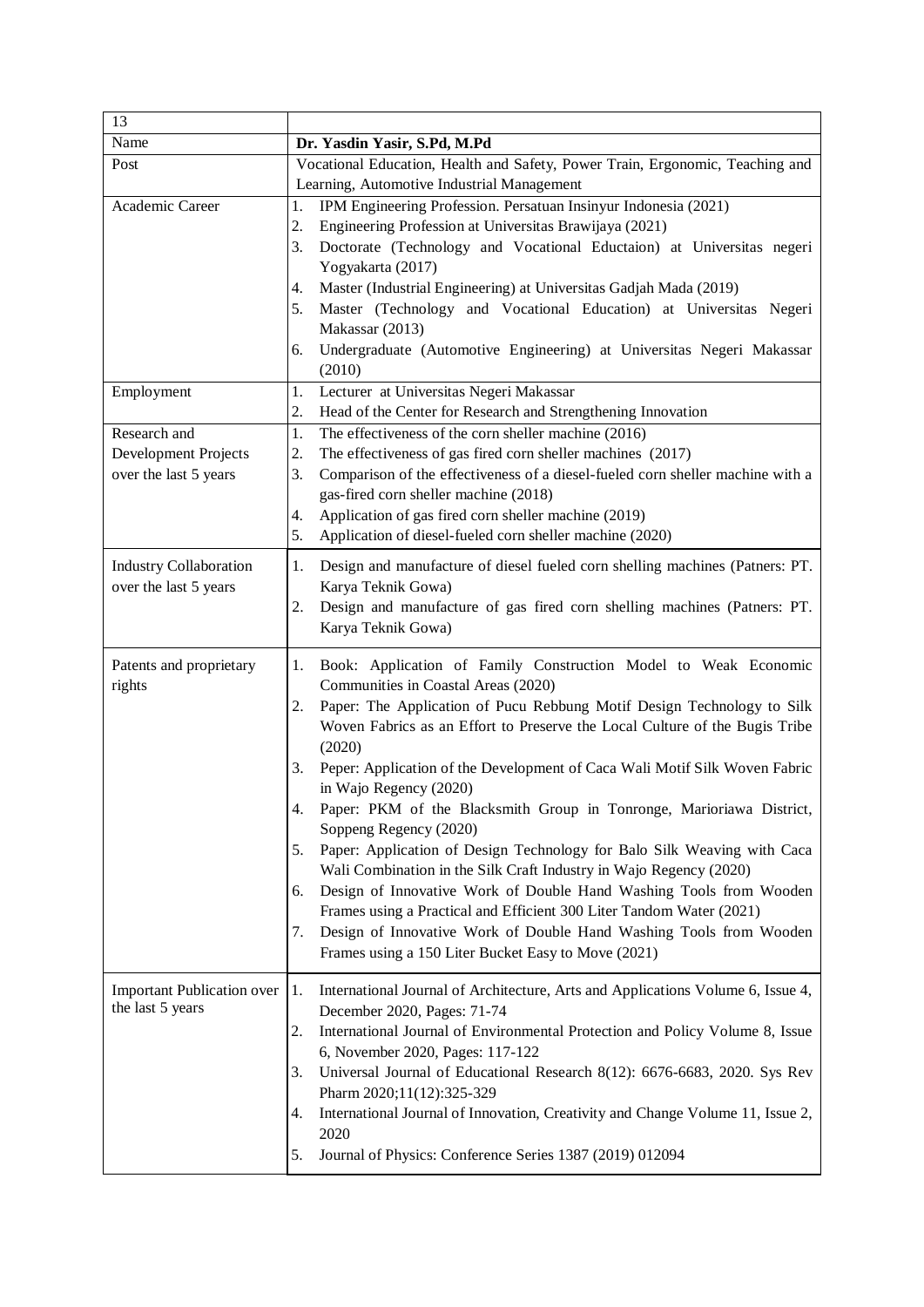|                                                             | VANOS Journal of Mechanical Engineering Education Vol.4, No.1, July 2019,<br>6.<br>Page. 19-28.<br>Teknik Mesin "Teknologi"<br>Jurnal MEKOM (Media Komunikasi Pendidikan Kejuruan)<br>8. |
|-------------------------------------------------------------|------------------------------------------------------------------------------------------------------------------------------------------------------------------------------------------|
| Activities in specialist<br>bodies over the last 5<br>years | Aptekindo<br>Indonesia Enginers Asociation                                                                                                                                               |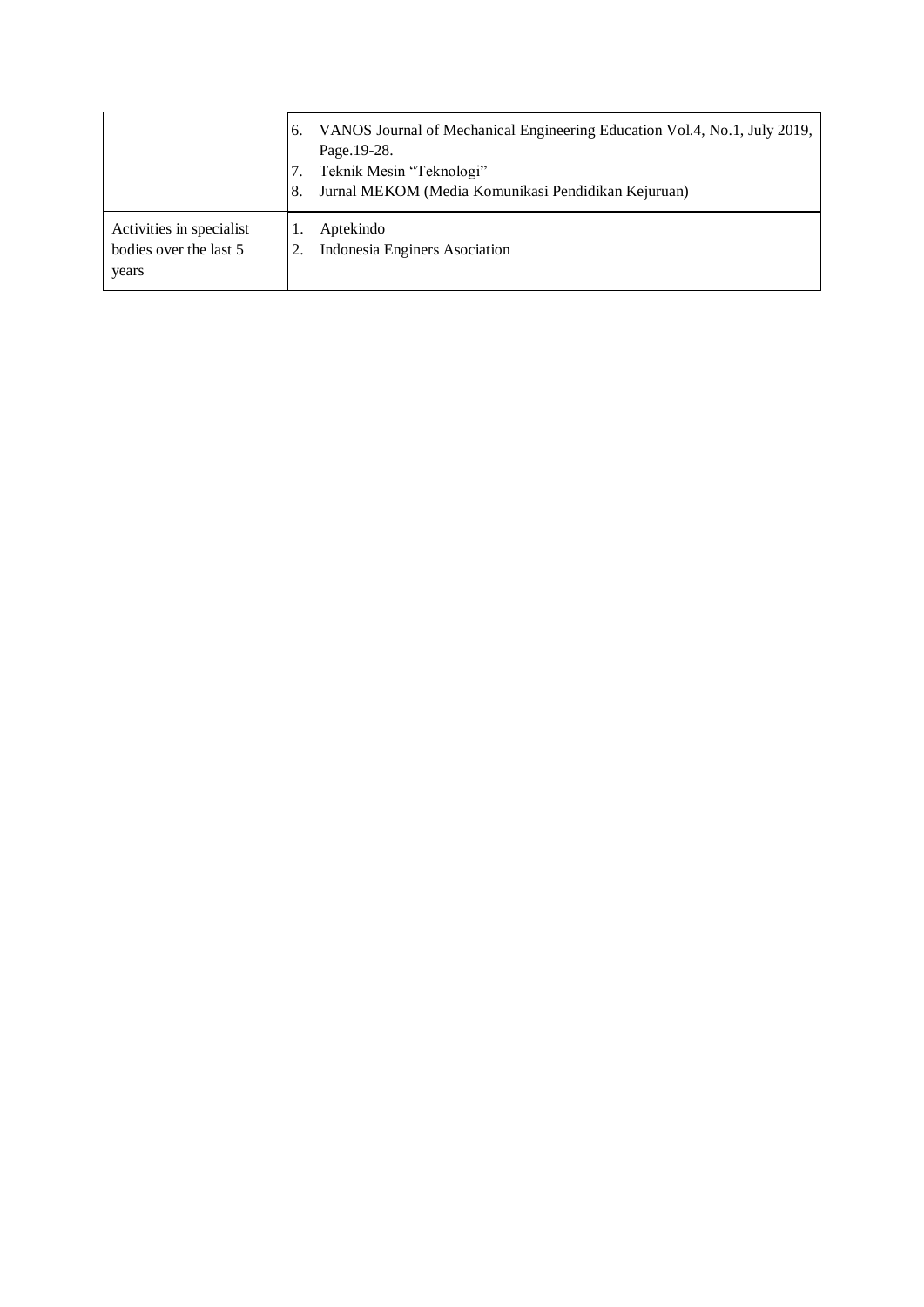| 14                                                            |                                                                                                                                                                                                                                                                                                                                                                                                                                                                                                                                                                                                                                                                                                                                                                                                                                                                                                                                                                                                                                                                                                                                                                                                                                                                                                                                                                                                                                                                                                                                                                                                                                                                                                                                                                                                                                                                                                                                           |
|---------------------------------------------------------------|-------------------------------------------------------------------------------------------------------------------------------------------------------------------------------------------------------------------------------------------------------------------------------------------------------------------------------------------------------------------------------------------------------------------------------------------------------------------------------------------------------------------------------------------------------------------------------------------------------------------------------------------------------------------------------------------------------------------------------------------------------------------------------------------------------------------------------------------------------------------------------------------------------------------------------------------------------------------------------------------------------------------------------------------------------------------------------------------------------------------------------------------------------------------------------------------------------------------------------------------------------------------------------------------------------------------------------------------------------------------------------------------------------------------------------------------------------------------------------------------------------------------------------------------------------------------------------------------------------------------------------------------------------------------------------------------------------------------------------------------------------------------------------------------------------------------------------------------------------------------------------------------------------------------------------------------|
| Name                                                          | Ratnawaty Fadilah, S.TP, M.Sc                                                                                                                                                                                                                                                                                                                                                                                                                                                                                                                                                                                                                                                                                                                                                                                                                                                                                                                                                                                                                                                                                                                                                                                                                                                                                                                                                                                                                                                                                                                                                                                                                                                                                                                                                                                                                                                                                                             |
| Post                                                          | Microbiology, Food Technology, Functional Food, Toxicology, Fermentation<br>Technology,                                                                                                                                                                                                                                                                                                                                                                                                                                                                                                                                                                                                                                                                                                                                                                                                                                                                                                                                                                                                                                                                                                                                                                                                                                                                                                                                                                                                                                                                                                                                                                                                                                                                                                                                                                                                                                                   |
| Academic Career                                               | Master (Food and Science Technology) at Gadjah Mada University,<br>1.<br>Yogyakarta, Indonesia (2008-2010)<br>Undergraduate (Agriculture Postharvest Technology) at Sam Ratulangi<br>2.<br>University, Indonesia (1998-2004)                                                                                                                                                                                                                                                                                                                                                                                                                                                                                                                                                                                                                                                                                                                                                                                                                                                                                                                                                                                                                                                                                                                                                                                                                                                                                                                                                                                                                                                                                                                                                                                                                                                                                                              |
| Employment                                                    | Lecturer at Makassar State University (April 2015 – present)                                                                                                                                                                                                                                                                                                                                                                                                                                                                                                                                                                                                                                                                                                                                                                                                                                                                                                                                                                                                                                                                                                                                                                                                                                                                                                                                                                                                                                                                                                                                                                                                                                                                                                                                                                                                                                                                              |
| Research and<br>Development Projects<br>over the last 5 years | Analysis of the Digestibility of Modified Corn Starch and Its Application in<br>1.<br>several Low Digestibility Products (2020-2022)<br>Application of Modified Corn Flour in the Development of Food Products<br>2.<br>with a Low Glycemic Index as an Effort to Reduce Diabetes Mellitus (2019-<br>2020)<br>Analysis of Bioactive Components of Mangrove Leaf Extract in South<br>3.<br>Sulawesi as a Source of Antioxidants and Antimicrobials in Functional Food<br>Development (2019-2020)<br>Scoping Study: Fisheries, Mangrove and Fisheries in Indonesia (2017-2019)<br>4.<br>5.<br>Building with Nature (BwN) in Demak (2015-2020)                                                                                                                                                                                                                                                                                                                                                                                                                                                                                                                                                                                                                                                                                                                                                                                                                                                                                                                                                                                                                                                                                                                                                                                                                                                                                               |
| <b>Industry Collaboration</b><br>over the last 5 years        |                                                                                                                                                                                                                                                                                                                                                                                                                                                                                                                                                                                                                                                                                                                                                                                                                                                                                                                                                                                                                                                                                                                                                                                                                                                                                                                                                                                                                                                                                                                                                                                                                                                                                                                                                                                                                                                                                                                                           |
| Patents and proprietary<br>rights                             | Patent: IDP000067084. Method of Making Modified Sosoh Corn Flour                                                                                                                                                                                                                                                                                                                                                                                                                                                                                                                                                                                                                                                                                                                                                                                                                                                                                                                                                                                                                                                                                                                                                                                                                                                                                                                                                                                                                                                                                                                                                                                                                                                                                                                                                                                                                                                                          |
| <b>Important Publication over</b><br>the last 5 years         | 1.<br>Sukainah, Fadilah R, RP Putra and Akifah, 2021. Quality of Soft Cheese<br>Cottage with Additional of Pineapple Juice (Ananas Comusus (L.) Merr) and<br>Lactobacillus Fabifermentans. IOP Conf. Ser.: Earth Environ. Sci. 709 012021<br>Qurani, Fawzi, Fadilah R and Kismorodati. 2021. Empowering Fish<br>2.<br>FarmerThrough Farmer Field School: Toward Sustainable Aquaculture<br>Practice. IOP Conf. Ser.: Earth Environ. Sci. 750 012054<br>Adolphe O. Debrot, Fadilah.R, et., al. 2020. Non-Timber Forest Product<br>3.<br>Livelihood-Focused Interventions in Support of Mangrove Restoration: A Call<br>to Action. Forests, 11, 1224; www.mdpi.com/journal/forests<br>4.<br>Fadilah, R et al. 2020. Development and Assessment on the Implementation of<br>Multiple Choice Questions as Quality Evaluation Instruments in Learning<br>Enzyme Technology through Kelase in the Agricultural Technology Education<br>Department during the Covid-19 Pandemic. ICSAT, International Conference<br>on Science and Advance Technology. UNM<br>A Sukainah, E Johannes, R Fadilah, A Mustarin, RP Putra. 2019. Isolation<br>5.<br>and identification of indigenous lactic acid bacteria on corn flour BISI-16<br>during spontaneous fermentation process. IOP Conference Series: Earth and<br>Environmental Science 347 (1), 012068<br>Fadilah, R, and Marhayati. 2018 . Application E-Learning system in<br>6.<br>Education of Agricultural Technologies, Journal of Education of Agricultural<br>Technologies, Engineering Faculty<br>Yusran, NM, Arbainsyah, Fadilah R, Laila. 2020. Bekantan dan Habitatnya di<br>7.<br>Sungai Hitam. Environmental Learning and Initiatives Institute (ELTI)<br>M Rais, Fadilah R, and AA Rivai. The effectiveness of blended learning in<br>8.<br>improving media literacy on different self-regulated learning. Journal of<br>Educational Science and Technology (EST) 5 (3). 2019. 277-285 |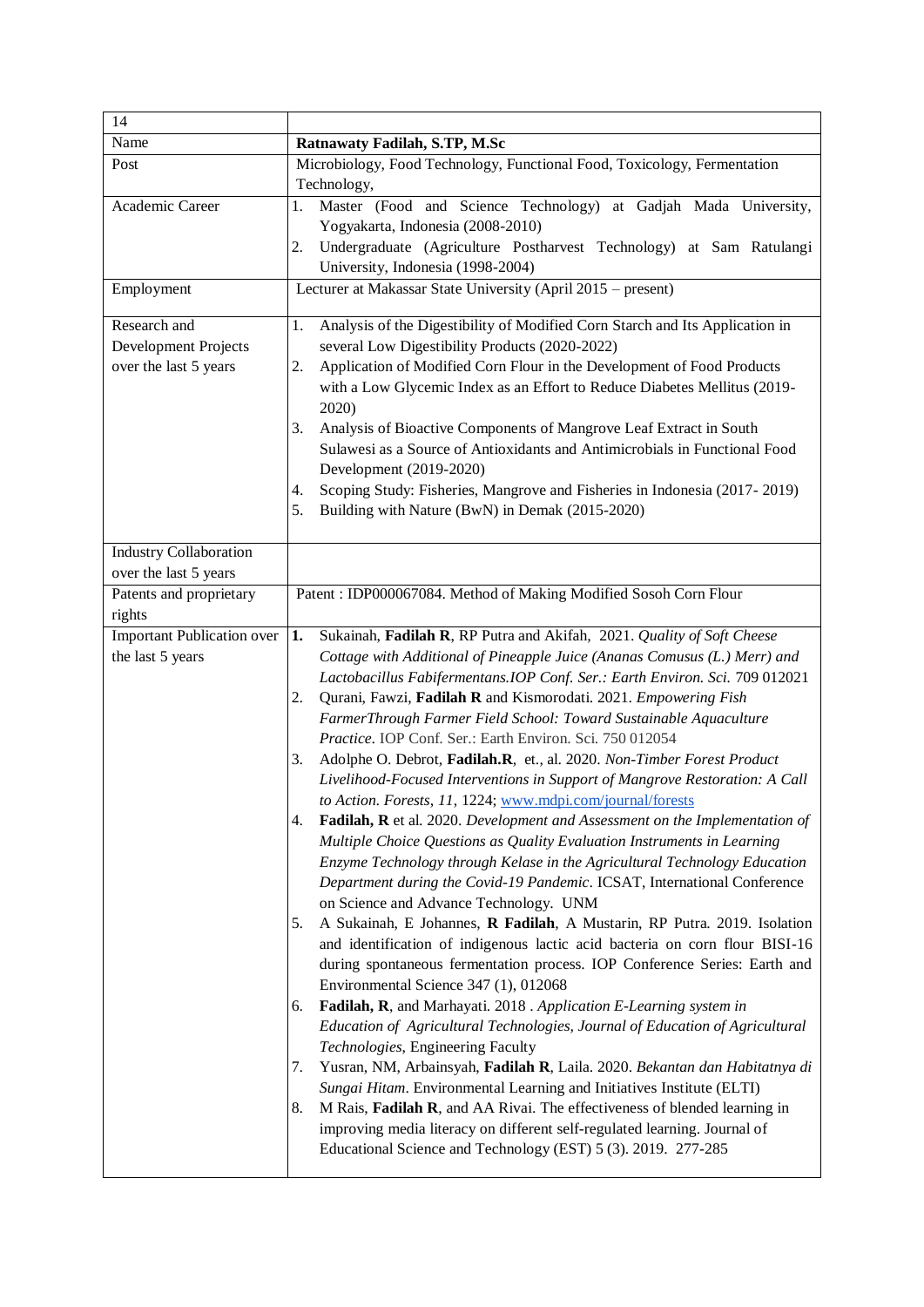| Activities in specialist | Assessor in area of workplace assessment with qualification : assessor of   |
|--------------------------|-----------------------------------------------------------------------------|
| bodies over the last 5   | competency                                                                  |
| years                    | Member of The Indonesian Association of Food Technology                     |
|                          | Reviewer Journal of Pendidikan Teknologi Pertanianhttps://ojs.unm.ac.id/ptp |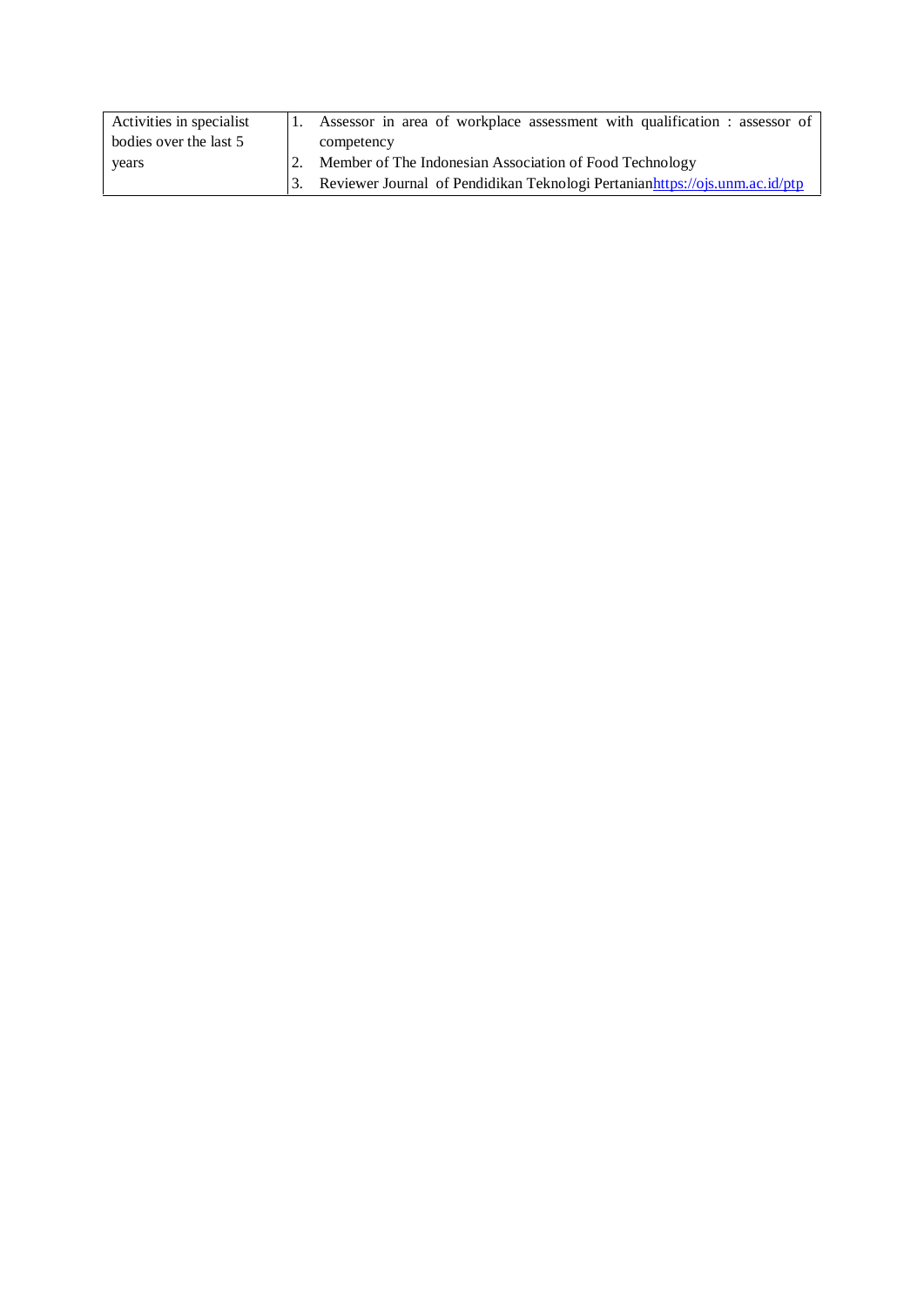| 15                                                            |                                                                                                                                                                                                                                                                                                                                                                                                                                                                                                                                                                                                                                                                                                                                                                                                                                                                                                                                                                                                                                                      |
|---------------------------------------------------------------|------------------------------------------------------------------------------------------------------------------------------------------------------------------------------------------------------------------------------------------------------------------------------------------------------------------------------------------------------------------------------------------------------------------------------------------------------------------------------------------------------------------------------------------------------------------------------------------------------------------------------------------------------------------------------------------------------------------------------------------------------------------------------------------------------------------------------------------------------------------------------------------------------------------------------------------------------------------------------------------------------------------------------------------------------|
| Name                                                          | Amirah Mustarin, S.Pi, M.Si                                                                                                                                                                                                                                                                                                                                                                                                                                                                                                                                                                                                                                                                                                                                                                                                                                                                                                                                                                                                                          |
| Post                                                          | Applied<br>mathematics; Fish<br>Hatchery<br>Technology; Coastal<br>and<br>Marine<br>Management; Aquaculture<br>Technology; Fish<br>Diseases; Aquatic<br>feed;Fish<br>Ecology; Project<br>Evaluation<br><b>Business</b><br>Planning; Water<br>and<br>Conservation; Ecotourism; Fish Processing Industry Management; Ihktiology;                                                                                                                                                                                                                                                                                                                                                                                                                                                                                                                                                                                                                                                                                                                       |
| Academic Career                                               | Master (Agribisnis)-UNHAS-tahun<br>1.<br>2.<br>Undergraduate (Fisheries)-UNHAS-tahun                                                                                                                                                                                                                                                                                                                                                                                                                                                                                                                                                                                                                                                                                                                                                                                                                                                                                                                                                                 |
| Employment                                                    | Sekretaris prodi (July 2017 - present)                                                                                                                                                                                                                                                                                                                                                                                                                                                                                                                                                                                                                                                                                                                                                                                                                                                                                                                                                                                                               |
| Research and<br>Development Projects<br>over the last 5 years | StudyUtilization of Seaweed Cultivation as One of the Marine Biological<br>1.<br>Resources (2018)<br>Students' Perceptions of Utilization of the LMS-based E-learning Program in<br>2.<br>Aquaculture Technology Unit (2018)<br>Development of oyster mushroom (Pleurotus ostreatus) cultivation technology<br>3.<br>in the conditions of the Covid-19 pandemic (2020)<br>Development of E-Learning-based learning tools and learning effectiveness in<br>4.<br>the Agricultural Technology Education Study Program during the Pandemic<br>(2020)                                                                                                                                                                                                                                                                                                                                                                                                                                                                                                    |
| <b>Industry Collaboration</b>                                 |                                                                                                                                                                                                                                                                                                                                                                                                                                                                                                                                                                                                                                                                                                                                                                                                                                                                                                                                                                                                                                                      |
| over the last 5 years                                         |                                                                                                                                                                                                                                                                                                                                                                                                                                                                                                                                                                                                                                                                                                                                                                                                                                                                                                                                                                                                                                                      |
| Patents and proprietary                                       |                                                                                                                                                                                                                                                                                                                                                                                                                                                                                                                                                                                                                                                                                                                                                                                                                                                                                                                                                                                                                                                      |
| rights                                                        |                                                                                                                                                                                                                                                                                                                                                                                                                                                                                                                                                                                                                                                                                                                                                                                                                                                                                                                                                                                                                                                      |
| <b>Important Publication over</b><br>the last 5 years         | Social Ecomomic Conditions of Seaweed Farmers in Jeneponto Regency:<br>1.<br>Advances in Social Science, Education and Humanities Research (ASSEHR),<br>volume 227, 1 st International Conference onAdvanced Multidisciplinary<br>Research (ICAMR 2018) ISBN:978-94-6252-706-5<br>Students' Perceptions of the Utilisation of the LMS-based E-learning<br>2.<br>Program in Aquaculture Technology Unit: Prosiding seminar nasional<br>lembaga penelitian universitas negeri makassar "diseminasi hasil penelitian<br>melalui optimalisasi sinta dan hak intelektual" ISBN : 978-602-5554-71-1<br>Texture Charecteristics of Chips Produced by Hot Sand Fryng: 3rd<br>3.<br>ICMSTEA. IOP Conf.Series: Journal of Physics: Conf. Series 1244 (2019)<br>Spatial multi-criteria approach for determining the cultivation location of<br>4.<br>seaweed Eucheuma cottoni in Takalar regency, South Sulawesi: AACL<br>Bioflux Aquaculture, Aquarium, Conservation & Legislation - International<br>Journal of the Bioflux Society 2019, Volume 12, Issue 4. |
| Activities in specialist                                      | Assessor in area of workplace assessment with qualification : assessor of                                                                                                                                                                                                                                                                                                                                                                                                                                                                                                                                                                                                                                                                                                                                                                                                                                                                                                                                                                            |
| bodies over the last 5                                        | competency                                                                                                                                                                                                                                                                                                                                                                                                                                                                                                                                                                                                                                                                                                                                                                                                                                                                                                                                                                                                                                           |
| years                                                         |                                                                                                                                                                                                                                                                                                                                                                                                                                                                                                                                                                                                                                                                                                                                                                                                                                                                                                                                                                                                                                                      |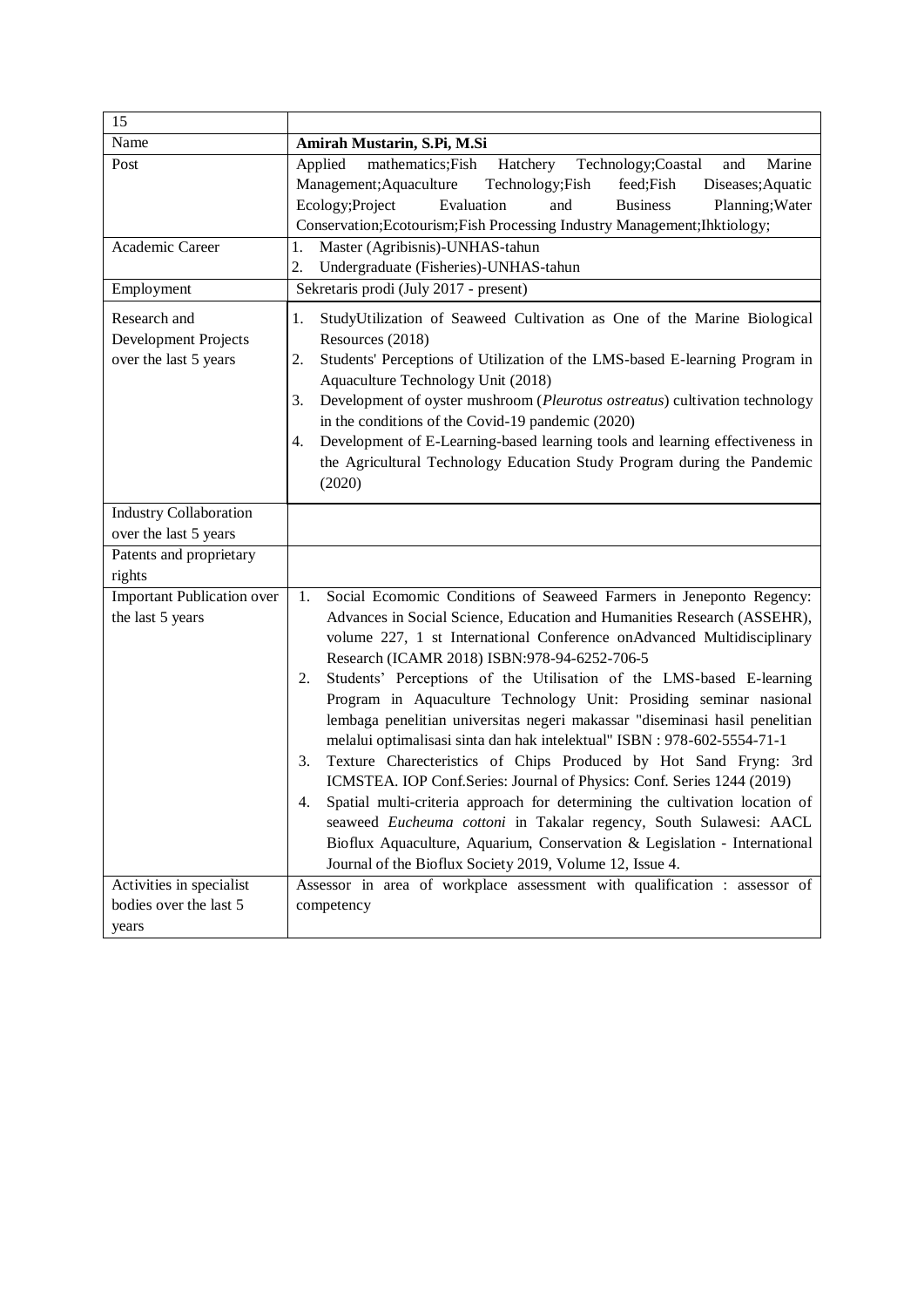| 16<br>Name                                                    | Reski Praja Putra, S.TP, M.Si                                                                                                                                                                                                                                                                                                                                                                                                                                                                                                                                                                                                                                                                                                                                                                                                                                                                                                                                                                           |
|---------------------------------------------------------------|---------------------------------------------------------------------------------------------------------------------------------------------------------------------------------------------------------------------------------------------------------------------------------------------------------------------------------------------------------------------------------------------------------------------------------------------------------------------------------------------------------------------------------------------------------------------------------------------------------------------------------------------------------------------------------------------------------------------------------------------------------------------------------------------------------------------------------------------------------------------------------------------------------------------------------------------------------------------------------------------------------|
| Post                                                          | Applied Chemistry, Biochemistry of Agricultural Products, Agricultural<br>Microbiology, Food Safety, Postharvest Physiology, Processing and Preservation<br>Agricultural Products Technology, Design of Engineering Experiments, Food<br>Analysis, Nutritional Evaluation of Agricultural Products, Fermentation<br>Technology, Herbal Food Processing Technology, Quality Management and Food<br>Regulation, Food Fortification Technology, Plantation Product Processing<br>Technology, Functional Food Development, Enzyme Technology, New Product<br>Processing Technology, Toxicology, Sensory Evaluation, Seaweed Processing<br>Technology                                                                                                                                                                                                                                                                                                                                                        |
| Academic Career                                               | Master (Food Science) at IPB University, Indonesia (2007-2010<br>1.<br>2.<br>Undergraduate (Agricultural Product Technology) at Universitas Hasanuddin,<br>Indonesia (2002-2007)                                                                                                                                                                                                                                                                                                                                                                                                                                                                                                                                                                                                                                                                                                                                                                                                                        |
| Employment                                                    | Lecturer at Universitas Negeri Makassar (March 2019-present)                                                                                                                                                                                                                                                                                                                                                                                                                                                                                                                                                                                                                                                                                                                                                                                                                                                                                                                                            |
| Research and<br>Development Projects<br>over the last 5 years | Analysis Bioactive Components of Mangrove Leaf Extract in South Sulawesi<br>1.<br>as a Source of Antioxidants and Antimicrobials in Functional Food<br>Development (2019-2020)<br>Development and Implementation of Multiple Choice Questions as Evaluation<br>2.<br>Instruments E-Learning at Agricultural Technology Education Department<br>during the Covid-19 Pandemic (2020)<br>Development Quality of Evaluation Instruments E-Learning at Agricultural<br>3.<br>Technology Education Department (2019)<br>Application and Analysis College Student Acceptance Rate at Agricultural<br>4.<br>Technology Education Department in Universitas Negeri Makassar against the<br>Kelase using the Technology Acceptance Model (2018)<br>Development of E-learning Media as an Effort to Improve the Quality<br>5.<br>Learning of Microbiology Course at Agricultural Technology Education<br>Department in Universitas Negeri Makassar (2017)                                                          |
| <b>Industry Collaboration</b><br>over the last 5 years        | ٠                                                                                                                                                                                                                                                                                                                                                                                                                                                                                                                                                                                                                                                                                                                                                                                                                                                                                                                                                                                                       |
| Patents and proprietary<br>rights                             | Patent: IDP000067084. Method of Making Modified Sosoh Corn Flour                                                                                                                                                                                                                                                                                                                                                                                                                                                                                                                                                                                                                                                                                                                                                                                                                                                                                                                                        |
| <b>Important Publication over</b><br>the last 5 years         | 1.<br>A Sukainah, R Fadilah, RP Putra. 2021. Analysis Quality of Soft Cheese<br>Cottage with Additional of Pineapple Juice (Ananas Comusus (L.) Merr) and<br>fabifermentans.<br>Conference<br>Lactobacillus<br><b>IOP</b><br>Series:<br>Earth<br>and<br>Environmental Science 709 (1), 012021<br>Putra, RP. 2021. Prebiotic Potential of Modified Banana Flour Using<br>2.<br>Autoclave Heating Followed by Retrogradation. Jurnal Pendidikan Teknologi<br>Pertanian 6 (2), 349-360 (Indonesian Version)<br>A Sukainah, R Fadilah, A Mustarin, RP Putra, NAS Taufieq. 2019. Changes<br>3.<br>in Lactobacillus fabifermentans Population and Biochemical Changes during<br>The Process of Controlled Corn Flour Fermentation and The Rheological<br>Properties of Corn Flour. Journal of Physics: Conference Series 1244 (1),<br>012025<br>A Sukainah, E Johannes, R Fadilah, A Mustarin, RP Putra. 2019. Isolation<br>4.<br>and identification of indigenous lactic acid bacteria on corn flour BISI-16 |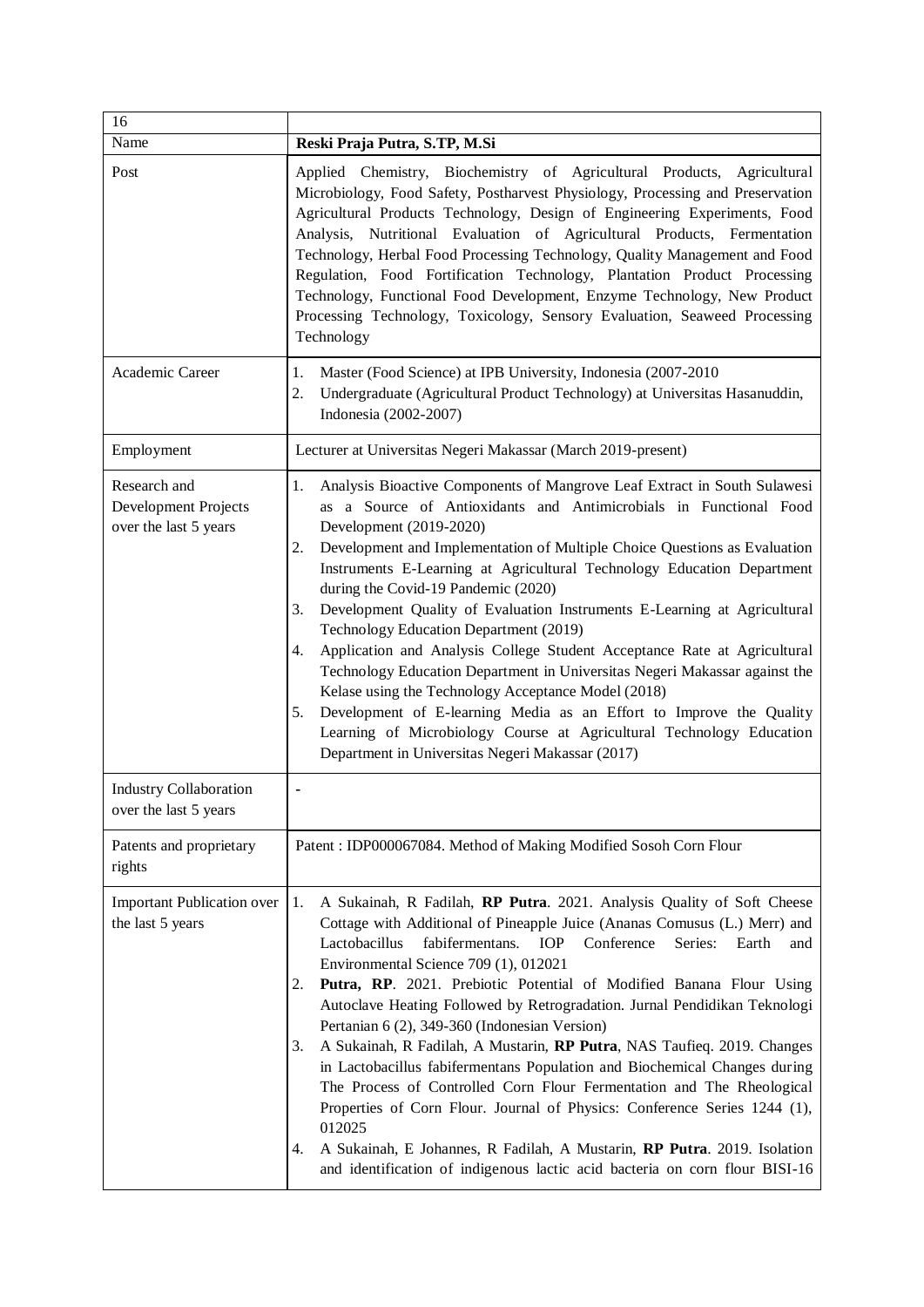|                                                             | 5.             | during spontaneous fermentation process. IOP Conference Series: Earth and<br>Environmental Science 347 (1), 012068<br>A Sukainah, RP Putra. 2019. Analysis of College Student Acceptance Rate at<br>Agricultural Technology Education Department Againts Kelase Using the<br>Technology Acceptance Model. Indonesian. Journal of Educational Studies 22<br>(1) (Indonesian Version) |
|-------------------------------------------------------------|----------------|-------------------------------------------------------------------------------------------------------------------------------------------------------------------------------------------------------------------------------------------------------------------------------------------------------------------------------------------------------------------------------------|
|                                                             | 6.             | A Sukainah, <b>RP Putra</b> , R Fadilah, A Mustarin. 2019. Validation of Learning<br>Evaluation Instruments at Biochemistry of Agricultural Products Course in<br>Agricultural Technology Education Department, Universitas Negeri Makassar.<br>Indonesian Journal of Educational Studies 22 (2), 94-101 (Indonesian Version)                                                       |
|                                                             | 7.             | A Dirpan, R Latief, A Syarifuddin, ANF Rahman, RP Putra, SH Hidayat.<br>2018. The use of colour indicator as a smart packaging system for evaluating<br>mangoes Arummanis (Mangifera indica L. var. Arummanisa) freshness. IOP<br>Conference Series: Earth and Environmental Science 157 (1), 012031                                                                                |
| Activities in specialist<br>bodies over the last 5<br>years | 1.<br>2.<br>3. | Assessor in area of workplace assessment with qualification : assessor of<br>competency<br>Member of The Indonesian Association of Food Technology<br>Reviewer Journal of Pendidikan Teknologi Pertanianhttps://ojs.unm.ac.id/ptp                                                                                                                                                   |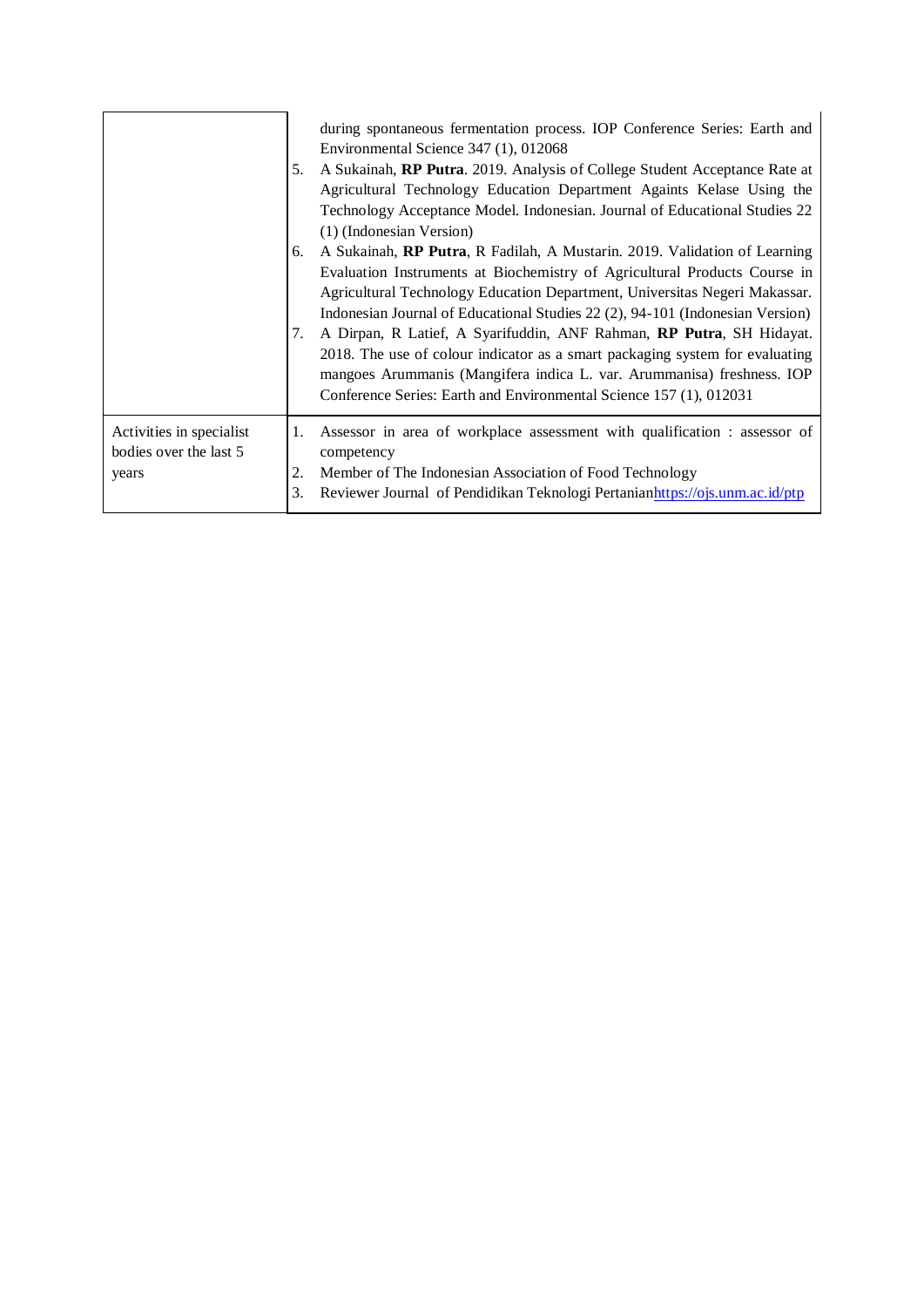| 17                                                                                |                                                                                                                                                                                                                                                                                                                                                                                                                                                                                                                                                                                                                                                                                                                                                                                                                                                                                                                                                                                                                                                                                                                                                                                                                                                        |
|-----------------------------------------------------------------------------------|--------------------------------------------------------------------------------------------------------------------------------------------------------------------------------------------------------------------------------------------------------------------------------------------------------------------------------------------------------------------------------------------------------------------------------------------------------------------------------------------------------------------------------------------------------------------------------------------------------------------------------------------------------------------------------------------------------------------------------------------------------------------------------------------------------------------------------------------------------------------------------------------------------------------------------------------------------------------------------------------------------------------------------------------------------------------------------------------------------------------------------------------------------------------------------------------------------------------------------------------------------|
| Name                                                                              | Nunik Lestari, S.T.P, M.Si                                                                                                                                                                                                                                                                                                                                                                                                                                                                                                                                                                                                                                                                                                                                                                                                                                                                                                                                                                                                                                                                                                                                                                                                                             |
| Post                                                                              |                                                                                                                                                                                                                                                                                                                                                                                                                                                                                                                                                                                                                                                                                                                                                                                                                                                                                                                                                                                                                                                                                                                                                                                                                                                        |
| Academic Career                                                                   | Master (Agricultural & Food Mechanical Engineering) at IPB University,<br>1.<br>Indonesia (2009-2012)<br>Undergraduate (Agricultural Engineering) at Lampung University, Indonesia<br>2.<br>$(2003 - 2007)$                                                                                                                                                                                                                                                                                                                                                                                                                                                                                                                                                                                                                                                                                                                                                                                                                                                                                                                                                                                                                                            |
| Employment                                                                        | Lecturer at Universitas Negeri Makassar (March 2019 - present)                                                                                                                                                                                                                                                                                                                                                                                                                                                                                                                                                                                                                                                                                                                                                                                                                                                                                                                                                                                                                                                                                                                                                                                         |
| Research and<br>Development Projects<br>over the last 5 years                     | 1. Performance Test of Greenhouse Type Dryer for Drying Chili with Blanching<br>Treatment (2020)<br>2. Effect of Low Temperature Long Time (LTLT) Blanching Method Before<br>Drying on Color and Vitamin C Content of Dried Chili (2020)<br>3. Cabinet Dryer Performance on Drying Red Ginger by Utilizing Wasted Heat of<br>Air Conditioning Condenser (2020)<br>4. Kinetics and Mathematical Model of Eucheuma cottonii Drying in Processing<br>of Alkali Treated Cottonii (2019)<br>5. Potential Wasted Heat of AC Condenser as Heating Source in Cabinet Dryer<br>(2019)                                                                                                                                                                                                                                                                                                                                                                                                                                                                                                                                                                                                                                                                           |
| <b>Industry Collaboration</b><br>over the last 5 years                            |                                                                                                                                                                                                                                                                                                                                                                                                                                                                                                                                                                                                                                                                                                                                                                                                                                                                                                                                                                                                                                                                                                                                                                                                                                                        |
| Patents and proprietary<br>rights                                                 | 1. Copyrights Number: 000163206; Agricultural Tools and Machinery (Book).<br>2. Copyrights Number: 000221426; Research Report Title: Performance of Solar<br>Dryer Type Greenhouse Effect For Drying Chili With Low Temperature Long<br>Time Blanching Treatment.                                                                                                                                                                                                                                                                                                                                                                                                                                                                                                                                                                                                                                                                                                                                                                                                                                                                                                                                                                                      |
| <b>Important Publication over</b><br>the last 5 years<br>Activities in specialist | 1. Irfan, A. M., Lestari, N., Arimansyah, A., & Rasyid, A. R. (2021). Chilli Drying<br>Kinetics by Low Temperature-Long-Time Blanching Treatment. AGRITEKNO:<br>Journal of Agricultural Technology, 10(1), 24-35.<br>2. Lestari, N., Samsuar, S., Novitasari, E., & Rahman, K. (2020). The performance<br>of the cabinet dryer on drying red ginger by utilizing the wasted heat of the air<br>conditioning condenser. Journal of Agritechno, 13(1), 57-70.<br>3. Usman, U., Muchtar, A., Muhammad, U., & Lestari, N. (2020). Prototype and<br>performance of hybrid solar heating and photovoltaic heater grain dryer with<br>temperature monitoring system. Journal of Electrical Engineering, 12(1), 24-32.<br>4. Samsuar, S., Sapsal, M. T., Achmad, M., Mubarak, H., & Lestari, N. (2020).<br>Evaluation of Land Suitability of Food Crops Commodities Based on Spatial Data<br>in Tanete Riaja District, Barru Regency. Journal of Agritechno, 13(2), 90-96.<br>5. Lestari, N., Fadilah, R., Mukhlis, A. M. A., & Samsuar, S. (2020). Effect of<br>Low Temperature Long Time Blanching Treatment on the Characteristics of Dried<br>Chili. Agrika, 14(2), 140-156.<br>1. Member of the Indonesian Agricultural Engineering Association (PERTETA) |
| bodies over the last 5<br>years                                                   | 2. Editor of Journal of Agricultural Technology Education<br>https://ojs.unm.ac.id/ptp                                                                                                                                                                                                                                                                                                                                                                                                                                                                                                                                                                                                                                                                                                                                                                                                                                                                                                                                                                                                                                                                                                                                                                 |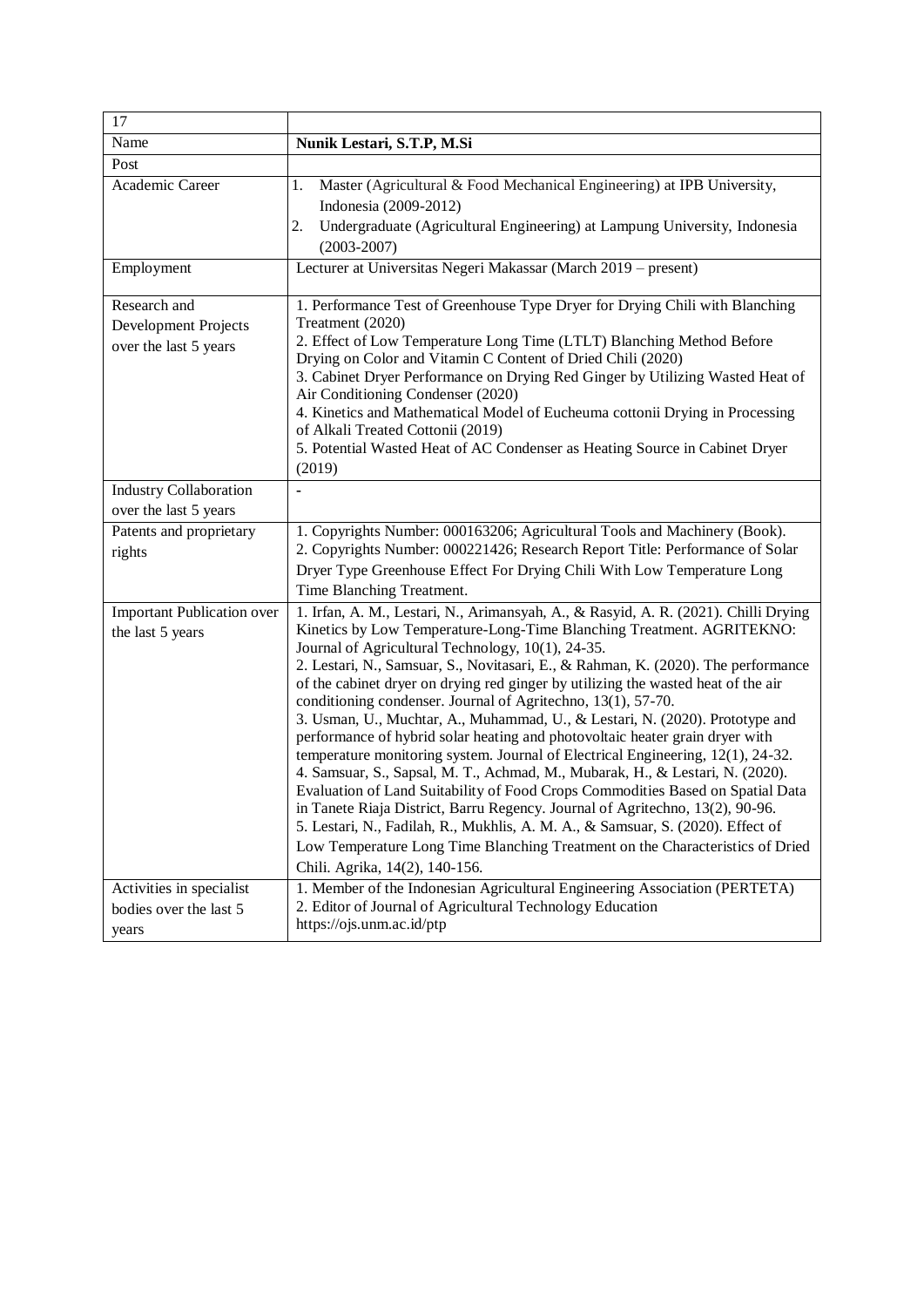| 18                                                            |                                                                                                                                                                                                                                                                                                                                                                                                                                                                                                                                                                                                                |
|---------------------------------------------------------------|----------------------------------------------------------------------------------------------------------------------------------------------------------------------------------------------------------------------------------------------------------------------------------------------------------------------------------------------------------------------------------------------------------------------------------------------------------------------------------------------------------------------------------------------------------------------------------------------------------------|
| Name                                                          | Amiruddin Hambali, S.TP, M.Si                                                                                                                                                                                                                                                                                                                                                                                                                                                                                                                                                                                  |
| Post                                                          | Nutritional Evaluation of Agricultural Products, Evaluasi Sensory, Quality<br>Management and Food Regulation, Microbiology, Fermentation Technology,<br>Teknologi Pengolahan dan Pengawetan Hasil Pertanian, Herbal Food Processing<br>Technology, Biochemistry of Agricultural Products, Postharvest Physiology,<br>Teknik Pengemasan dan Penyimpanan, Enzyme Technology, Toxicology dan<br>Food Safety, Herbal Food Processing Technology.                                                                                                                                                                   |
| Academic Career                                               | 1. Undergraduate (Agricultural Product Technology) at Hasanuddin University,<br>Indonesia (2003-2009)<br>2. Master (Food Science and Technology) at Hasanuddin University, Indonesia<br>$(2010-2012)$                                                                                                                                                                                                                                                                                                                                                                                                          |
| Employment                                                    | Lecturer at Makassar State University (March 2019 - present)                                                                                                                                                                                                                                                                                                                                                                                                                                                                                                                                                   |
| Research and<br>Development Projects<br>over the last 5 years | 1. Test of Horse Manure Organic Fertilizer Combustion With Several Fertilizers<br>Against Curly Chili Growth In Nutrient Poor Soil (2019)<br>2. Optimizing the use of the Learning Management System (LMS) in the<br>Agricultural Technology Education Study Program, Faculty of Engineering,<br>Makassar State University. (2019)<br>3. Development of e-learning-based learning tools and learning effectiveness in<br>agricultural technology education study programs during the covid-19 pandemic<br>(2020)                                                                                               |
| <b>Industry Collaboration</b>                                 |                                                                                                                                                                                                                                                                                                                                                                                                                                                                                                                                                                                                                |
| over the last 5 years<br>Patents and proprietary<br>rights    |                                                                                                                                                                                                                                                                                                                                                                                                                                                                                                                                                                                                                |
| <b>Important Publication over</b><br>the last 5 years         | 1. Darmawan Risal, Amiruddin Hambali., 2020. Testing of Horse Manure Organic<br>Fertilizer Combustion With Several Fertilizers Against Curly Chili Growth In<br>Nutrient Poor Soil. Published in the Ecosolum Journal, Department of Soil<br>Science, Faculty of Agriculture. Hasanuddin University (ISSN ONLINE : 2654-<br>430X, ISSN: 2252 - 7923)<br>2. Ratnawaty Fadilah, Reski Praja Putra, Amiruddin Hambali., 2020. Application<br>of the LEISA (Low External Input Sustainable Agriculture) System to Support<br>Sustainable Agriculture in Samangki Village, Simbang District, Maros Regency.<br>UNM. |
| Activities in specialist<br>bodies over the last 5<br>years   | 1.<br>Member of The Indonesian Association of Food Technology<br>Editor Journal of Pendidikan TeknologiPertanianhttps://ojs.unm.ac.id/ptp<br>2.                                                                                                                                                                                                                                                                                                                                                                                                                                                                |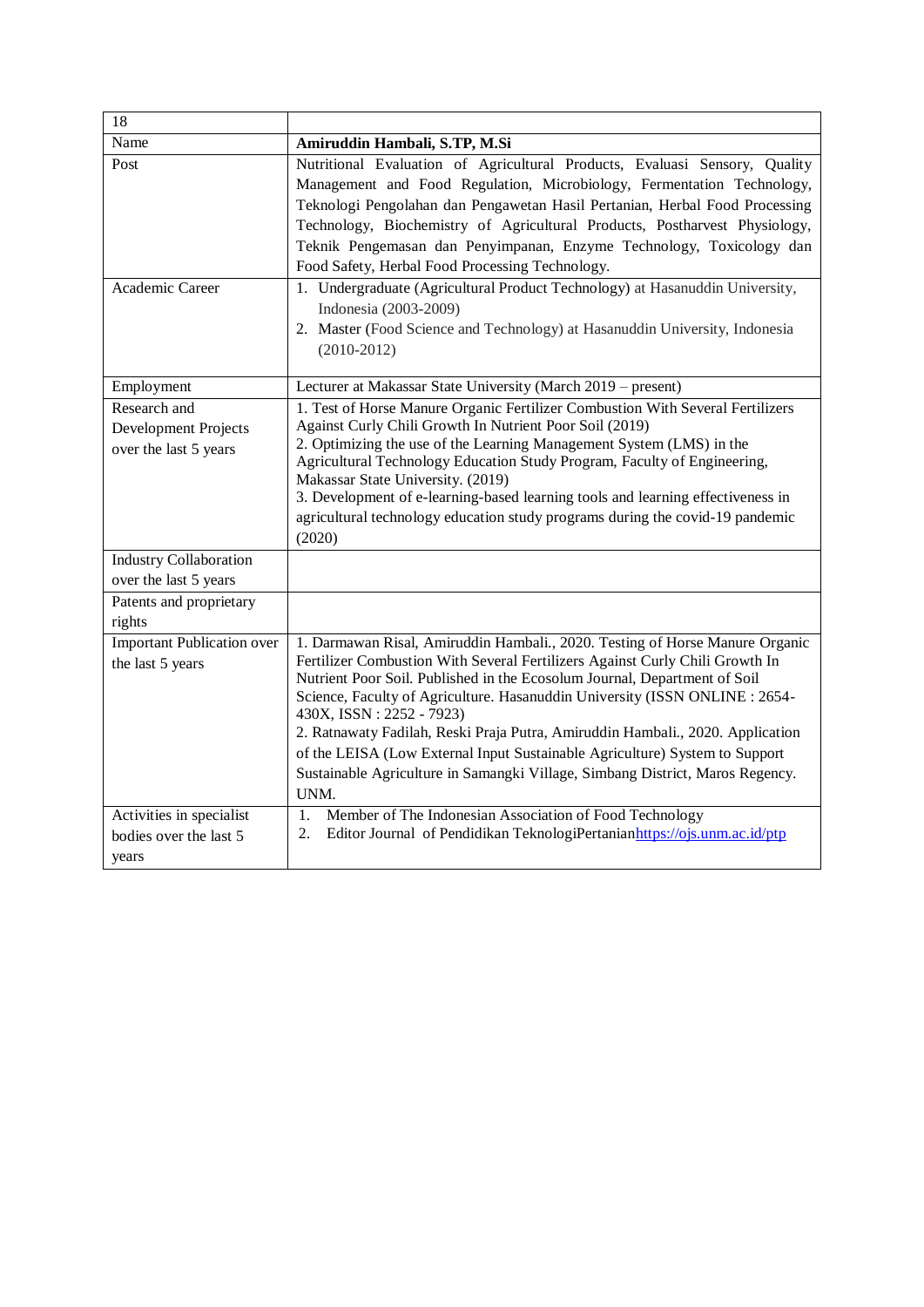| 19                                                                  |                                                                                                                                                                                                                                                                                                                                                                                                                                                                                                                                                                                                                   |
|---------------------------------------------------------------------|-------------------------------------------------------------------------------------------------------------------------------------------------------------------------------------------------------------------------------------------------------------------------------------------------------------------------------------------------------------------------------------------------------------------------------------------------------------------------------------------------------------------------------------------------------------------------------------------------------------------|
| Name                                                                | Andi Alamsyah Rivai, S.Pi, M.Si                                                                                                                                                                                                                                                                                                                                                                                                                                                                                                                                                                                   |
| Post                                                                | Water Conservation, Water Quality, Fishing Ground Analysis, Coastal and Marine<br>Aquatic<br>Ecology,<br>Management,<br>Fishing<br>Technology,<br>Oceanography,<br>Planktonology, Design of Experience, Statistics, Introduction to Agricultural<br>Technology, Information Systems and Personnel Management, Ichthyology                                                                                                                                                                                                                                                                                         |
| Academic Career                                                     | Master (Marine Technology) at IPB University, Indonesia (2014-2017)<br>1.<br>Undergraduate (Utilization of Fishery Resource) at Hasanuddin University,<br>2.<br>Indonesia (2010-2014)                                                                                                                                                                                                                                                                                                                                                                                                                             |
| Employment                                                          | Lecturer at Universitas Negeri Makassar (2019-present)                                                                                                                                                                                                                                                                                                                                                                                                                                                                                                                                                            |
| Research<br>and<br>Development<br>Projects<br>over the last 5 years | Development of a Drip Irrigation Control System for Precision Farming in<br>1.<br>Cocoa Plant Nurseries (2020)<br>Kinetics Modeling of Seaweed Drying Eucheuma cottonii (2019-2020)<br>2.<br>Prospect Analysis of Fish Farming Development in the Coastal of<br>3.<br>Mallusetasi Barru Regency (2020)<br>The Effect of Project-Based Learning Blended Learning on Students' Digital<br>4.                                                                                                                                                                                                                        |
|                                                                     | Literacy Ability in Different Cognitive Styles (2020)<br>Study of the Ability of Seagrass Beds in Morphological Self-Adjustment to<br>5.<br>Various Types on the Coast of Mallusetasi Beach, Barru Regency (2020)<br>Application of Blended Learning in the Development of the 4.0 Era Learning<br>6.<br>System for Lecturers in the Agricultural Technology Education Study<br>Program, FT UNM (2019)<br>Study of the Utilization of Seaweed Cultivation as One of Marine Biological<br>7.<br>Resources (2018)<br>Spatial-Temporal Analysis of Lift Net Fisheries in the Seribu Islands, Jakarta<br>8.<br>(2016) |
| Collaboration<br>Industry                                           | Community Assistance in Zero Waste Agriculture-based Agribusiness<br>1.                                                                                                                                                                                                                                                                                                                                                                                                                                                                                                                                           |
| over the last 5 years                                               | Systems for Farmer Groups in Maros Regency (2020)                                                                                                                                                                                                                                                                                                                                                                                                                                                                                                                                                                 |
|                                                                     | Collaboration with Farmer Groups in Utilizing Natural Pesticides to Support<br>2.<br>Sustainable Agriculture in Maros Regency (2020)                                                                                                                                                                                                                                                                                                                                                                                                                                                                              |
| Patents<br>and<br>proprietary<br>rights                             | Copyrights Number: EC00202115529<br>1.<br>Zero Waste Agriculture Based Agribusiness System as an Effort for<br>Household Food Security during the Covid-19 Pandemic<br>Copyrights Number: 000241963<br>2.<br>Development of Drip Irrigation Control System for Precision Farming in<br>Cocoa Plantation                                                                                                                                                                                                                                                                                                           |
| <b>Important Publication over</b>                                   | Selected of recent publication from a total of approx. 15:                                                                                                                                                                                                                                                                                                                                                                                                                                                                                                                                                        |
| the last 5 years                                                    | M Rais, R Fadillah, AA Rivai. The effectiveness of blended learning in<br>1.<br>improving media literacy on different self-regulated learning. Journal of<br>Educational Science and Technology (EST) 5 (3). 2019. 277-285<br>Rivai, A.A., H. Syam, R.F. Rauf, J. Jamaluddin. 2021. Effect of harvest time<br>2.<br>on eucheuma cottonii seaweed production in Takalar Regency during East<br>Monsoon. Jurnal Pendidikan Teknologi Pertanian, 6(2), 361-371.                                                                                                                                                      |
|                                                                     | Jamaluddin, A Mustarin, AA Rivai. 2019. Spatial multi-criteria approach for<br>3.<br>determining the cultivation location of seaweed Eucheuma cottonii in Takalar<br>Regency, South Sulawesi, Indonesia. AACL Bioflux 12 (4), 1413-1430<br>AA Rivai, Metusalach, Kasmiati . 2018. Study of fresh frigate tuna (Auxis<br>4.<br>thazard) quality which were sold by mobile fish retailer in makassar. IOP<br>Conference Series: Earth and Environmental Science 176 (1), 012039                                                                                                                                     |
|                                                                     | AA Rivai, VP Siregar, SB Agus, H Yasuma. 2018. Analysis of habitat<br>5.<br>characteristics of small pelagic fish based on generalized additive models in<br>Kepulauan Seribu waters. IOP Conference Series: Earth and Environmental<br>Science 139 (1), 012014                                                                                                                                                                                                                                                                                                                                                   |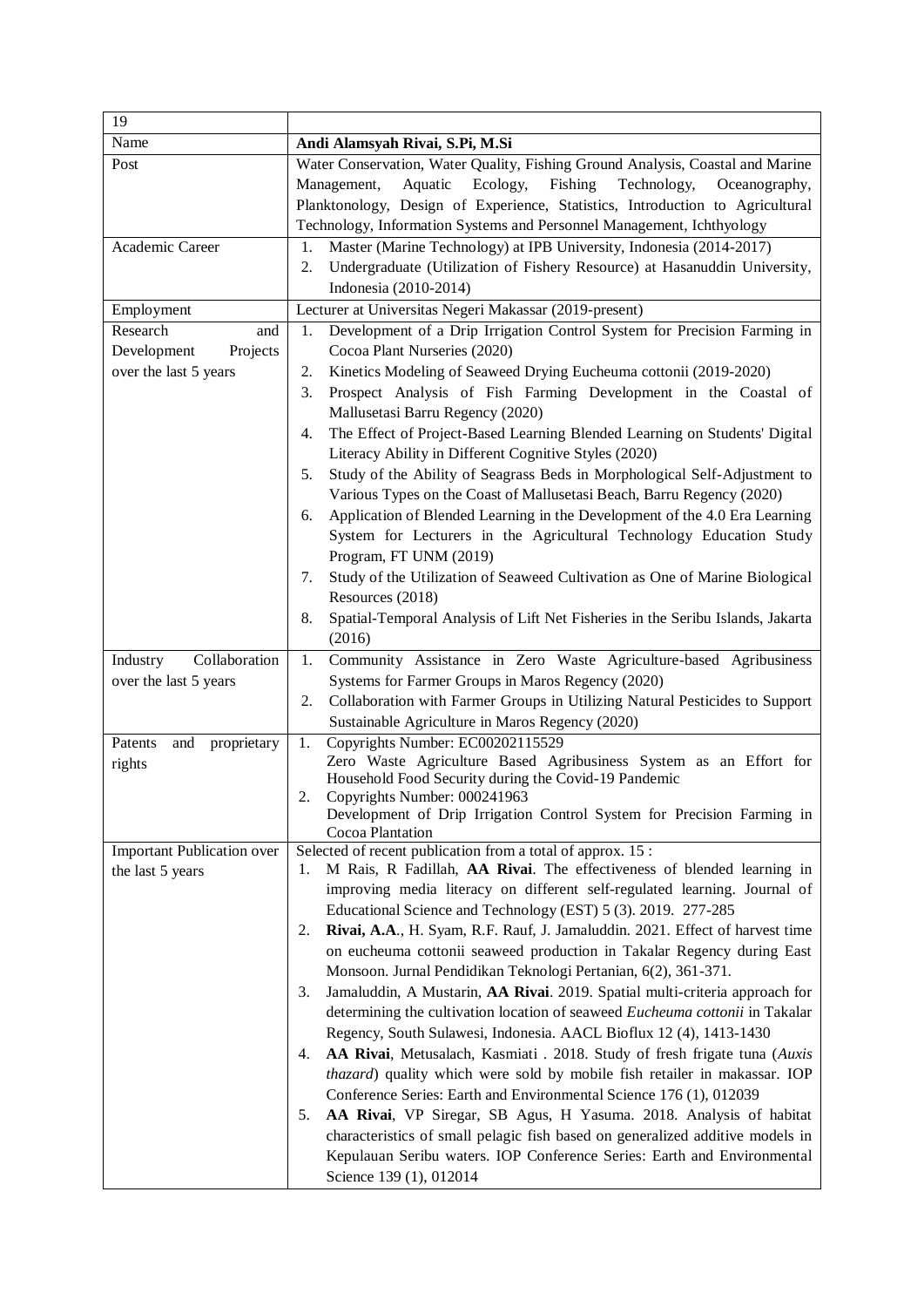|                                | 6. | AA Rivai, VP Siregar, SB Agus, H Yasuma. 2017. Potential fishing ground        |
|--------------------------------|----|--------------------------------------------------------------------------------|
|                                |    | mapping based on gis hotspot model and time series analysis: a case study on   |
|                                |    | lift net fisheries in Seribu Island. Jurnal Ilmu dan Teknologi Kelautan Tropis |
|                                |    | $9(1), 337-356.$                                                               |
| Activities<br>in<br>specialist | 1. | Member of the Regional Leadership Council of South Sulawesi: Association       |
| bodies over the last 5         |    | of Indonesian Human Resource Development Institutions                          |
| years                          |    | Member of Marine Technology Society                                            |
|                                | 3. | Editor on the Jurnal Pendidikan Teknologi Pertanian.https://ojs.unm.ac.id/ptp  |
|                                | 4. | Reviewer on the Jurnal Sosioteknologi                                          |
|                                |    | <b>ITB</b> https://journals.itb.ac.id/index.php/sostek.                        |
|                                | 5. | Author of Questions on the Professional Teacher Education Program for the      |
|                                |    | Ministry of Education and Culture of Indonesia                                 |
|                                | 6. | Author of Module on the Professional Teacher Education Program for the         |
|                                |    | Ministry of Education and Culture of Indonesia                                 |
|                                |    | Question Reviewer on the Professional Teacher Education Program for the        |
|                                |    | Ministry of Education and Culture of Indonesia                                 |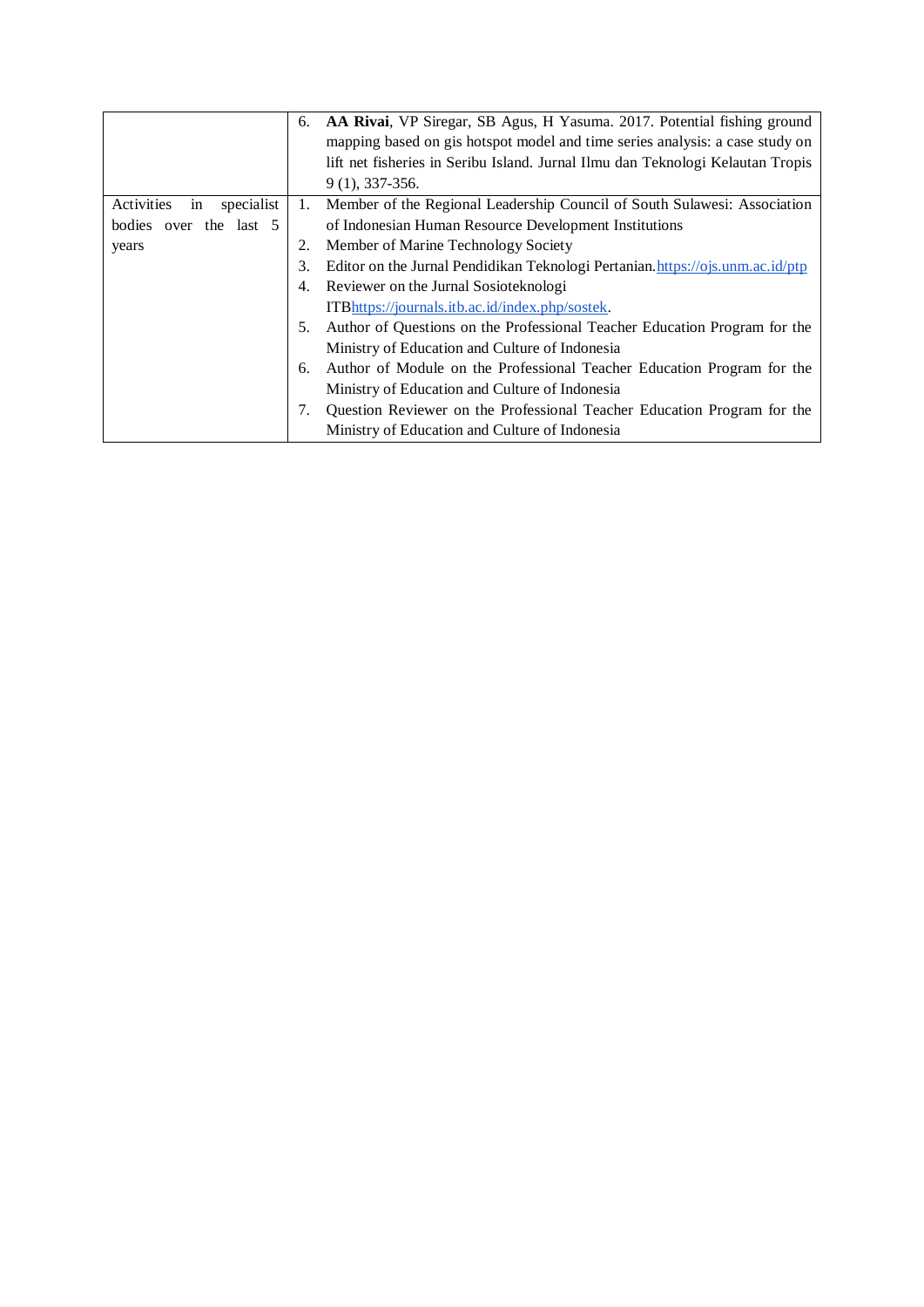| 20                                |                                                                                                                                                            |
|-----------------------------------|------------------------------------------------------------------------------------------------------------------------------------------------------------|
| Name                              | Reski Febyanti Rauf, S.TP, M.Si                                                                                                                            |
| Post                              | Fluid Mechanics, Agricultural Production Machine, Thermodynamic/Heat                                                                                       |
|                                   | Transfer, Drying Engineering, Storage and Packaging Engineering, Agricultural                                                                              |
|                                   | Machinery and Equipment, Mechanical and Physical Properties of Biological                                                                                  |
|                                   | Materials, Applied Physics, Drainage and Irrigation Engineering, Design of                                                                                 |
|                                   | Agricultural Product Processing Machines.                                                                                                                  |
| Academic Career                   | 1. Master (Postharvest Technology) at IPB University, Indonesia (2013-2016)                                                                                |
|                                   | 2. Undergraduate (Agricultural Engineering) at Hasanuddin University, Indonesia                                                                            |
|                                   | $(2008-2012)$                                                                                                                                              |
| Employment                        | Lecturer at Makassar State University (March 2019 – present)                                                                                               |
|                                   |                                                                                                                                                            |
| Research and                      | 1. Development of a Drip Irrigation Control System for Precision Farming in                                                                                |
| Development Projects              | Cocoa Nurseries (2020)                                                                                                                                     |
| over the last 5 years             | 2. Development of E-Learning-Based Learning Tools and Learning Effectiveness<br>in the Agricultural Technology Education Study Program during the Covid-19 |
|                                   | Pandemic (2020)                                                                                                                                            |
|                                   | Kinetic Modeling of Seaweed Eucheuma cottonii Drying (2019-2020)<br>3.                                                                                     |
| <b>Industry Collaboration</b>     | $\blacksquare$                                                                                                                                             |
| over the last 5 years             |                                                                                                                                                            |
| Patents and proprietary           | 1. Patent Number: IDS000002999; Invention Tittle: Metode Pengurangan Rasa                                                                                  |
| rights                            | Sepat Kesemek Tipe Astringent.                                                                                                                             |
|                                   | 2. Copyrights Number: 000241963; Research Report Tittle: Pengembangan                                                                                      |
|                                   | Sistem Kontrol Irigasi Tetes untuk Precision Farming pada Pembibitan                                                                                       |
|                                   | Tanaman Kakao.                                                                                                                                             |
| <b>Important Publication over</b> | 1. Rauf, F.R., Y.A. Purwanto, Sobir. 2017. Postharvest Treatment of Kesemek                                                                                |
| the last 5 years                  | Reundeu fruit (Diosphyros kaki L.) Using Carbon Dioxide Gas. comm.                                                                                         |
|                                   | Horticulture Journal, 1(1), 14-19.                                                                                                                         |
|                                   | 2. Rauf, F.R., A. Sukainah, M. Rais. 2019. Women's Empowerment through                                                                                     |
|                                   | Training on Making Ebi Dry Noodles in Communities in Takalar Regency.                                                                                      |
|                                   | DEDICATION, 20(1), 83-89.                                                                                                                                  |
|                                   | 3. Jamaluddin, J., H. Syam, R.F. Rauf, A.A. Rivai. 2020. Development of Control                                                                            |
|                                   | System for Monitoring the Function of Drip Irrigation Equipment in Plant                                                                                   |
|                                   | Nurseries. Proceedings of The International Conference on Science and Advanced                                                                             |
|                                   | Technology (ICSAT), 1168-1173.                                                                                                                             |
|                                   | 4. Rivai, A.A., H. Syam, R.F. Rauf, J. Jamaluddin. 2021. Effect of Harvest Age on                                                                          |
|                                   | Eucheuma cottonii Seaweed Production in Takalar Regency during the East                                                                                    |
|                                   | Season. Journal of Agricultural Technology Education, 6(2), 361-371.                                                                                       |
|                                   | 5. Rauf, R.F. 2021. Kinetic Modeling of Eucheuma cottonii Seaweed Drying                                                                                   |
|                                   | Using a Solar Dryer with the Greenhouse Effect. Journal of Agricultural                                                                                    |
|                                   | Technology Education, 7(1), 139-152.                                                                                                                       |
| Activities in specialist          | Member of Perhimpunan Sarjana Pertanian Indonesia Regional South<br>1.                                                                                     |
| bodies over the last 5            | Sulawesi / Expert Board/2017-2022                                                                                                                          |
| years                             | Editor Journal of Pendidikan TeknologiPertanianhttps://ojs.unm.ac.id/ptp<br>2.                                                                             |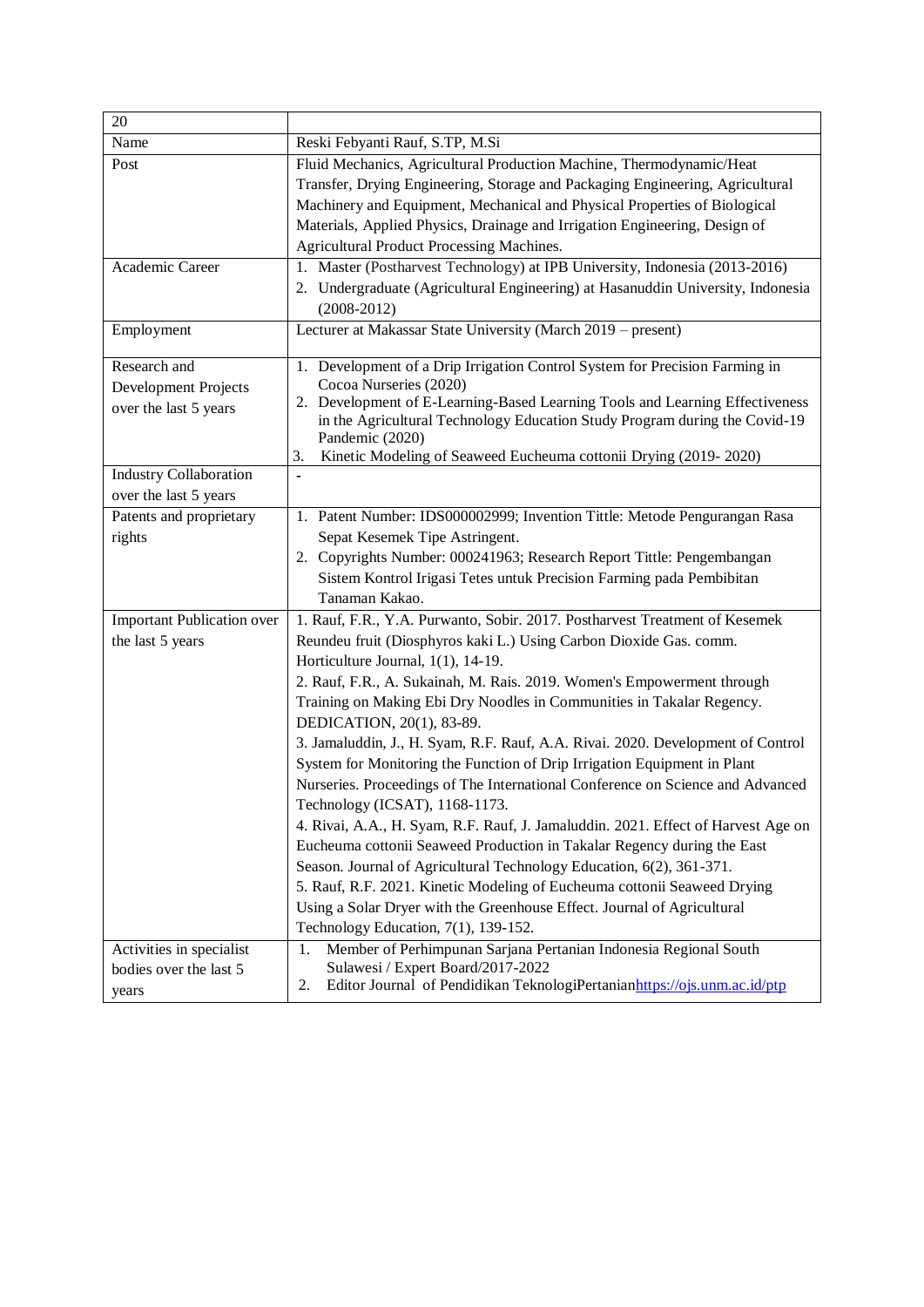| 21                                                            |                                                                                                                                                                                                                                                                                                                                                                                                                                                                                                                                                                                                                                                                                                                                                                                                                                                                                                                                                                                                                                                                                                                                  |
|---------------------------------------------------------------|----------------------------------------------------------------------------------------------------------------------------------------------------------------------------------------------------------------------------------------------------------------------------------------------------------------------------------------------------------------------------------------------------------------------------------------------------------------------------------------------------------------------------------------------------------------------------------------------------------------------------------------------------------------------------------------------------------------------------------------------------------------------------------------------------------------------------------------------------------------------------------------------------------------------------------------------------------------------------------------------------------------------------------------------------------------------------------------------------------------------------------|
| Name                                                          | Andi Muhammad Akram Mukhlis, ST., M.Si                                                                                                                                                                                                                                                                                                                                                                                                                                                                                                                                                                                                                                                                                                                                                                                                                                                                                                                                                                                                                                                                                           |
| Post                                                          | Drying Engineering, Food and agricultural products processing                                                                                                                                                                                                                                                                                                                                                                                                                                                                                                                                                                                                                                                                                                                                                                                                                                                                                                                                                                                                                                                                    |
| Academic Career                                               | Master (Agricultural & Food Mechanical Engineering) at IPB University,<br>1.<br>Indonesia (2014-2016)<br>Undergraduate (Mechanical and Biosystem Engineering) at IPB University,<br>2.<br>Indonesia (2010-2014)                                                                                                                                                                                                                                                                                                                                                                                                                                                                                                                                                                                                                                                                                                                                                                                                                                                                                                                  |
| Employment                                                    | Lecturer at Universitas Negeri Makassar (March 2019 – present)                                                                                                                                                                                                                                                                                                                                                                                                                                                                                                                                                                                                                                                                                                                                                                                                                                                                                                                                                                                                                                                                   |
| Research and<br>Development Projects<br>over the last 5 years |                                                                                                                                                                                                                                                                                                                                                                                                                                                                                                                                                                                                                                                                                                                                                                                                                                                                                                                                                                                                                                                                                                                                  |
| Industry Collaboration<br>over the last 5 years               |                                                                                                                                                                                                                                                                                                                                                                                                                                                                                                                                                                                                                                                                                                                                                                                                                                                                                                                                                                                                                                                                                                                                  |
| Patents and proprietary                                       | IPR: EC00202115529                                                                                                                                                                                                                                                                                                                                                                                                                                                                                                                                                                                                                                                                                                                                                                                                                                                                                                                                                                                                                                                                                                               |
| rights                                                        | (Zero Waste Agriculture Based Agribusiness System as an Effort for Household<br>Food Security during the Covid-19 Pandemic)                                                                                                                                                                                                                                                                                                                                                                                                                                                                                                                                                                                                                                                                                                                                                                                                                                                                                                                                                                                                      |
| <b>Important Publication over</b><br>the last 5 years         | 1. Mukhlis, A. M. A., Hartulistiyoso, E., & Purwanto, Y. A. (2016). Effect of<br>Water Content on Some Physical Properties of White Pepper Seeds. agriTECH,<br>$37(1), 16-22.$<br>2. Hartulistiyoso, E., Widodo, S., & Mukhlis, A. M. A. (2018). Application of<br>Microwave Energy for Warehouse Pest Control Araecerus fasciculatus (De Geer)<br>on Cocoa Beans. Journal of Agricultural Engineering, 6(2), 145-150.<br>3. Hartulistiyoso, E., Purwanto, Y. A., & Mukhlis, A. M. A. (2019, June). Spouted<br>Bed Drying of White Pepper (Piper nigrum L.) with Microwave Preheating<br>Treatment. In IOP Conference Series: Materials Science and Engineering (Vol.<br>557, No. 1, p. 012045). IOP Publishing.<br>4. Lestari, N., Fadilah, R., Mukhlis, A. M. A., & Samsuar, S. (2020). Effect of<br>Low Temperature Long Time Blanching Treatment on the Characteristics of Dried<br>Chili. Agrika, 14(2), 140-156.<br>5. Mukhlis, A. M. A., & Fadhilah, N. (2021). Mathematical Modeling of White<br>Pepper Drying Characteristics in Spouted Bed Dryer With Microwave Preheating<br>Treatment. Journal of Agritechno, 8-17. |
| Activities in specialist<br>bodies over the last 5<br>years   | Editor Journal of Pendidikan Teknologi Pertanianhttps://ojs.unm.ac.id/ptp                                                                                                                                                                                                                                                                                                                                                                                                                                                                                                                                                                                                                                                                                                                                                                                                                                                                                                                                                                                                                                                        |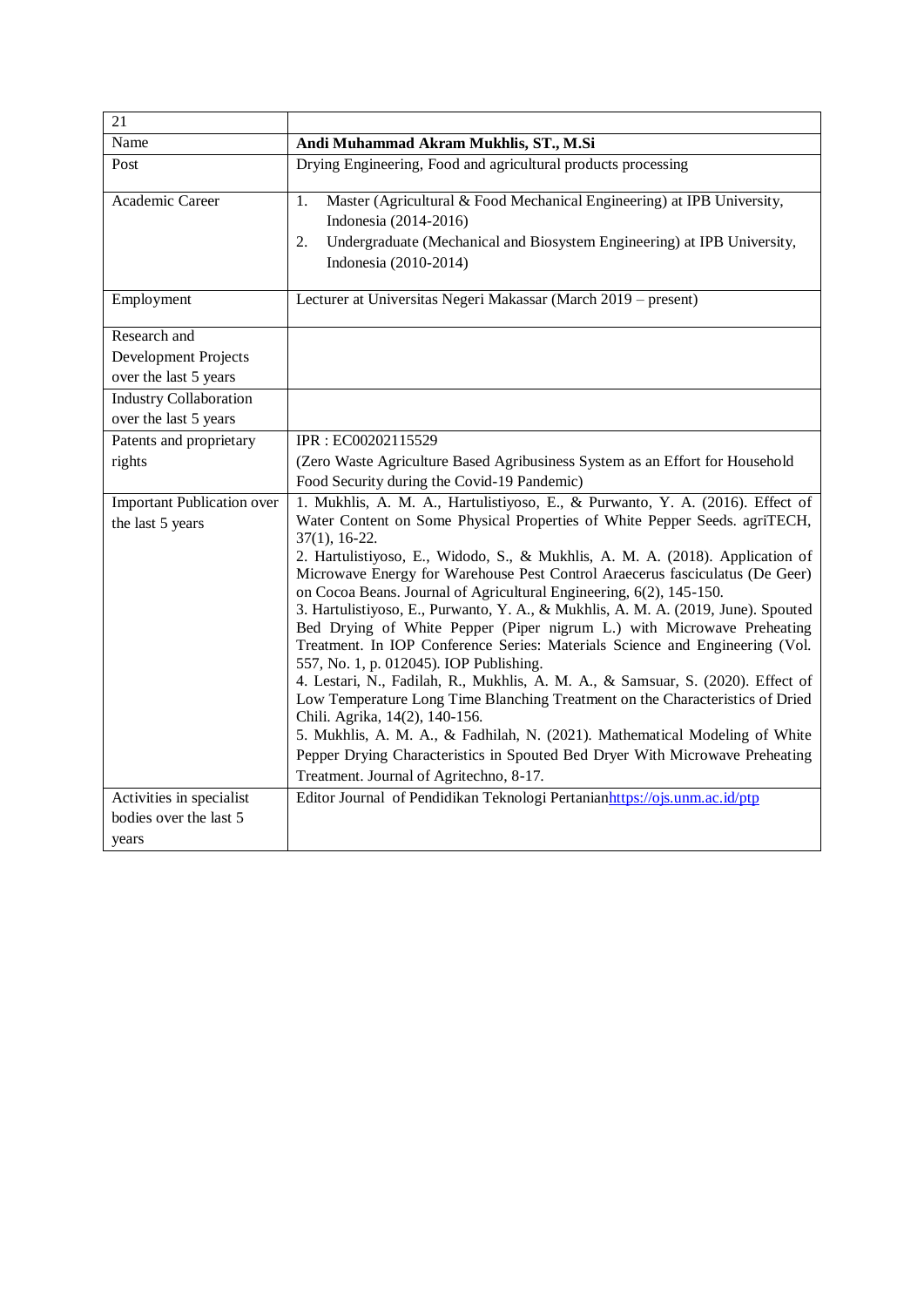| 22                                                            |                                                                                                                                                                                                                                                                                                                                                                                                                                                                                                                                                                                                                                                                                                                                                                                                                                                                                                                                                                                                                                                                                           |
|---------------------------------------------------------------|-------------------------------------------------------------------------------------------------------------------------------------------------------------------------------------------------------------------------------------------------------------------------------------------------------------------------------------------------------------------------------------------------------------------------------------------------------------------------------------------------------------------------------------------------------------------------------------------------------------------------------------------------------------------------------------------------------------------------------------------------------------------------------------------------------------------------------------------------------------------------------------------------------------------------------------------------------------------------------------------------------------------------------------------------------------------------------------------|
| Name                                                          | Khaidir Rahman, S.Pd., Gr., M.Pd.                                                                                                                                                                                                                                                                                                                                                                                                                                                                                                                                                                                                                                                                                                                                                                                                                                                                                                                                                                                                                                                         |
| Post                                                          |                                                                                                                                                                                                                                                                                                                                                                                                                                                                                                                                                                                                                                                                                                                                                                                                                                                                                                                                                                                                                                                                                           |
| Academic Career                                               | Professional Education for Teachers in the Field of Agribusiness, Food<br>1.<br>Cropand Horticulture at Universitas Negeri Makassar, Indonesia (2018-2019)<br>Master (Technology and vocational education) at Universitas Negeri<br>2.<br>Makassar, Indonesia (2015-2017)<br>Undergraduate (Agricultural technology education) at Universitas Negeri<br>3.<br>Makassar, Indonesia $(2011 – 2014)$                                                                                                                                                                                                                                                                                                                                                                                                                                                                                                                                                                                                                                                                                         |
| Employment                                                    | Lecturer at Makassar State University (March 2019 - present)                                                                                                                                                                                                                                                                                                                                                                                                                                                                                                                                                                                                                                                                                                                                                                                                                                                                                                                                                                                                                              |
| Research and<br>Development Projects<br>over the last 5 years | Design And Test Of Unmanned Aerial Vehicle (UAV) Spraying Capacity In<br>1.<br>Quadcopter Based Plant Spraying System (2020)<br>Performance of Cabinet Dryer in the Red Ginger Drying by Utilizing the<br>2.<br>Waste Heat of Air Conditioner Condenser (2020)<br>The Effectiveness of Project-Based Blended Learning in Accommodating<br>3.<br>Digital Literacy Skills (2020)<br>Development and Application of ATMega 2560 Based Trainer in Supporting<br>4.<br>the Learning Process in the Faculty of Engineering State University of<br>Makassar (2019)                                                                                                                                                                                                                                                                                                                                                                                                                                                                                                                               |
| <b>Industry Collaboration</b>                                 | $\blacksquare$                                                                                                                                                                                                                                                                                                                                                                                                                                                                                                                                                                                                                                                                                                                                                                                                                                                                                                                                                                                                                                                                            |
| over the last 5 years                                         |                                                                                                                                                                                                                                                                                                                                                                                                                                                                                                                                                                                                                                                                                                                                                                                                                                                                                                                                                                                                                                                                                           |
| Patents and proprietary                                       | $\overline{a}$                                                                                                                                                                                                                                                                                                                                                                                                                                                                                                                                                                                                                                                                                                                                                                                                                                                                                                                                                                                                                                                                            |
| rights                                                        |                                                                                                                                                                                                                                                                                                                                                                                                                                                                                                                                                                                                                                                                                                                                                                                                                                                                                                                                                                                                                                                                                           |
| <b>Important Publication over</b>                             | Selected of recent publication in reputable international/nasional journals from a                                                                                                                                                                                                                                                                                                                                                                                                                                                                                                                                                                                                                                                                                                                                                                                                                                                                                                                                                                                                        |
| the last 5 years                                              | total of approx. 4 :<br>1. Husain Syam, Jamaluddin, Khaidir Rahman. 2020. Design And Test Of<br>Unmanned Aerial Vehicle (UAV) Spraying Capacity In Quadcopter Based<br>Plant Spraying System. Proceeding of The International Conference on<br>Science and Advanced Technology (ICSAT) ISBN: 978-623-7496-62-5<br>Nunik Lestari, Samsuar, Ervi Novitasari, Khaidir Rahman. 2020.<br>2.<br>Performance of Cabinet Dryer in the Red Ginger Drying by Utilizing the<br>Waste Heat of Air Conditioner Condenser. Journal : Agritechno   Vol. 13  <br>Issue: 1<br>Muhammad Rais, Andi Alamsyah Rivai, Khaidir Rahman, Ervi Novitasari.<br>3.<br>The Effectiveness of Project-Based Blended Learning in<br>2020.<br>Accommodating Digital Literacy Skills. Proceeding of The International<br>Conference on Science and Advanced Technology (ICSAT) ISBN: 978-623-<br>7496-62-5<br>Jamaluddin, H Syam and K Rahman. 2019 Development and Application of<br>4.<br>ATMega 2560 Based Trainer in Supporting the Learning Process. Journal of<br>Physics: Conference Series   vol: 1387   issue : 1 |
| Activities in specialist<br>bodies over the last 5<br>years   | Secretary of the alumni association Agricultural Technology Education<br>1.<br>Study Program FT UNM (2018 - 2022)<br>Editor on the Jurnal Pendidikan Teknologi Pertanian. https://ojs.unm.ac.id/ptp<br>2.<br>Author of Questions on the Professional Teacher Education Program for the<br>3.<br>Ministry of Education and Culture of Indonesia<br>Question Reviewer on the Professional Teacher Education Program for the<br>4.                                                                                                                                                                                                                                                                                                                                                                                                                                                                                                                                                                                                                                                           |
|                                                               | Ministry of Education and Culture of Indonesia                                                                                                                                                                                                                                                                                                                                                                                                                                                                                                                                                                                                                                                                                                                                                                                                                                                                                                                                                                                                                                            |